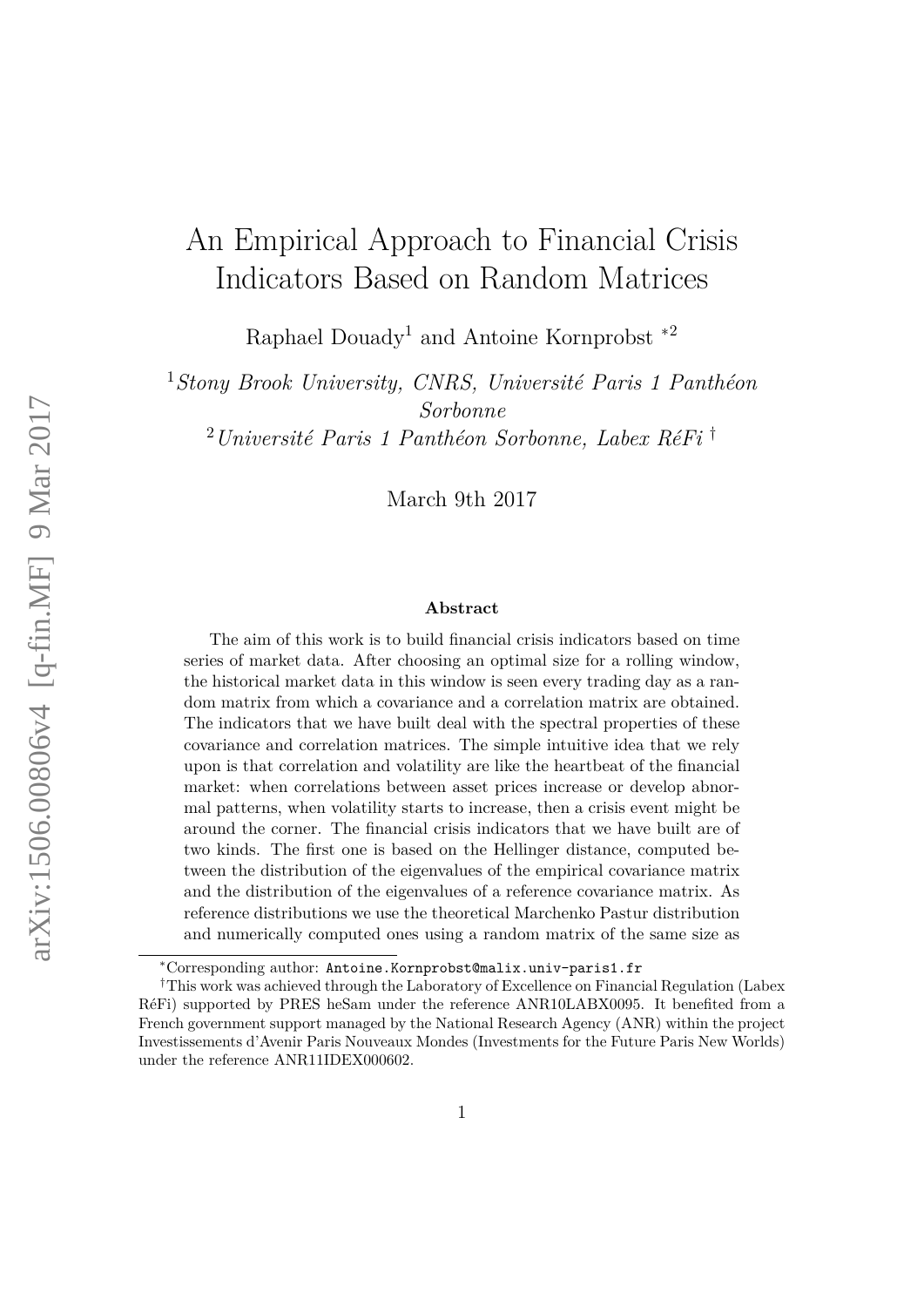the empirical rolling matrix and constituted of Gaussian or Student-t coefficients with some simulated correlations. The idea behind this first type of indicators is that when the empirical distribution of the spectrum of the covariance matrix is deviating from the reference in the sense of Hellinger, then a crisis may be forthcoming. The second type of indicators is based on the study of the spectral radius and the trace of the covariance and correlation matrices as a mean to directly study the volatility and correlations inside the market. The idea behind the second type of indicators is the fact that large eigenvalues are a sign of dynamic instability.

Keywords: Quantitative Finance, Econometrics, Simulation Methods, Forecasting, Large Data Sets, Financial Crises, Random Matrix Theory

JEL Classification: C01, C02, C53, C55, C58, C63, G01

# **1 Introduction**

The objective of this paper is to build financial crisis indicators capable of producing a useful forecast of future market events. The goal that we set for this study is *not* to predict the actual occurrence of financial crises. What we aim to achieve is rather to be able to evaluate at a given date whether the probability of a financial crisis happening at the given time horizon is getting higher, because the market conditions are ripe for a random adverse event from inside or even outside the market, to trigger a destructive chain reaction. Examples of random events capable of triggering a financial crisis are many. It may take the form of the sudden failure of a critical company, the publishing of new macro-economic data, a sovereign state defaulting on its debt, a major political event or even a terrorist attack. To use an analogy, we do not pretend to be able to predict the exact moment when a random spark will ignite the gas in the room, but we can measure whether the gas concentration in the room is just right for a random spark to cause a disaster. Since random adverse events happen all the time, measuring whether the conditions are just right in the market for one such event to trigger a crisis should be statistically equivalent to forecasting the actual occurrence of financial crises.

We build nine original financial crisis indicators which are divided into two kinds: those that study the distribution of the whole spectrum of the covariance matrix and compare it to a reference distribution and those that compute a specific spectral property (namely the trace and the spectral radius) of the covariance, correlation and weighted correlation matrix. Both kinds of indicators rely on the study of the underlying correlation and volatility signals inside the market. This is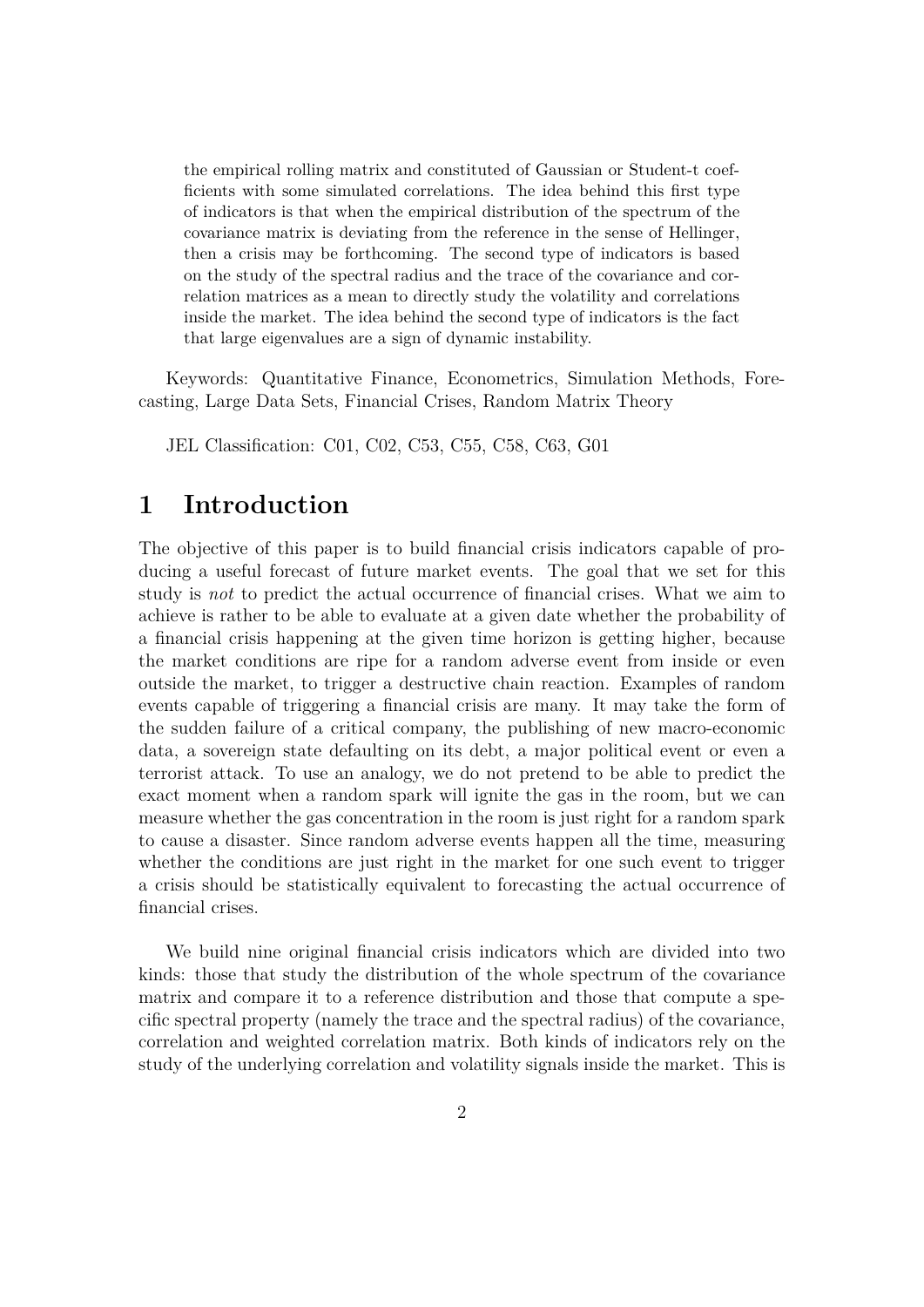a novel approach because, while many different kinds of financial crisis indicators do exist in the literature, we are not aware of any that use reference distributions to compare the empirical spectrum of the covariance matrix to, nor any that use a modified version of the correlation matrix where the assets have been weighted with respect to the market capitalization of the corresponding companies or the daily traded volume. This approach enables us to maximize the amount of information coming from the market that is used by the financial crisis indicators, with the goal of boosting their predictive power. We work with seven datasets, each one designed with its own unique composition characteristics. This provides us with original results about many different financial markets from North America to emerging countries.

There is a large literature on financial crisis forecasting, especially works by Sornette (2009), Sornette and Johansen (2010) , Jiang et al. (2010) and Maltritz (2010) , which aim at producing a comprehensive model comprising the genesis, dynamics and eventual prediction of financial crises, especially using the powerful tools of time-series analysis. Network theory has also been successfully applied to financial crisis forecasting and the building of financial crisis indicators as in Celik and Karatepe (2007) or Niemira and Saaty (2004). A machine learning approach, based on K-means clustering, to forecasting financial turmoil, and especially sovereign debt crises, has been developed in Fuertes and Kalotychou (2007) who also demonstrated that combining multiple forecasting methods improves the quality of the predictions, as Clemen (1989) had underlined in a review and annotated bibliography about combining forecasts. Cross sectional time series analysis in a panel data framework was studied in Van den Berg et al. (2008) to predict financial crises while Bussiere and Fratzscher (2006) chose to develop early warning systems of financial crises based on a multinomial logit model. Demyanyk and Hasan (2010) summarized the results provided by several prediction methods of financial crises, and especially bank failures, based on economic analysis, operations research and decision theory, while Drehmann and Juselius (2014) proposed detailed evaluation criteria of the performance of early warning indicators of banking crises. Financial crisis forecasts can also be based on the quantitative study of any kind of qualitative macro-economic data like the FOMC  $<sup>1</sup>$  $<sup>1</sup>$  $<sup>1</sup>$  minutes, or any</sup> other qualitative forecasts. That approach was developed by Stekler and Symington (2016) as well as Ericsson (2016). Its main limitation resides in the quality of the qualitative forecasts and the FOMC for example did not predict the 2007-2008 financial crisis in advance nor did it identify it quickly as a major systemic event. From another point of view, Guégan (2008) used chaos theory and data filtering

<sup>1</sup>Federal Open Market Committee, which is the branch of the Federal Reserve Board that determines the direction of monetary policy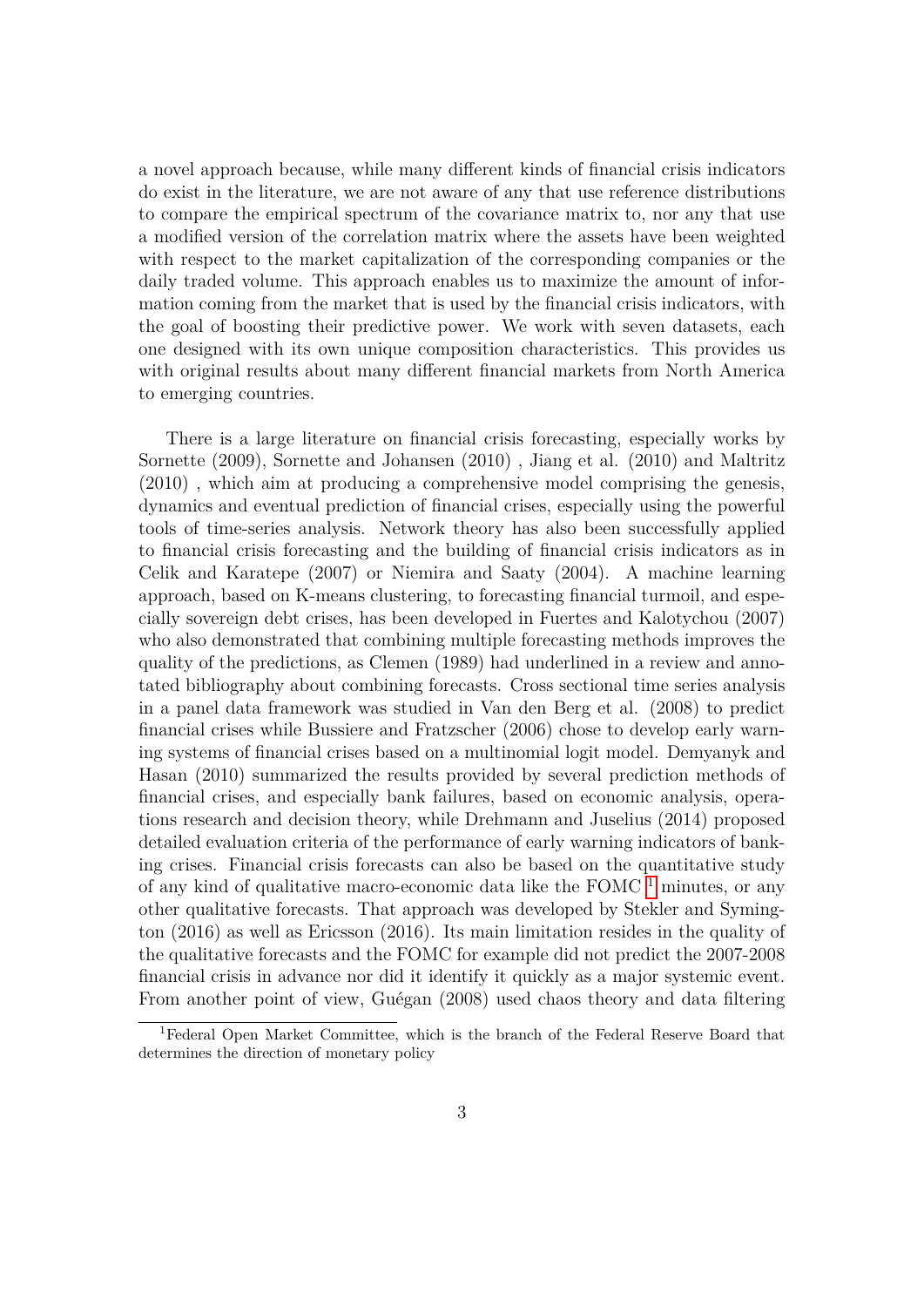techniques to make market forecasts. The approach that we adopt is more modest in the sense that we do not pretend to explain the precise macro-economic mechanism that creates the many different kinds of financial crises and to predict the precise date of the next crisis. The ambition of this work is merely to detect a heightened risk of a crisis happening, not to predict its actual occurrence. The approach we adopt is closer to the work of Sandoval Junior and De Paula Franca (2012) who proved in their paper, using random matrix theory techniques, that high volatility in financial markets is intimately linked to strong correlations between those financial markets.

Nonetheless, Sandoval Junior and De Paula Franca only used the Marchenko Pastur distribution in their work, while we intend to build and use additional distributions in the framework of random matrix theory. We also address internal correlations within the financial markets and not just the correlations between market indices. Those new distributions are numerically computed as closed form formulas for them do not exist to our knowledge. They are introduced in order to escape the restrictive framework of Marchenko-Pastur's theorem, which assumes uncorrelated Gaussian components. Indeed, the empirical covariance matrix of assets inside a market in turmoil is dominated by strong correlation and a non-Gaussian distribution of the log-returns. Of course, the objectives of this study are also very different, since we attempt to build empirical financial crisis indicators, which are almost ready for use by practitioners, while Sandoval Junior and De Paula Franca were concerned with proving a result about volatility and correlation reinforcing their effects during a financial crisis.

The approach and methods used in this study are also close to the work of Bouchaud, Potters and Laloux (2005 and 2009). Indeed, in their 2005 physics paper and 2009 review, they apply random matrix theory and principal component analysis to the financial context in order to anticipate market events and produce optimal portfolio allocations as well as risk estimations. Their idea to use, like Sandoval Junior and De Paula Franca, the Marchenko Pastur distribution as a reference distribution to which they compare empirical spectra is similar to the framework that we have developed but they use an exponentially weighted moving averages in place of the rolling matrix that we work with. The work of Singh and Xu (2013) and of Snarska (2007) about the dynamics of the covariance matrix in a random matrix theory framework was also inspirational to us. Indeed, the approach we select uses as well rolling windows for dynamic correlation and covariance matrices. Exploiting the spectra of those matrices forms the very foundation of the framework of this study.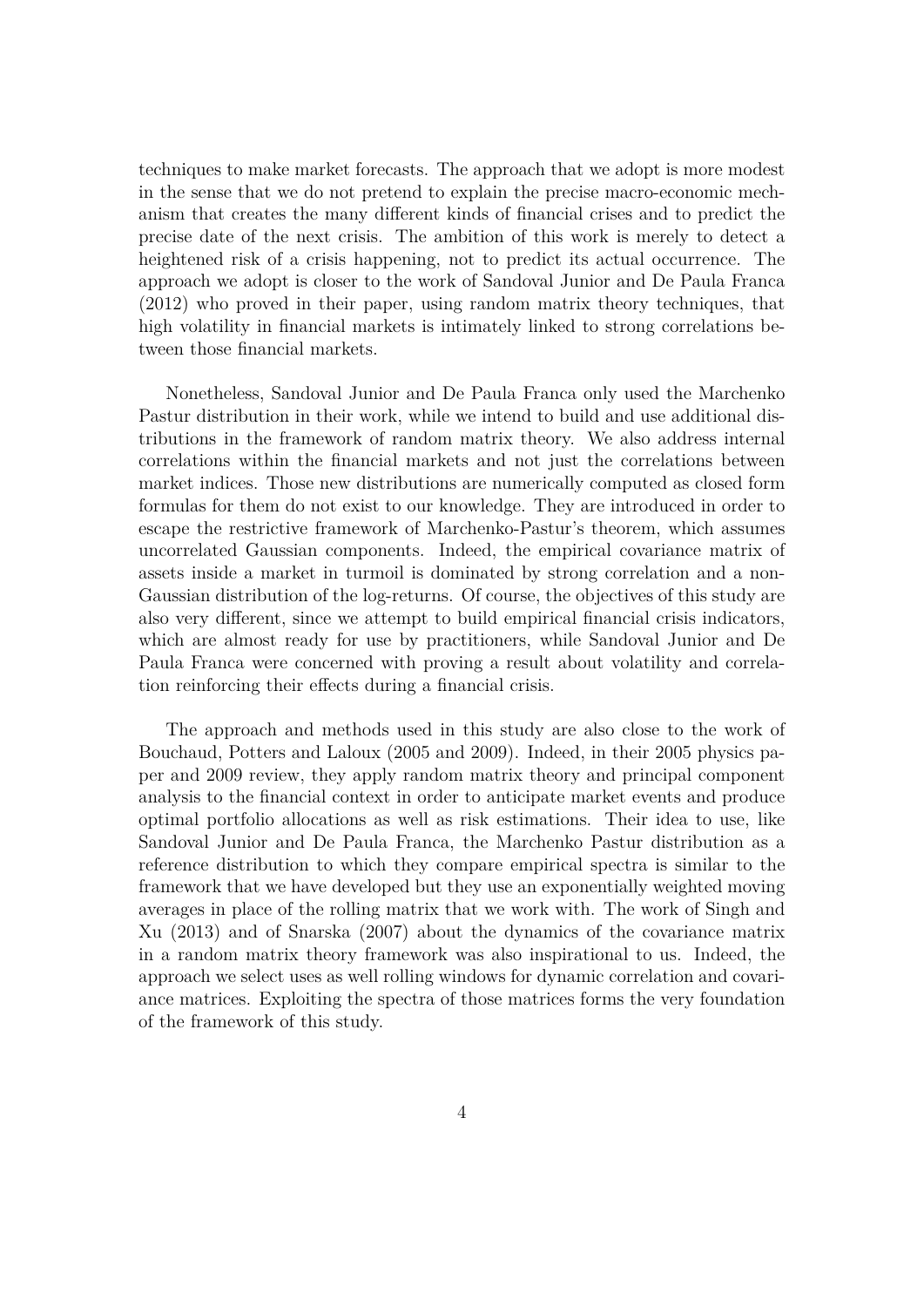We can also see the financial crisis indicators that we build as *market instability indicators*. Indeed, they are able to say at a given date whether the probability of occurrence of a financial crisis within a given time horizon has increased, while it is still possible that the probability of nothing happening remains very high. In particular, one possible limitation of our approach is the relatively high ratio of false positives. There is still usually a high probability that nothing will happen, even when the indicators return red flags. From a practitioner's point of view, the information that the probability of a crisis occurring in the near future has risen from, say, 0.1% to 10% has tremendous value, even though there is still a 90% chance of nothing happening. For us, a financial crisis indicator is a tool that makes use of publicly available data to determine whether the market conditions, measured by taking into account both correlation and volatility, are ripe in the market for a crisis event to happen.

The robust methods used in this paper are applied to an intuitive principle of financial economics: when correlations between asset returns increase and develop abnormal patterns, when volatility goes up, then something is not right inside the market and a financial crisis event might be around the corner. Any kind of market data can be used within the framework that we created. Depending on the order of magnitude and scope of the financial crises that we intend to forecast, we have the freedom to choose the geographical characteristics of the data. Indeed, we can use prices time series restricted to assets located in one given country, one region or the whole world. The nature of the data can also be freely defined depending on the nature of the crisis events that we plan on forecasting. Stock prices and equity index prices, as well as sector indices may be used to forecast stock market crashes. Foreign exchange (FX) spreads may be used to forecast primarily monetary crises, and the methods that we develop provide a complementary point of view to the work of Guégan and Ielpo (2011) who used time-series models to forecast monetary policy. However, we are not limited to any asset class. We may also use bond yields, commodity prices or credit default swaps (CDS) spreads. Finally, it is possible to choose the frequency of the data and adapt it to reflect the kind and scope of the financial crises that we aim at forecasting, the only limitation being data availability.

In this paper, we chose to mainly focus on global financial crises, most of which are well known to the general public and the he data [2](#page-0-0) has been selected accordingly. The code has been written using Matlab and its various optional toolboxes . The reader is very much encouraged to apply the methods developed in this paper to their own datasets and to verify the reproducibility of their forecasting

<sup>&</sup>lt;sup>2</sup>The data we use in this paper has been collected from Bloomberg and Yahoo Finance.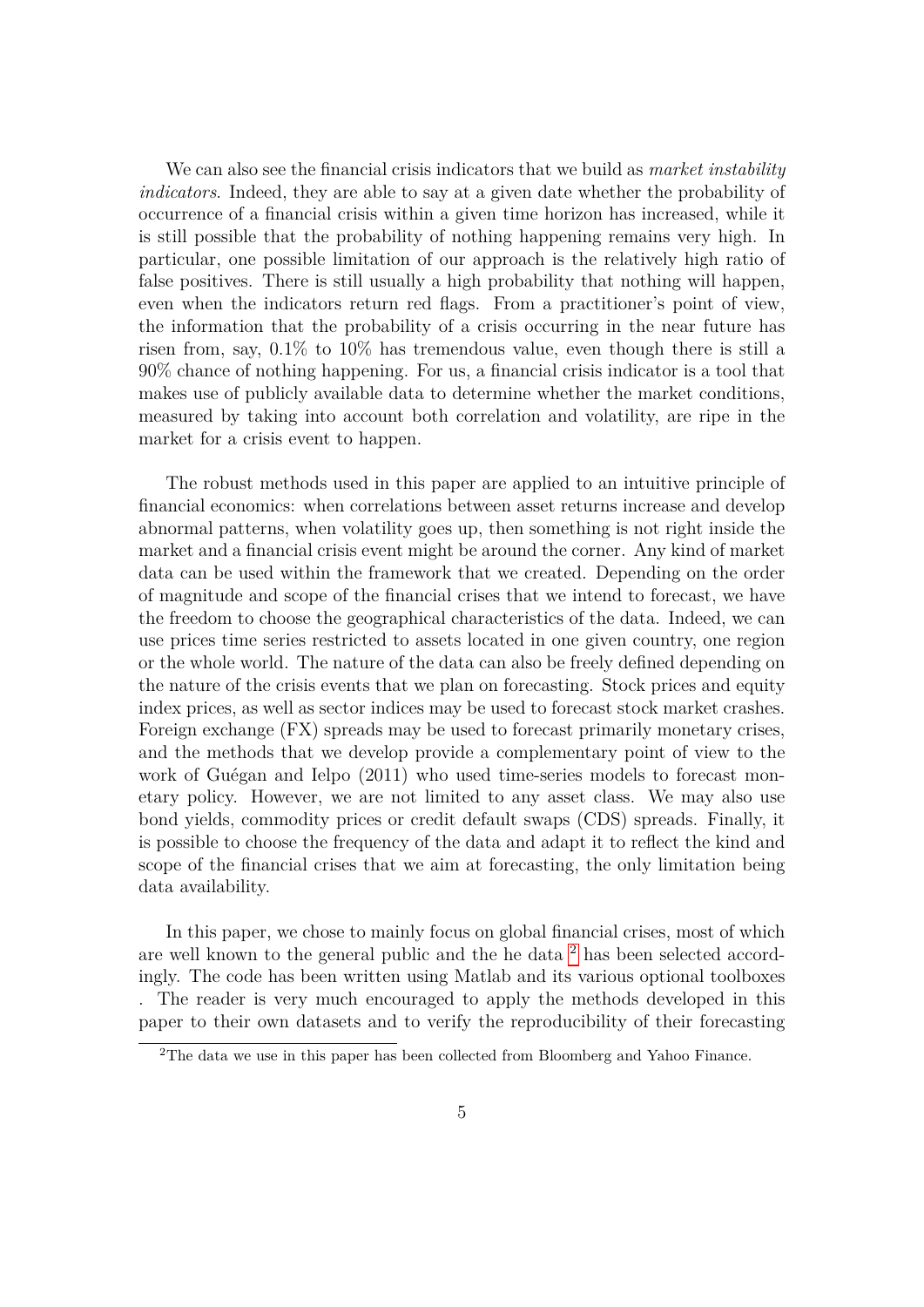power to various kinds and scopes of financial crises using data from many different kinds of asset classes and of various frequencies. We look forward to feedback and comments.

We propose in this paper a new approach regarding early warning financial crisis indicators that we then illustrate using many different datasets of market data. We also demonstrate the ability of the methods that we develop to make out of sample predictions. From our point of view, it seems that no such work has been published before with the same objectives and methodology. Therefore, we cannot compare quantitatively in terms of accuracy and predictive power the results that we have obtained to other existing studies. The work of Bouchaud, Potters and Laloux (2005 and 2009) uses a methodology that is similar to the one we chose, however we did not find detailed empirical results for their work, that would have been suitable for comparison in a robust way with the numerical results that we have obtained in this study.

Besides the present introduction and a general conclusion, the paper is divided into four parts. We first describe how we built, collected and processed the databases. Indeed, their quality and diversity constitutes a major part of the interest of the study we conducted. In a second part, we detail the methodology and then we build the financial crisis indicators. The third part is dedicated to the qualitative analysis of the results provided by the financial crisis indicators over the whole length of the datasets. Finally, in the fourth part, we demonstrate the predictive power of the approach we developed by selecting two of the best performing financial crisis indicators applied to the largest and most detailed dataset that we possess. After dividing the data between an in-sample and an out of sample period, we study in details the forecasting possibilities they provide, firstly by using fixed dates of known financial crises and then by quantitatively defining a financial crisis in terms of the crossing of a chosen maximum draw down threshold.

# **2 The Data**

The data is constituted at each date of the log-returns with respect to the previous trading day, computed from open or close prices. The prices have been adjusted for dividends and splits beforehand. We have chosen daily data for this study because of easy access and faster numerical handling. Further studies may explore higher frequency data. The model that we develop requires the choice of a rolling window in order to compute the financial crisis indicators. In order to limit averaging effects and to have financial crisis indicators with enough responsiveness to provide useful information to a practitioner, we chose the size of the rolling window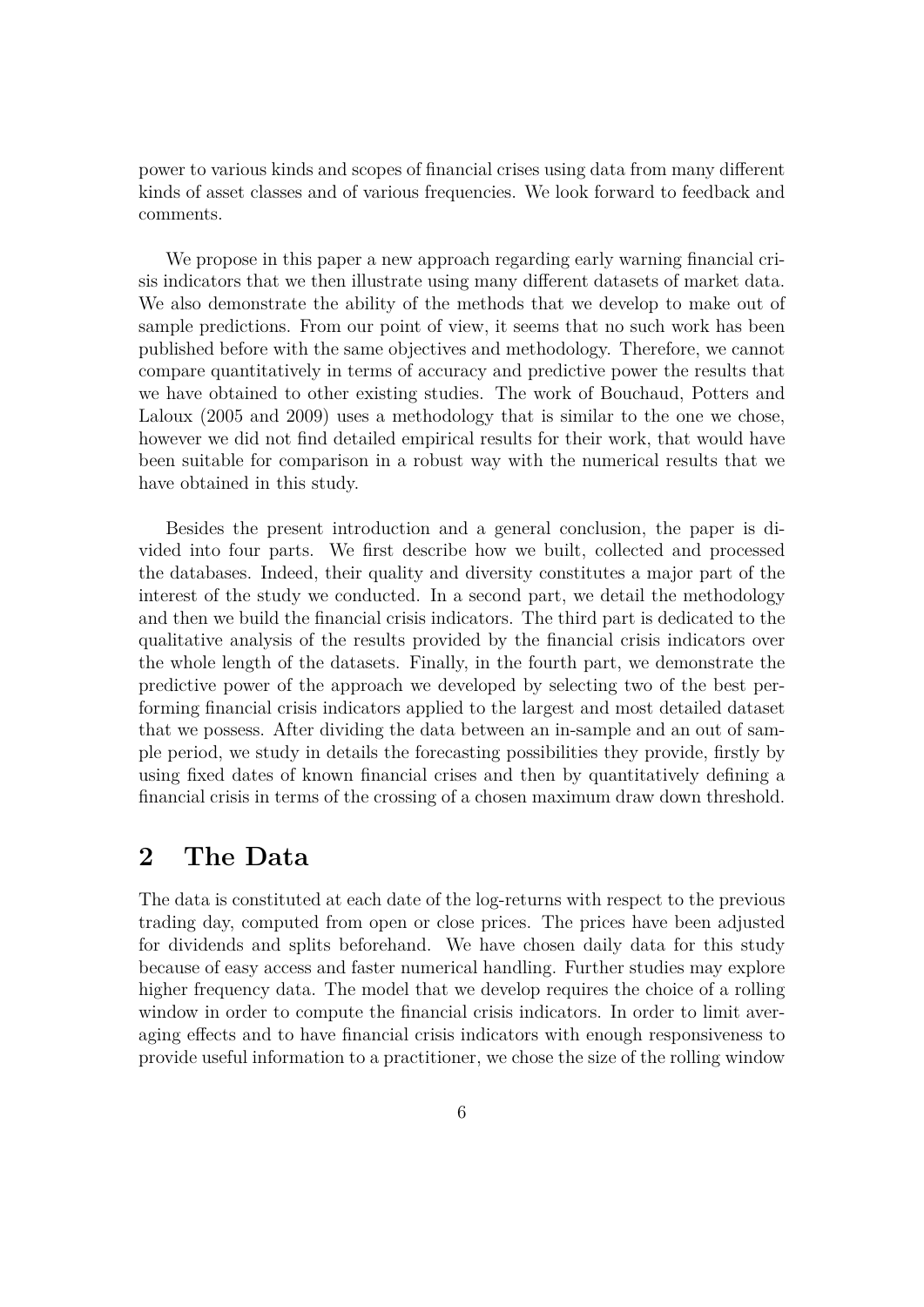to be 150 days in the past. This represents roughly six months of trading since we only take trading days into account. Using a relatively large rolling window means that the covariance matrix will be degenerate sometimes since there will be more observations than assets. This fact however is not going to be a problem because for the first type of indicators, the distance between the empirical distribution and the reference will be computed after truncating the empirical distribution around zero and making it stick to the reference in order to eliminate the contribution of the small eigenvalues. The motivations for this operation will be explained in the next section where the methodology that we use is explained in detail. For the second type of indicators, the presence of zeros, even quite a lot of them, in the spectrum will not change anything for the computation of the trace and spectral radius.

Seven datasets, each designed with its own unique properties and composition are considered in this study :

- The first dataset (Dataset 1) is constituted of eleven stock indices representative of the Asian, European and American financial markets in order to obtain a picture of the global financial system. It is a pure equity dataset that is designed to capture contagion between major financial markets as a way to forecast financial crises. It contains the Nikkei225 (NKY, Japan), Hang Seng (HSI, Hong-Kong/China), Taiwan Stock Exchange Weighted Index (TWSE, Taiwan) for the Asian market, the DAX30 (DAX, Germany), FTSE100 (UKX, U.K), IBEX35 (IBX, Spain) for the European market, the SP500 (SPX, U.S.A), Russel3000 (RAY, U.S.A), NASDAQ (CCMP, U.S.A), Dow Jones Industrial Average (INDU, U.S.A), SP/TSX Composite Index (SPTSX, Canada) for the North American market. Dataset 1 spans from January 7th 1987 to February 5th 2015. In order to avoid contaminating the data with time differences which might create bias and spurious correlations, we matched at a same date *t* the close price in Asia at *t*, the close price in Europe at *t* and the open price in America (East Coast) at *t*. In the absence of intraday data, this appeared to be a reasonable choice. We considered only the trading days and because of the different holidays specific to each of the three markets considered (Asian, European and North American) and the requirement to keep only the trading days that were common to all the markets, the 252 trading days a year have been reduced to around 200 dates. Comparison with the other datasets (particularly Dataset 3 and Dataset 4 below which do have around 250 entries a year since they are exclusively American and European, respectively) shows that this is not a major issue in practice.
- The second datastet (Dataset 2) is constituted of sixteen assets. It contains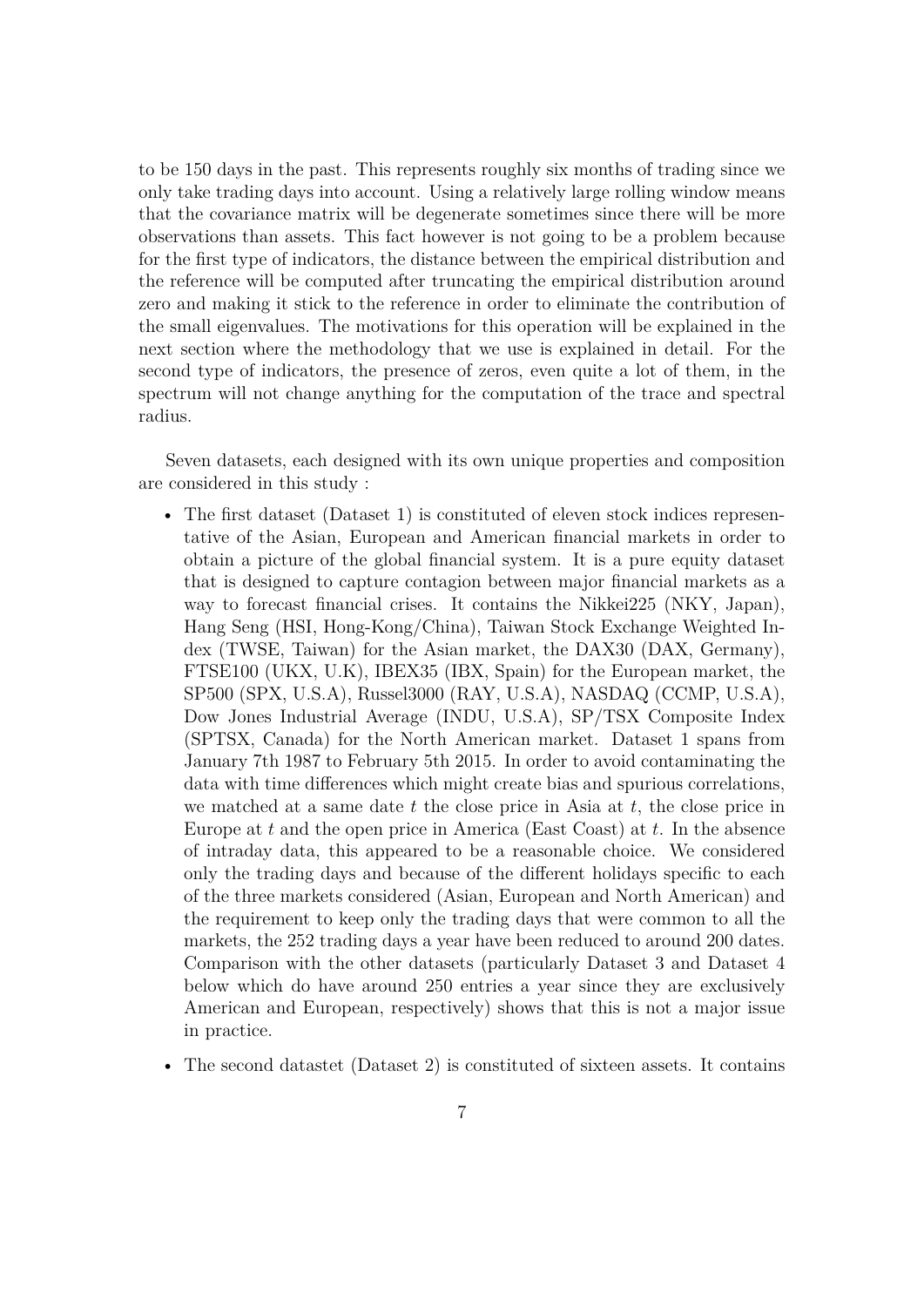all of the indices of Dataset 1, some commodity indices and some safe haven or cash equivalent securities toward which investors tend to turn in a time of crisis or impending crisis. It spans the same period as Dataset 1, from January 7th 1987 to February 5th 2015. The treatment of the data with regard to time differences between geographical regions and non-trading days is the same. On top of the content of Dataset 1, Dataset 2 includes: The London Gold Market Fixing Index (GOLDLNPM, U.K), the Philadelphia Stock Exchange Gold and Silver Index (XAU, U.S.A), Oppenheimer Limited-Term Government Fund Class A (OPGVX, U.S.A), Sugar Generic Future Contract (SB1, U.S.A), generic First Crude Oil WTI (CL1, U.S.A). The inclusion of precious metal indices, cash equivalent short-government monetary funds, representative agricultural as well as energy commodities (in the form of investable futures) is supposed to provide a longer fuse to the financial crisis indicators. As a matter of fact, when the market starts to overheat, investors may liquidate some of their equity positions but they will have to re-invest the cash somewhere and those cash equivalent securities are here to account for that. Since those safer, cash equivalent securities are in Dataset 2, we anticipate that the risk of a crisis happening will be detected sooner. Moreover, when the market is becoming unstable, one typically witnesses an increase in the correlations between commodity and energy securities (typically large oil companies stocks included in the indices). Since we included some investable commodity futures (like oil futures) in Dataset 2, we expect to capture that effect which is indicative of the appearance inside the financial market of the right conditions for a crisis to happen.

• The third dataset (Dataset 3) contains twelve assets which are the SP500 index and its ten sector sub-indices (consumer discretionary, consumer staples, energy, financials, health care, industrials, information technology, materials, telecommunication services, utilities) plus a small capitalization index, the Russel 2000. This dataset should provide information about the inner workings of the SP500 and enable us to detect "American" crises (for example the Sub-Prime Crisis of 2007) sooner and with a higher precision than Dataset 1 or Dataset 2 which are global by design and include information about the contagion between the three largest financial markets (Asia, Europe, North America). However, since the North American market still leads the world of finance, it is to be expected that the actual crises anticipated by the use of either three of Dataset 1, Dataset 2 or Dataset 3 will be roughly the same. The inclusion in the mix of a small capitalization index is to try to take advantage of the fact that in the times leading up to a financial crisis, the small caps tend to overheat and form speculative bubbles while they become more and more correlated between themselves and stocks with larger market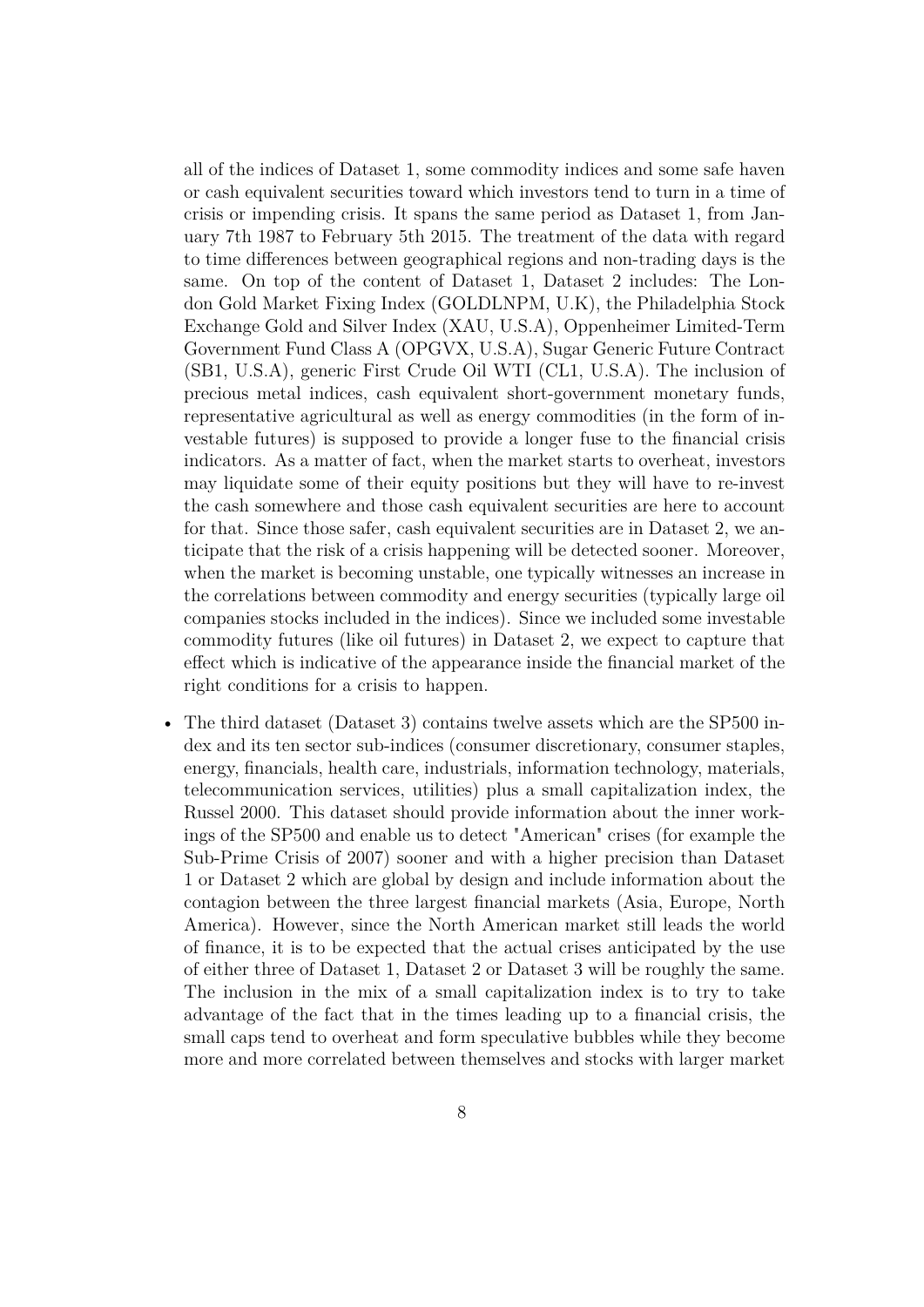capitalization. Dataset 3 spans from September 13th 1989 to December 27th 2013.

- The fourth dataset (Dataset 4) is the European counterpart of Dataset 3. It contains eleven assets : the Bloomberg European 500 Index (BE500) and its ten sector sub-indices, which are the same as for the SP500 (consumer discretionary, consumer staples, energy, financials, health care, industrials, information technology, materials, telecommunication services, utilities). As we did not find any European-wide equivalent to the Russel 2000, it does not include small caps however. It should enable us to better and sooner detect "European" crises like the E.U Sovereign Debt Crisis of 2010 while still containing enough information to detect all the other global financial crises. It spans from January 1st 1987 to December 27th 2013.
- The fifth dataset (Dataset 5) is designed with the financial concept of *flight to quality* in mind. Indeed, in the times preceding a financial crisis, the anxiety of market agents is building up and they tend to abandon equity positions in favor of safer investment grade treasury or corporate bonds. In that regard, the usual observed phenomenon is a positive correlation between equity and bonds in a bull market and a negative correlation between equity and bonds in a bear market. When the correlation between equity and bonds is becoming too high, this may be a sign that the bull market is about to burn itself out, that a bubble is about to burst, heralding the start of a financial crisis. Dataset 5 is built with the detection of that phenomenon in mind. It contains all of the data of Dataset 3 (SP500 index, its 10 sector indices and the Russel 2000 as a small capitalization index) plus a number of funds based on investment grade sovereign or corporate bonds. Much like Dataset 3, Dataset 5 is U.S market oriented and is therefore more suited to anticipate crises that originate from or directly affect the North American market. For the long government bonds we have : Wasatch-Hoisington U.S. Treasury Fund (WHOSX) and Thornburg Limited Term U.S. Government Fund Class A (LTUCX). For the corporate bonds we have selected Lord Abbett Bond Debenture Fund Class A (LBNDX) and Vanguard Long-Term Investment-Grade Fund Investor Shares (VWESX) which have both enough AUM (Assets Under Management) to be systemically significant and have existed for a long enough time to be historically relevant. Dataset 5 contains therefore 16 assets and spans from September 13th 1989 to December 27th 2013.
- The sixth dataset (Dataset 6) is constituted of 226 individual components of the SP500 index. Because of the evolution over time in the composition of the index, a balance had to be found between keeping a sufficient number of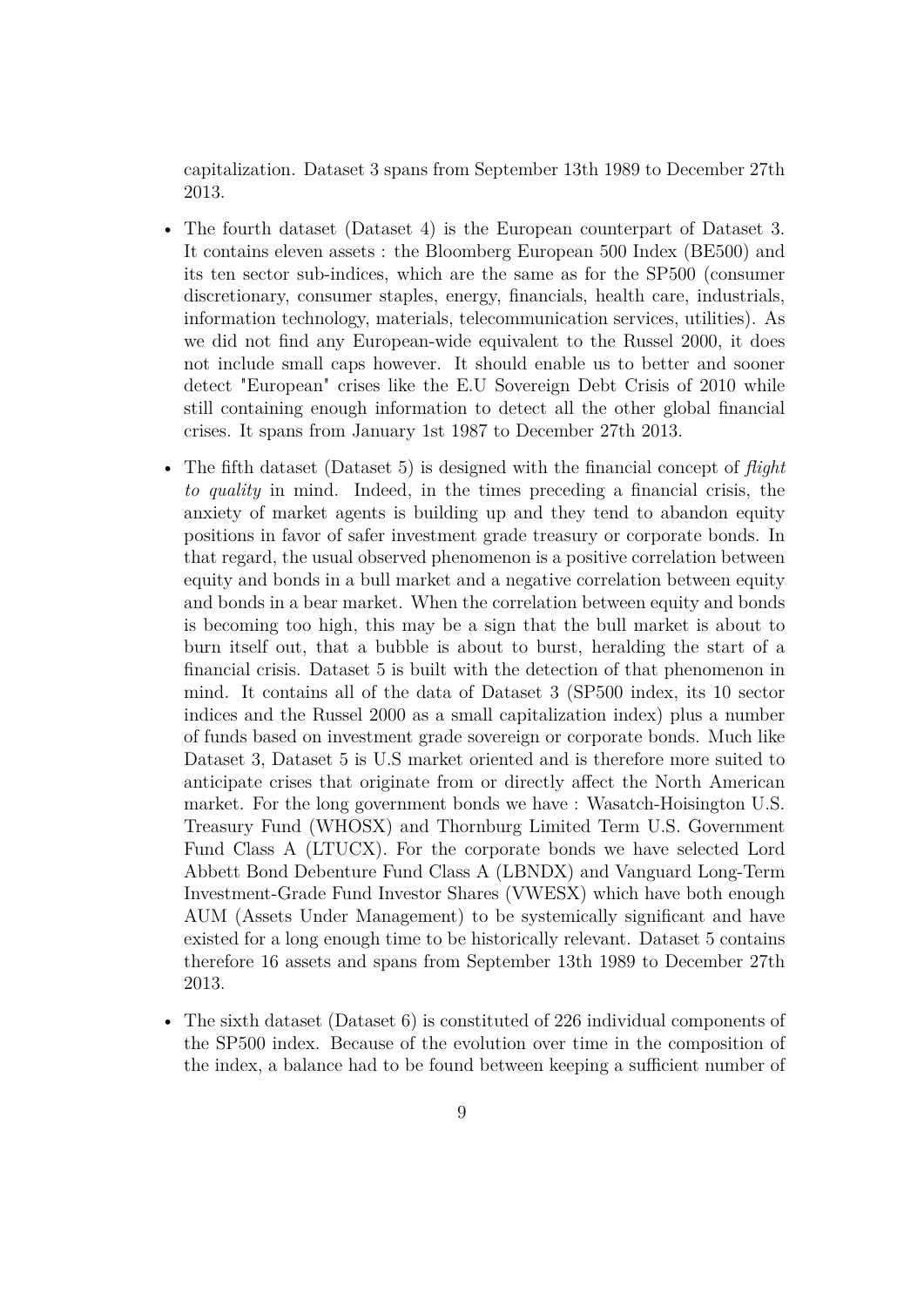components and having enough historical data. It spans from January 17th 1990 to May 15th 2015. The Apple Inc (AAPL) stock was chosen as the reference with regard to filtering out non-trading days and whenever another element of data was unavailable (on rare seemingly random days it appears that some individual stocks were not traded or the data was unavailable) we carried over the last previously available value. We assumed that this manipulation would not compromise the overall quality of the data. Besides those considerations, a few stocks like for example Range Resources Corporation (RRC UN) and The Charles Schwab Corporation (SHCW UN) presented significant data gaps and were removed from the dataset. Since building a dataset with exactly 500 components of the SP500, taking in account the evolution in the composition of the index over time, proved an impossible task due to its complexity and the availability of the data (mergers, corporate spin-offs and private equity acquisitions would have had to be taken into considerations as well), we are aware of the fact that Dataset 6, especially when used in conjunction with financial crises indicators might suffer from survivorship bias. As a matter of fact, especially in the times leading up to a crisis, the failing companies drop below the capitalization threshold or are acquired by others while new healthier firms enter the index. We built Dataset 6 because, as we are going to see in the empirical section, working with whole indices and/or limited number of individual securities like in all the previous datasets we created (especially Dataset 3 which resembles a scaled down version of Dataset 6), tends to have an averaging effect on the correlations and renders the correlation signal too noisy and blurred to be useful as a crisis detection method. For reference, the Bloomberg tickers of all the stocks inside Dataset 6 are provided in appendix. Besides the daily close price, from which we derive the log-returns, that is contained in all the other datasets, Dataset 6 also includes daily volumes and market capitalization. Those extra variables will enable us later to add appropriate weights to the individual stocks in order to refine the computation of the indicators.

• The seventh dataset (Dataset 7) is constituted of the SP500, the Russel 2000 index and ten indices from emerging markets : Buenos Aires Stock Exchange Merval Index (MERVAL, Argentina), Ibovespa Brasil Sao Paulo Stock Exchange Index (IBOV, Brasil), Mexican Stock Exchange Index (MEXBOL, Mexico), Moscow Exchange Composite Index (MICEX, Russia), Hong Kong Hang Seng Index (HSI, Hong Kong/China), Shanghai Stock Exchange Composite Index (SHCOMP, China), Jakarta Stock Exchange Composite Index (JCI, Indonesia), National Stock Exchange CNX Nifty Index (NIFTY, India), FTSE/JSE Africa All Share Index (JALSH, South Africa), Borsa Istanbul 100 Index (XU100, Turkey). It spans from September 22nd 1997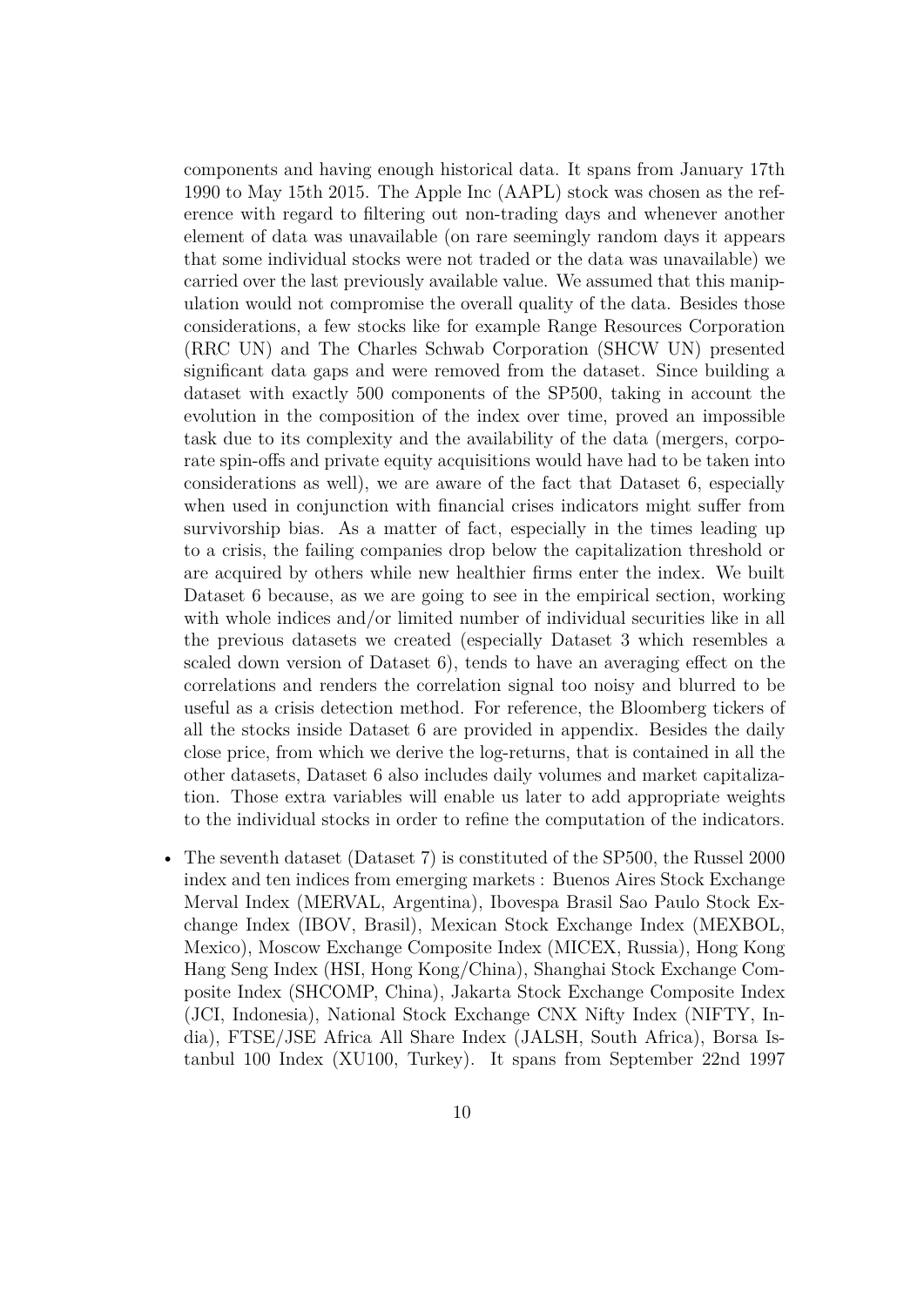to May 12th 2015. The relatively shallow depth of this dataset, which in particular may render the study of the Asian crisis of the late 1990' more difficult, is due to gaps in data availability, especially for the Russian index that we decided to keep anyway due to its importance for the global commodity and energy markets. All those emerging indices were expressed in the local currency on Bloomberg and were therefore converted into U.S dollars. This conversion was very important when dealing with emerging economies where the exchange rate of the local currency against the U.S dollar can fluctuate wildly and violently especially in the times leading up to, and during a financial crisis. Unlike in advanced economies (we did not convert the European and Japanese indices into U.S dollars in Dataset 1 for example), the position of the currency of an emerging country against the U.S dollar is also highly correlated to the health of the local real economy. This idea was developed by Hawkins and Klau (2000) when they were working with the Bank of International Settlements: in emerging markets, financial crises are often preceded by overvalued exchange rates and inadequate international monetary reserves.

Regarding the selection of the financial crisis events on a global scale (for use mainly with Dataset 1 and Dataset 2) or at least a regional scale (for use mainly with Dataset 3, Dataset 4, Dataset 5, Dataset 6 and Dataset 7) of the last 30 years, we compiled Table 1 below, which has no ambition of being exhaustive. Succinct historical context will be discussed in the empirical results section when needed. While categorizing the various kinds of financial crises goes far beyond the scope of this paper, we strove to consider a wide selection in the kinds of crises. There are stock market crashes like Black Monday in 1987 and the NASDAQ Crash in 2000. There are financial crises that are rooted into a deep structural fragility of some parts of the real economy, like the real estate sector in the case of the Japanese Asset Price Bubble of the early 1990' and the Sub-prime Crisis that started in America during the summer of 2007 or the automobile industry in the case of the bankruptcy of General Motors in June 2009, four years after Delphi Corporation, which was General Motors' main supplier of automotive parts. There are financial crises for which the main trigger was a sovereign debt default like the Russian crisis in 1998, the Argentine crisis in 2001 or the Eurozone crisis, triggered by the Greek haircut in 2010. There are monetary crises as well, like Black Wednesday in 1992 when the British government was forced to withdraw the Pound Sterling from the European Exchange Rate Mechanism (ERM) or the Mexican crisis triggered by the devaluation of the peso against the U.S Dollar. Since none of the datasets include foreign exchange data, we do not expect that any of the indicators will perform well when it comes to anticipating monetary crises, however. There are banking crises as well such as the S&L crisis in America that spanned from the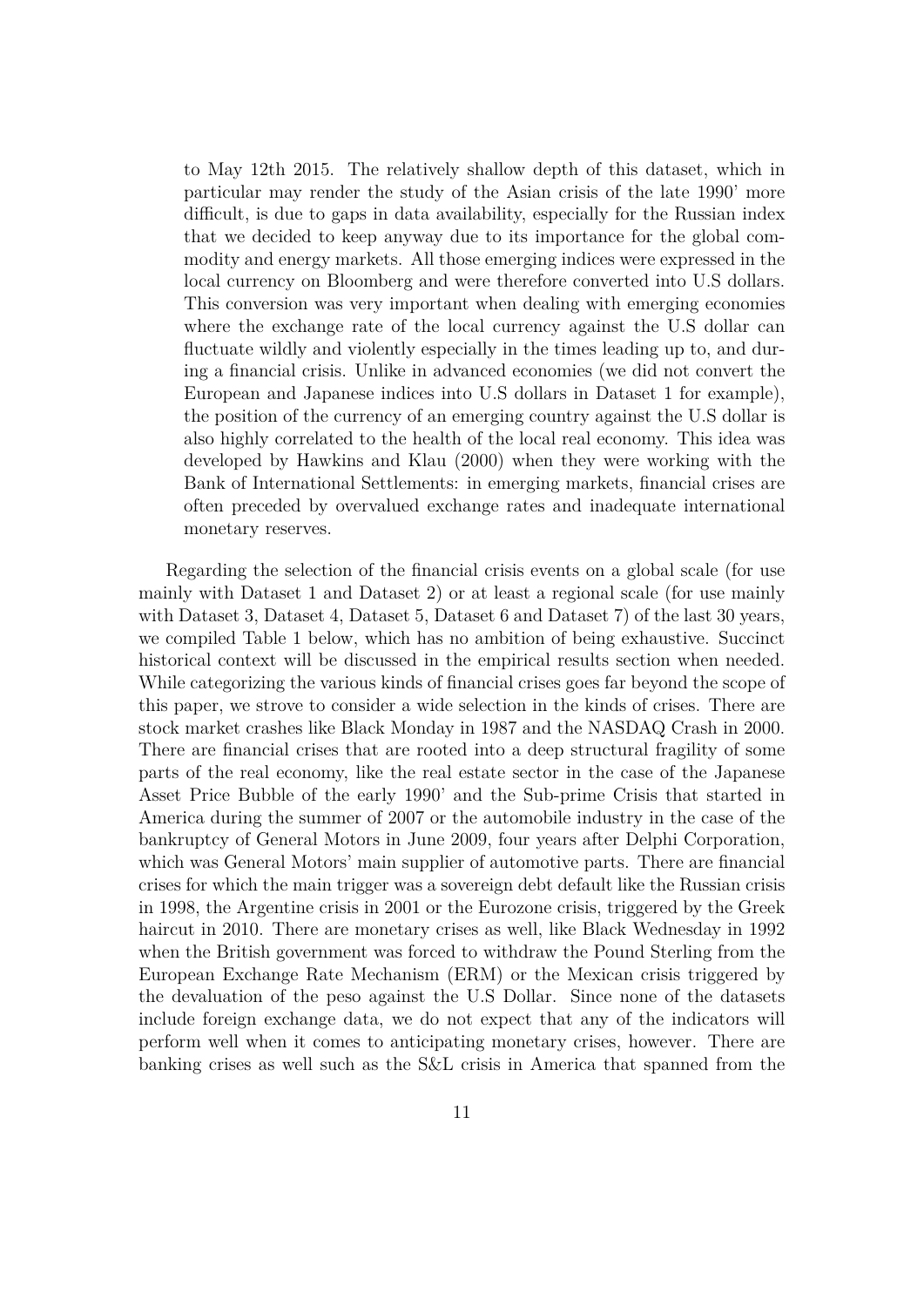mid-1980' to the mid-1990' and during which almost one third of all American savings and loans associations (financial institutions that are allowed to accept savings deposits and to make loans) failed, including hundreds of banks of all sizes and systemic significance. The dates chosen may sometimes seem a little arbitrary but choices had to be made, especially for crises that, unlike Black Monday that played out mostly within a few days of extreme market distress, took place over many months or even years of sustained drop like the NASDAQ in early 2000, which took nearly four months to lose almost two fifth of its March 10th peak. Most financial crises do not happen in one day and instead result from a long process of instability buildup inside the market, the kind of which the indicators that we have built are detecting. When a crisis is best described by a clear explosion, then the date of that event was chosen (Black Monday, the day Lehman Brothers failed, etc...). When a date for a crisis spanning months or years had to be chosen for this study, we considered either the date of the most marking event (the day the NASDAQ peaked, the day General Motors filled for Chapter 11 bankruptcy [3](#page-0-0) , the day the Greek haircut was announced, etc...) or a date roughly situated in the middle of the crisis process like January 1st 1990 for the S&L crisis.

<sup>3</sup>Chapter 11 of Title 11 of the United States Code (also known as the United States Bankruptcy Code) which permits reorganization. In contrast, Chapter 7 provides a legal framework for liquidation.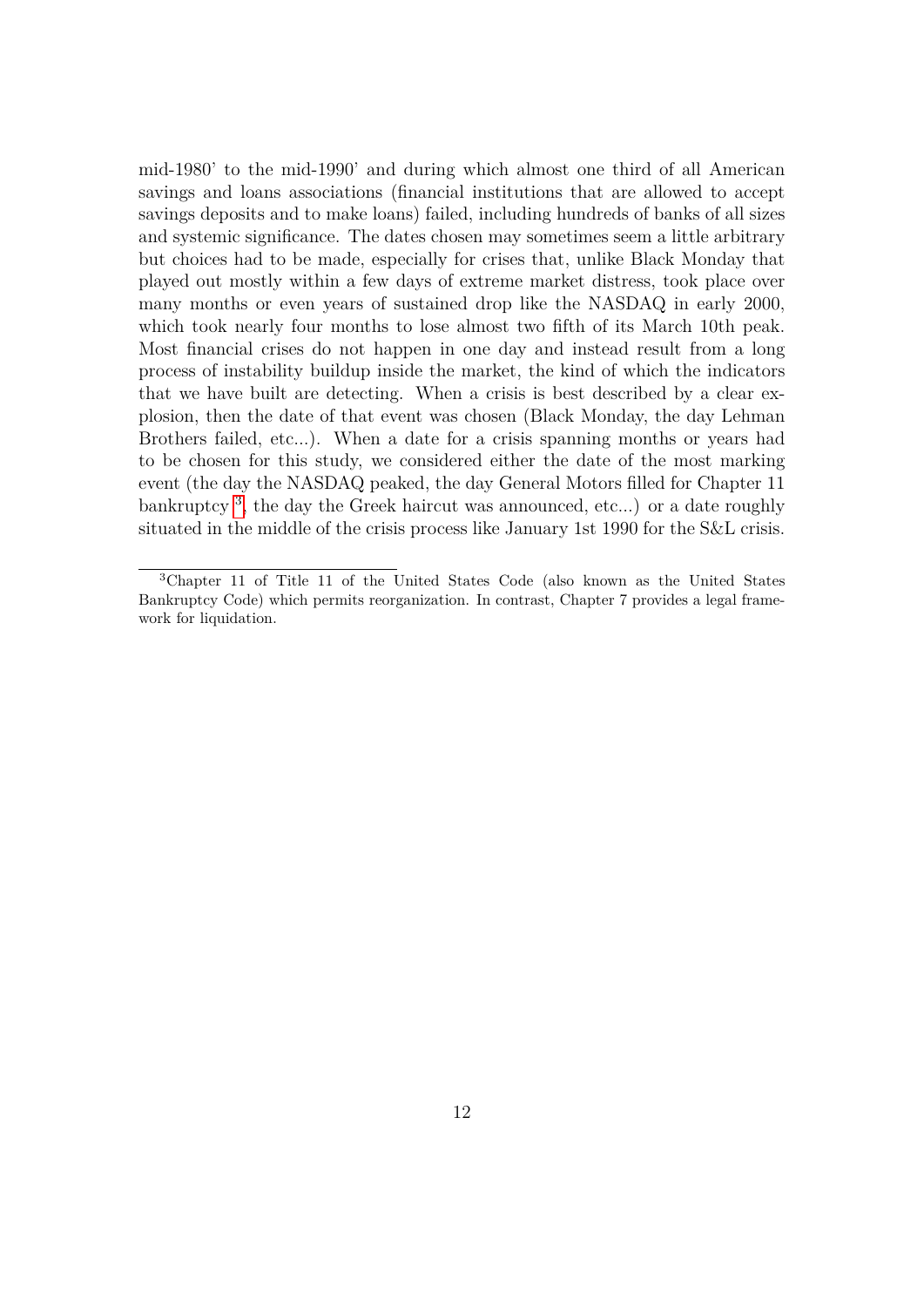| Date $(Y/M/D)$ | Name                                          |
|----------------|-----------------------------------------------|
| 1987-10-19     | Crisis 1: Black Monday                        |
| 1990-01-01     | Crisis 2 : S&L Crisis                         |
| 1990-08-01     | Crisis 3 : Japanese Asset Prices Bubble Burst |
| 1991-09-19     | Crisis 4 : Scandinavian Banking Crisis        |
| 1992-09-16     | Crisis 5: Black Wednesday                     |
| 1994-12-20     | Crisis 6 : Mexican Crisis                     |
| 1997-07-25     | Crisis 7 : Asian Crisis                       |
| 1998-08-17     | Crisis 8 : Russian Crisis                     |
| 2000-03-10     | Crisis 9: NASDAQ Crash (dot-com Bubble)       |
| 2001-02-19     | Crisis 10 : Turkish Crisis                    |
| 2001-09-11     | Crisis 11: 911 Attacks                        |
| 2001-12-27     | Crisis 12 : Argentine Default                 |
| 2005-10-08     | Crisis 13 : Delphi (G.M) Bankruptcy           |
| 2007-07-01     | Crisis 14 : Sub-prime Crisis                  |
| 2008-09-15     | Crisis 15 : Lehman Brothers Collapse          |
| 2009-06-01     | Crisis 16 : General Motors Bankruptcy         |
| 2010-04-23     | Crisis 17 : European Sovereign Crisis         |
| 2011-08-05     | Crisis 18 : US Sovereign Credit Degradation   |
| 2014-12-16     | Crisis 19 : Russian Financial Crisis          |

(Table 1: Selection of Financial Crisis Events in the past 30 years)

# **3 Methodology**

Using the seven datasets that we have built, the methodology is based on the use of the spectrum of the covariance matrix, the correlation matrix and a weighted version of the correlation matrix. At each date, for a sequence of rolling windows, we either compare the whole spectrum to three reference distributions detailed below (two of the reference distributions characterize a calm market and a third one represents a market in turmoil), which gives us the indicators of the first kind, or we merely compute the spectral radius and the trace, which gives us the indicators of the second kind. We now details this methodology using Matlab's formalism and vector indexing conventions.

### **3.1 Framework**

We decided to consider a rolling window *T* of 150 days in the past at each date and for all datasets, irrespective of the number *N* of assets they contain. This choice provides us with a good balance between the readability of the signals, favored by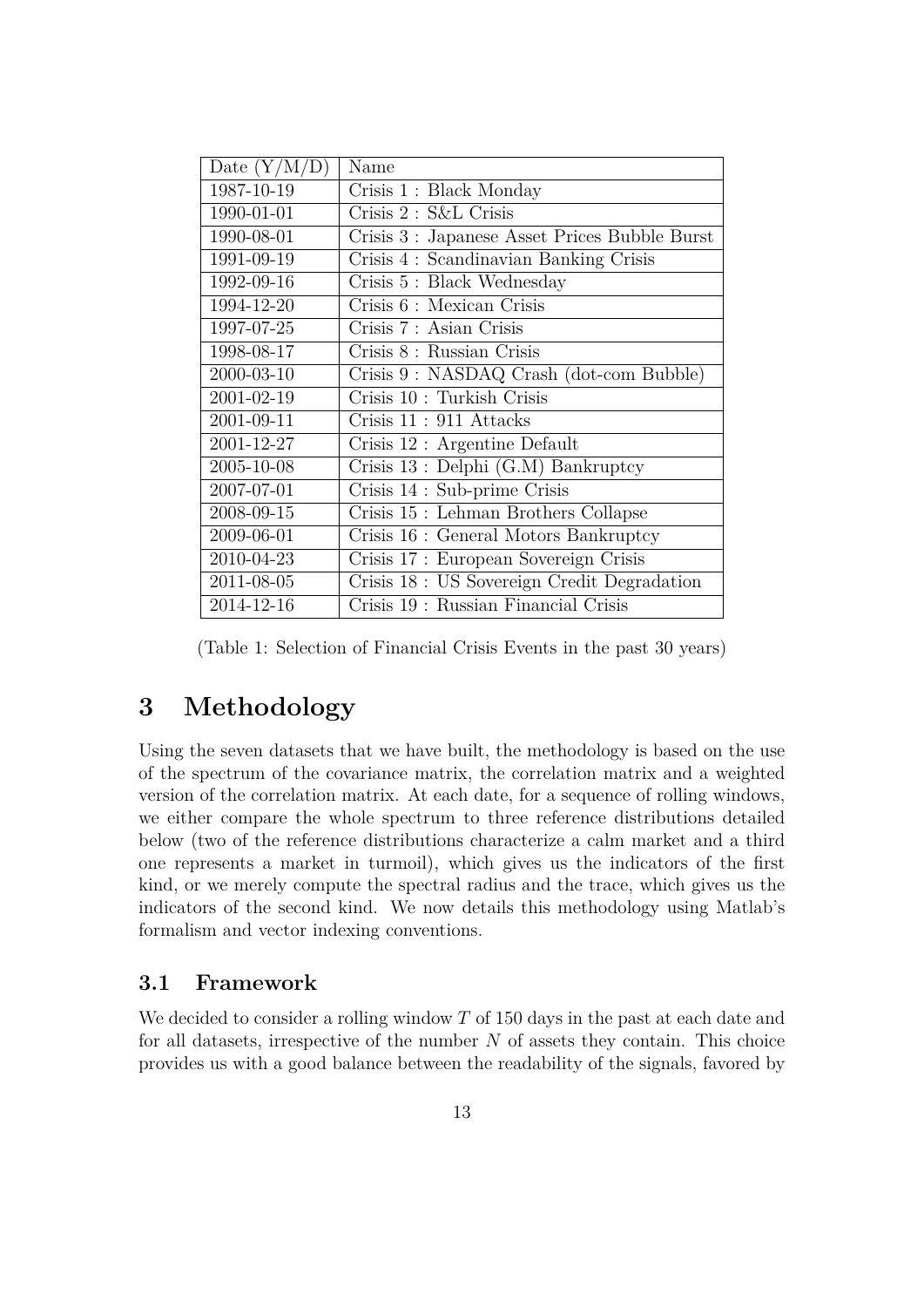a longer rolling window because of the averaging effect, and the responsiveness of the indicators, favored by a shorter rolling window.

For each of the seven datasets, we build at each date *t* a rolling window *ROL*(*t*) of length *T*. Then, we compute the rolling covariance matrix  $CV(t)$  and the rolling correlation matrix  $CR(t)$  by using the following formulas written for every row (i.e. asset)  $j \in [1, N]$ :

$$
ROL^*(t)(j,:) = ROL(t)(j,:) - mean(ROL(t)(j,:))
$$
 (1)  

$$
CV(t) = \frac{1}{T}.ROL^*(t) \times (ROL^*(t))'
$$
 (2)  

$$
CR(t)(j,:) = \frac{ROL^*(t)(j,:)}{\sqrt{var(ROL(t)(j,:))}}
$$
 (3)

While working with a covariance matrix instead of a correlation matrix, we of course have to rescale the eigenvalues of  $CV(t)$ . We perform this either by noticing that the standard deviation of financial log-returns is typically in the order of magnitude of a few percents  $(a \in [0.01, 0.03])$  and therefore multiplying the eigenvalues by  $\frac{1}{a^2}$ , or by computing the mean of the variances of all the complete time-series in advance and multiplying by the inverse of that value (for example, we find a rescaling factor of 3410 for Dataset 2). This is what we decided to do but it should not be considered as a violation of the measurability of the indicators with respect to the natural time filtration (i.e knowledge of the future). It is just a practical way of rescaling by choosing the most appropriate value and it could just as well have been obtained from historical data predating the sample.

With regard to the reference distributions we use for the first type of indicators, we have built three of them :

• Θ1: the theoretical Marchenko Pastur distribution. It is derived from Marchenko Pastur's theorem presented in the work of Marchenko and Pastur (1967). Let *X* be a  $N \times T$  random matrix of i.i.d normal  $N(0, \sigma^2)$  coefficients (in this study, each row represents an asset and each column represents an observation at a date *t*), then when  $N, T \longrightarrow \infty$  and the aspect ratio of the matrix,  $N/T \longrightarrow \gamma < \infty$ , then the distribution of the eigenvalues of the covariance matrix  $Y = \frac{1}{c}$  $\frac{1}{c}(XX')$  is the Marchenko Pastur distribution with the density below. This formula (6) below is supposed to be valid for  $0 < \gamma < 1$ , otherwise in the degenerate case, an atom at zero has to be added, but since we intend to truncate the computation of the Hellinger distance to exclude the very small eigenvalues, as we will explain in the next section, this is the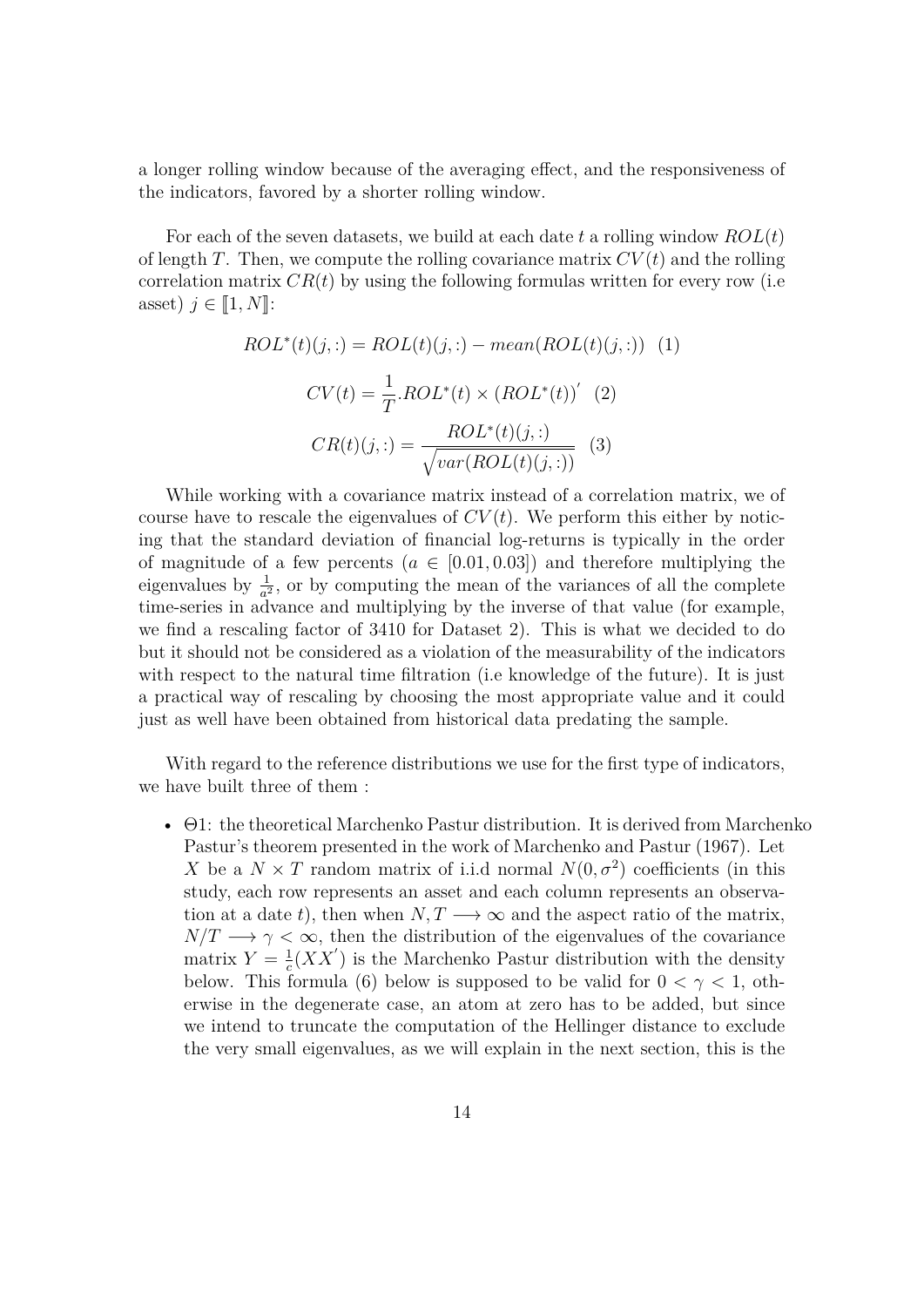formula we are going to use anyway for simplicity.

$$
\lambda^+ = \sigma^2 (1 + \sqrt{\gamma})^2 \quad (4)
$$

$$
\lambda^- = \sigma^2 (1 - \sqrt{\gamma})^2 \quad (5)
$$

$$
f(x) = \frac{1}{2\pi\sigma^2\gamma} \frac{\sqrt{(\lambda^+ - x)(x - \lambda^-)}}{x} 1_{[\lambda^-, \lambda^+]} \quad (6)
$$

The Marchenko Pastur distribution also provides thresholds  $\lambda^+$  and  $\lambda^-$  that we use even while working with other simulated reference distributions. Because of the stringent theoretical requirements of Marchenko Pastur's theorem, that will never be even remotely satisfied by real financial data, the Marchenko Pastur distribution has no vocation to be the best distribution fulfilling the role of a calm market reference, but it is still going to be useful in this study.

• Θ2: the distribution of the eigenvalues of the covariance matrix of a simulated random matrix made of Gaussian  $\mathcal{N}(0,1)$  coefficients where the assets, materialized as the rows, present some correlation to one another. Let us consider a rolling matrix  $(Z_{i,j})_{(i,j)\in[0,N]\times[0,T]}$ , containing *T* observations (columns) and *N* assets (rows) and constituted of i.i.d Gaussian  $\mathcal{N}(0,1)$ coefficients. We introduce correlation between the assets by adding the same Gaussian coefficient to each of the assets at a given time.  $\forall j \in [0, T], Z_0^j$ <br>is following a Gaussian  $\mathcal{N}(0, 1)$  law. With those potations  $\forall i \in [0, N]$  and 0 is following a Gaussian  $\mathcal{N}(0,1)$  law. With those notations,  $\forall i \in [0,N]$  and  $∀j ∈ [0, T],$  each of the coefficients  $X_{i,j}$  of the rolling random matrix from which we obtain the covariance matrix, is computed in the following manner:

$$
X_{i,j} = \rho Z_0^j + \sqrt{(1 - \rho^2)} Z_{i,j} \quad (7)
$$
  

$$
Z_{i,j} \sim \mathcal{N}(0, 1), \ Z_0^j \sim \mathcal{N}(0, 1) \quad (8)
$$

The coefficient  $\rho$  is chosen as the mean of the long term correlation coefficients between all the assets of the whole sample contained in the chosen dataset. Like when we had to decide on a rescaling coefficient for the spectum, this choice of  $\rho$  should not be considered as knowledge from the future, as it could just as well have been obtained from historical data. As a matter of fact, we find something very close to 50  $\%$  for all the datasets, which is what we had expected. Θ2 is going to be the second, more realistic, calm market reference distribution.

•  $\Theta$ 3: the distribution obtained using the same blueprint as  $\Theta$ 2 but where all the Gaussian  $\mathcal{N}(0,1)$  distribution have been replaced by Student (t=3) distributions. This will be the reference distribution characterizing a market in turmoil.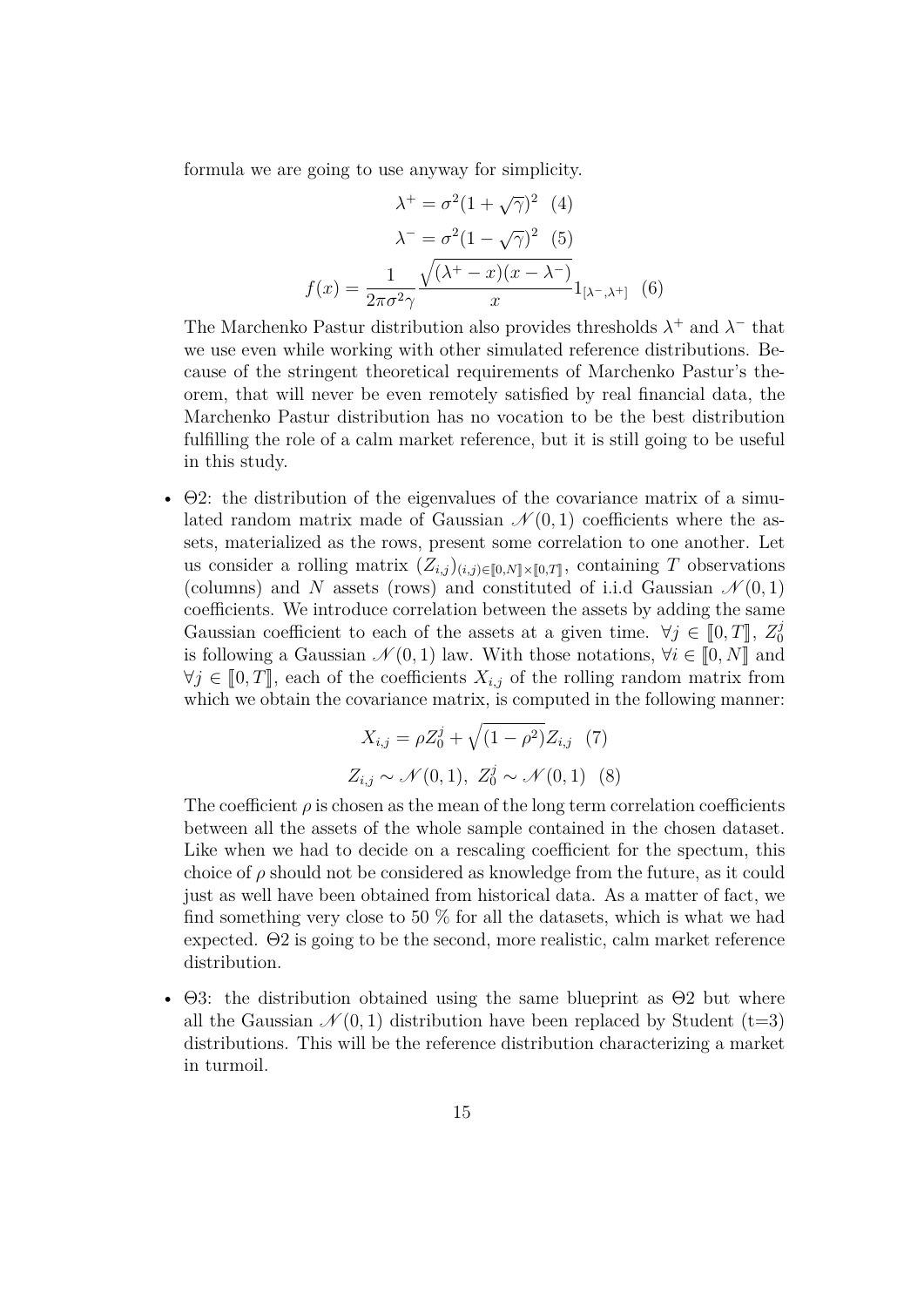As an illustration, Figure 1 below contains the three reference distributions Θ1, Θ2 and Θ3 for the number of assets contained inside Dataset 1 (eleven assets) and a rolling window of 150 days. We also included in appendix the three reference distributions computed for all the other datasets and the same rolling window of 150 days.



Figure 1 Reference distributions for Dataset 1. Blue: Marchenko Pastur (Θ1), Green: Θ2, Red: Θ3

### **3.2 Financial Crisis Indicators**

Using the tools described above, we build two kinds of financial crisis indicators: the indicators of the A-series and the indicators of the B-series.

The indicators of the A-series compare at each date the empirical distribution of the spectrum of the covariance matrix to the references that we introduced in the previous subsection. We chose to use the Hellinger distance in its discrete form as introduced by Hellinger (1909). We decided to use this metric on the space of distribution instead of the Kullback–Leibler divergence introduced in Kullback and Leibler (1951), which is also of very common use in probability theory, because we wanted a true metric, which the Kullback–Leibler divergence is not since it does not satisfy the triangle inequality. The Kullback–Leibler divergence is also not symmetric with respect to the two distributions considered. Moreover, since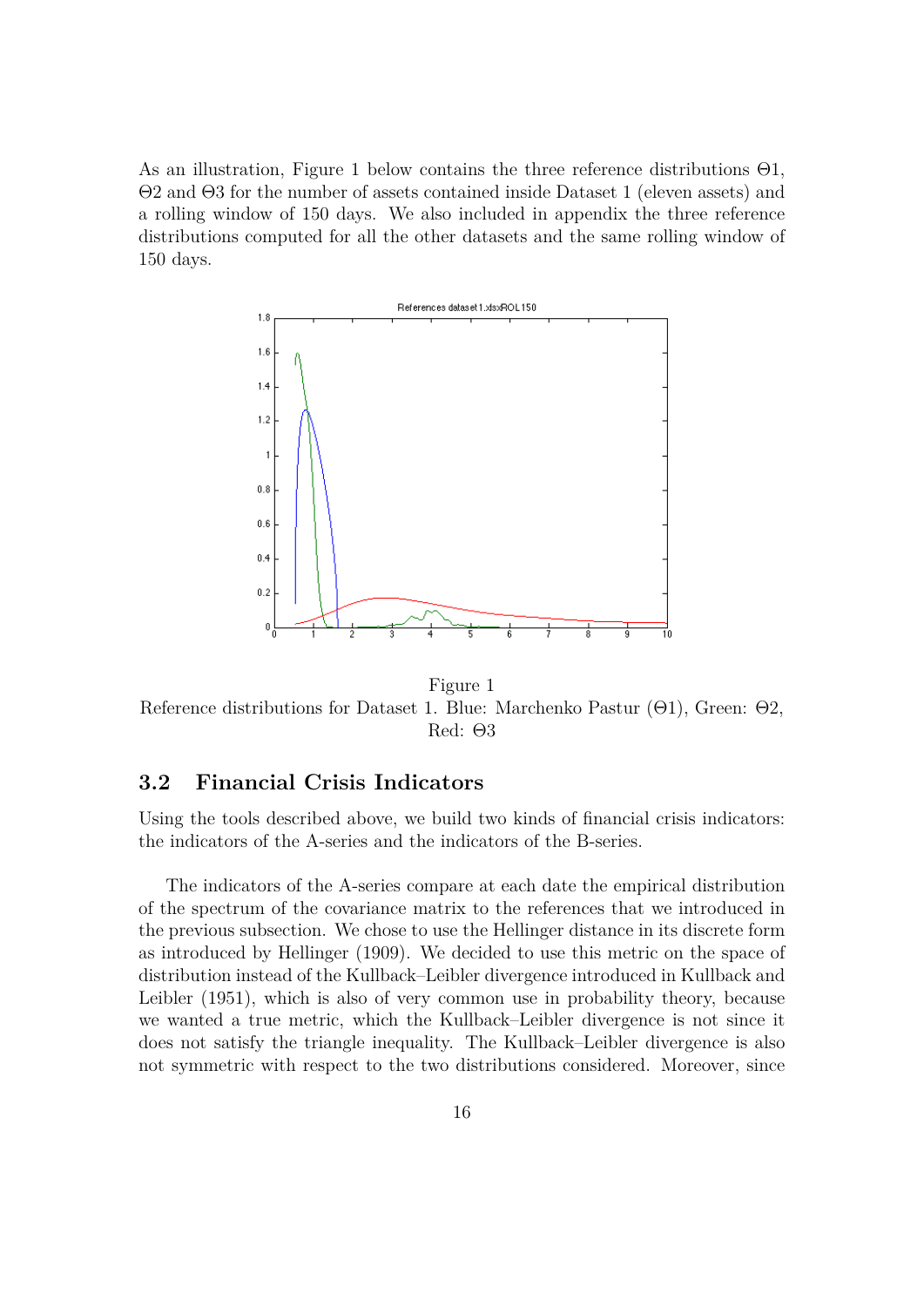we chose an empirical approach with a strong focus on the intuitive aspect of the study, we felt that the Hellinger distance, which is plainly the Euclidian distance of the square root of the components, was easier to see when drawing two distributions on the same graphic than the Kullback–Leibler divergence which is defined as the expectation of the logarithmic difference between the two distributions.

We recall that the Hellinger distance **D** between two probability distributions with densities  $P(x)$  and  $Q(x)$ , which are both known at a number of points  $X_i$ ,  $(i \in [1, N])$ , is computed using the formula below :

$$
\mathbb{D}^2 = \sum_{i=1}^N (\sqrt{P(X_i)} - \sqrt{Q(X_i)})^2 \tag{9}
$$

Considering any of the three reference distributions, we compute at each date its Hellinger distance to the empirical distribution of the eigenvalues of the covariance matrix. Our assumption is that the further away in the sense of the Hellinger distance the empirical distribution drifts away from the calm market reference, and the closer in the sense of the Hellinger distance the empirical distribution comes to the market in turmoil reference, then the more likely it becomes that the market is about to experience a crisis. Indeed, such movements tend to indicate a build-up of correlation and volatility inside the market. There is however no way to study those two effects, volatility and correlation, separately in the Hellinger distance approach and the indicators of the A-series always lump those two instability factors together in their forecasts of financial crises.

Since all datasets except Dataset 6 only have a small number *N* of assets and will therefore give us only a small number of eigenvalues at each date, we combine at each date *t* the spectra obtained from the previous 20 days in order to have 20*.N* eigenvalues, which is enough observations, to derive a distribution by using a normalized histogram. We then compute the Hellinger distance to the reference distribution on a sufficiently large support in order to capture all of the spectral distribution. In empirical studies such as Stanley and al. (2000), eigenvalues of the covariance matrix have been observed to grow as large as twenty five times the critical value  $\lambda^+$  of Marchenko Pastur's distribution (4). In consequence, we decided to consider 25 times the support  $[\lambda^-, \lambda^+]$  in order to account for all of the empirical spectrum.

The indicators of the first type are the following. There are three of them, corresponding to the three reference distribution that we have introduced before:

• Indicator A1: It is the Hellinger distance between a modified version  $\mathscr{E}_1^*(x)$ , detailed below, of the empirical distribution  $\mathscr{E}(x)$  of the eigenvalues of the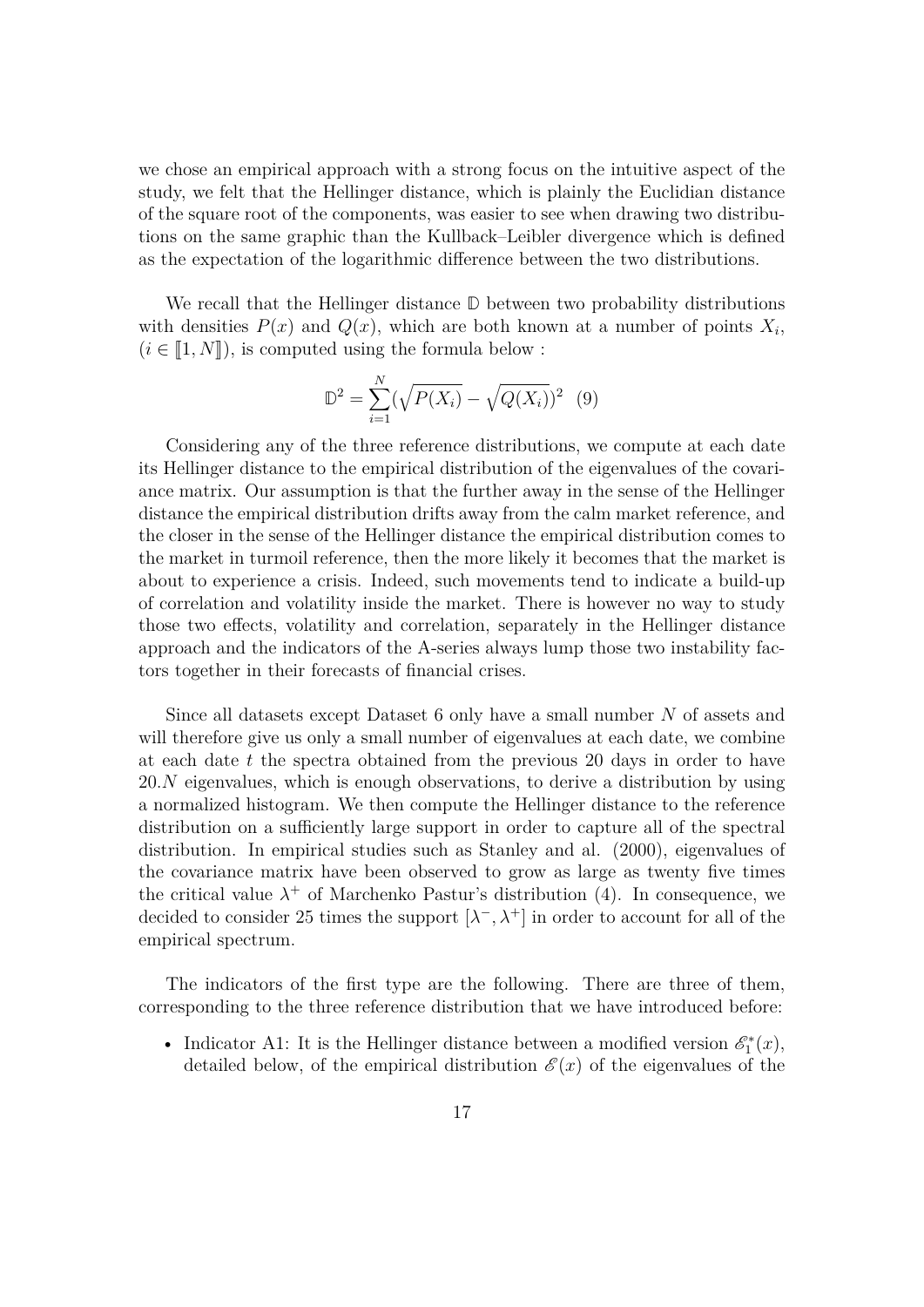covariance matrix and the theoretical distribution of Marchenko Pastur Θ1. Indeed, Indicator A1, as well as all the indicators based on the Hellinger distance, needed to be adapted to filter out the effects of a parasitic phenomenon consisting of an accumulation of small eigenvalues close to zero, which deforms the unmodified empirical distribution and distorts the computation of its Hellinger distance with respect to the reference distribution. We illustrate this in Figure 2 and Figure 3:



Figure 2 Accumulation of Small Eigenvalues for Θ2



Figure 3 Accumulation of Small Eigenvalues for Θ3

In those two examples, which are very typical of the situations that we encounter in practice for a given date *t* while using all the datasets, we see the reference distribution (in blue) and we see the empirical distribution of the eigenvalues of the covariance matrix (in green). The empirical distribution can differ from the reference distribution in two ways. It can overflow to the right toward the higher eigenvalues: that's the kind of behavior that we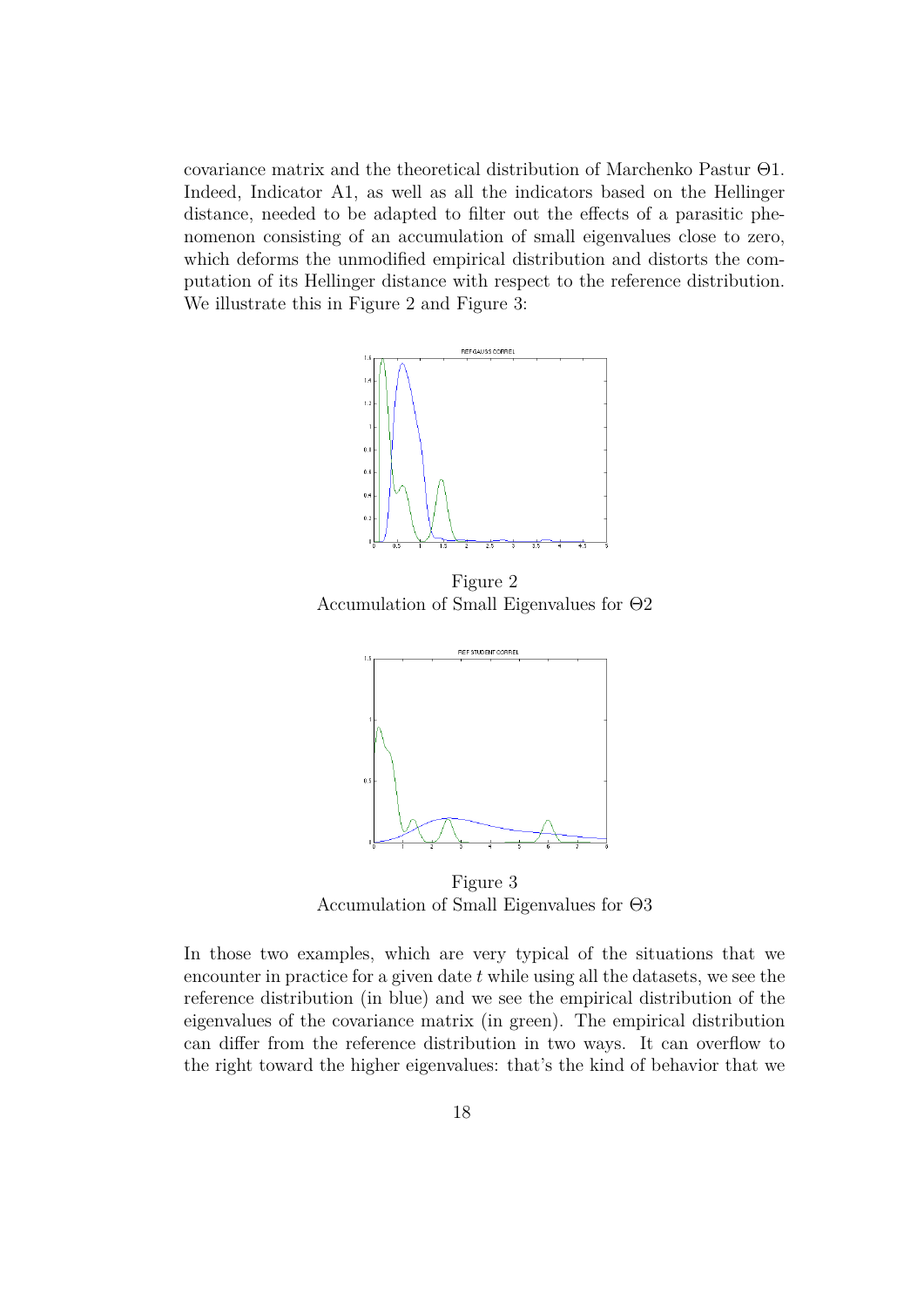are looking for in order to detect a financial crisis. It can also unfortunately accumulate itself, sometimes most of the mass is even there, closer to zero toward the very small eigenvalues. Such a behavior of the distribution of the eigenvalues of the covariance matrix is more indicative of the prevalence of risk free combinations of assets which equates to a very calm and diversified market.

The solution was to define A1 and the A-series indicators in the following way : instead of computing the Hellinger distance between the unmodified empirical distribution  $\mathscr E$  and the Marchenko Pastur reference  $\Theta$ 1, we compute the Hellinger distance between  $\Theta$ 1 and the distribution  $\mathscr{E}_1^*$  defined in the following way :

$$
\mathcal{E}_1^*(x) = \min(\mathcal{E}(x), \Theta(1(x)), x < \frac{\lambda^+}{10} \quad (10)
$$
\n
$$
\mathcal{E}_1^*(x) = \mathcal{E}(x), x > \frac{\lambda^+}{10} \quad (11)
$$

Therefore :

 $A1 = \mathbb{D}\{\mathscr{E}_1^*$  $_{1}^{\circ*},\Theta1\}$  (12)

For a given dataset, this indicator measures at each date by how much the assumptions of Marchenko Pastur's theorem (normal i.i.d coefficients of variance equal to 1) are violated. Since the finite size of the rolling covariance matrix does not change over time, it will not be responsible for any dynamical variations of the Hellinger distance although it does certainly account for part of the distance between the theoretical asymptotic distribution of Marchenko Pastur and the empirical distribution. This indicator lumps together the apparition of non-normality, correlations and volatility in the log-return time series, it cannot differentiate between all those effects but it is still very useful. As a matter of fact, the apparition of any of those phenomena, whose effects are not expected to compensate one another, can be interpreted as a warning that a crisis might be around the corner. Therefore our assumption is going to be that the further away the modified empirical distribution  $\mathscr{E}^*(x)$  becomes from the reference Marchenko Pastur distribution in the sense of the Hellinger distance, the more likely a crisis is going to happen in the near future.

Like we said earlier, using the Marchenko Pastur distribution for a given aspect ratio as a reference distribution might not be optimal because it is an asymptotic result and we deal with finite size matrices and because even a perfectly calm financial market might be better modeled by random matrices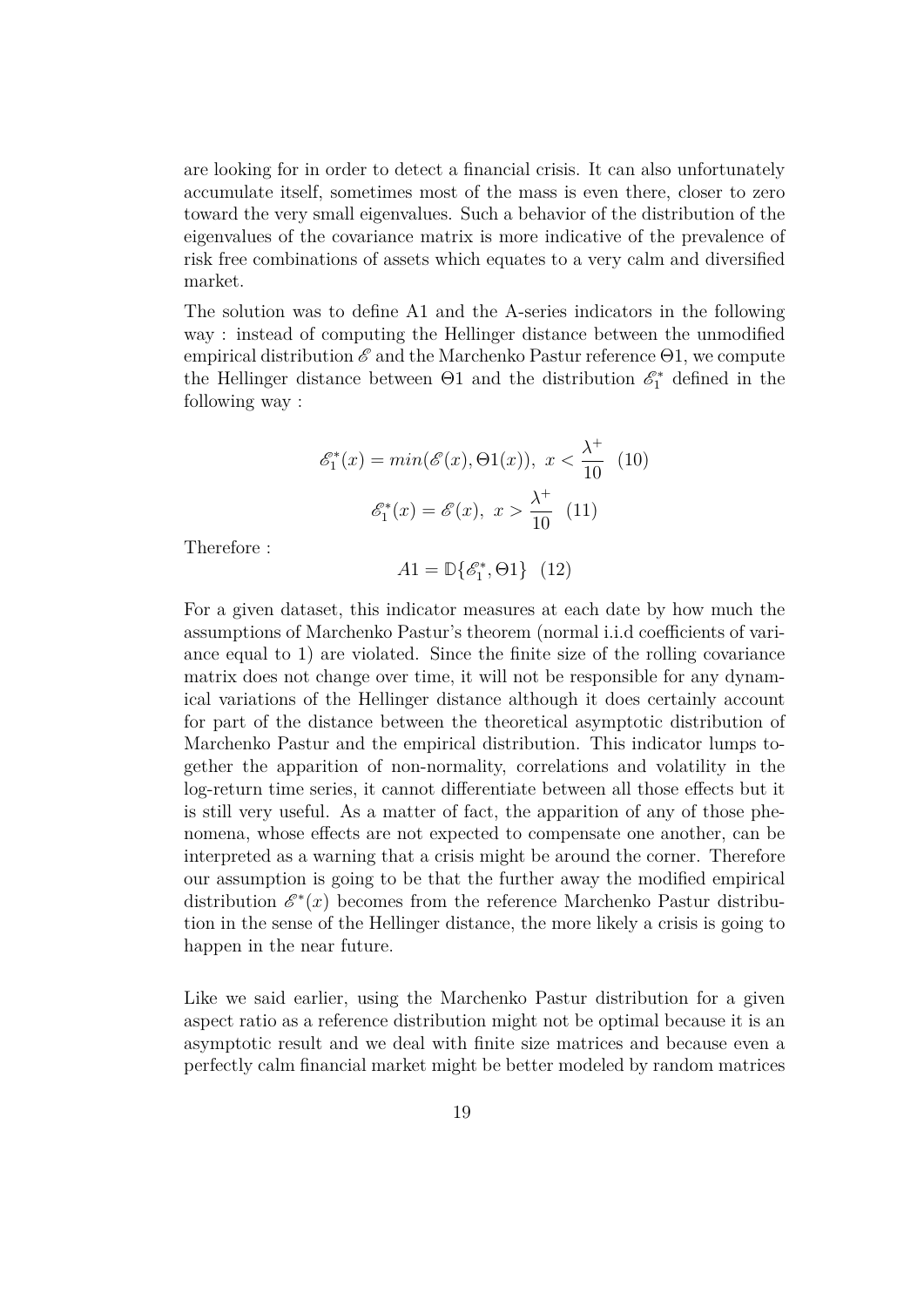of coefficients with some natural correlations.

• Indicator A2: It is the Hellinger distance between the modified version  $\mathscr{E}_2^*(x)$ , detailed below, of the empirical distribution of the eigenvalues of the covariance matrix  $\mathscr{E}(x)$  and the simulated reference distribution  $\Theta$ 2. Since correlated Gaussian coefficients are supposed to better model the market situation, we expect Θ2 to provide a better calm market reference from which to measure a drift of the empirical distribution of the eigenvalues of the covariance matrix in the times leading up to a financial crisis. Like with Indicator A1, we decided to work on 25 times the support of the corresponding theoretical Marchenko Pastur distribution and the same issues of accumulation of the empirical distribution toward the small eigenvalues in time of market calm presented itself. There is no closed form formula for the reference Θ2 and we cannot assume that its support is bounded like the support of Marchenko Pastur's distribution is bounded by  $\lambda^-$  and  $\lambda^+$  so we decided to keep  $\lambda^* = \frac{\lambda^+}{10}$  as a threshold, such that an abundance of very small eigenvalues would not make the Hellinger distance explode. Therefore, we compute the Hellinger distance between  $\Theta$ 2 and  $\mathscr{E}^*$  in the following manner :

$$
\mathcal{E}_2^*(x) = \min(\mathcal{E}(x), \Theta 2), \ x < \lambda^* \quad (13)
$$

$$
\mathcal{E}_2^*(x) = \mathcal{E}(x), \ x \ge \lambda^* \quad (14)
$$

Therefore :

$$
A2 = \mathbb{D}\{\mathscr{E}_2^*, \Theta 2\} \quad (15)
$$

• Indicator A3: It is the Hellinger distance between the modified version  $\mathscr{E}_3^*(x)$ , detailed below, of the empirical distribution of the eigenvalues of the covariance matrix  $\mathscr{E}(x)$  and the simulated reference distribution  $\Theta$ 3. We included very fat tails (coefficients that follow a Student  $(t=3)$  distribution) as a way to model crisis conditions, therefore Indicator A3 is an inverted indicator. Indeed, it produces red flags when it is getting small, which means that the empirical distribution of the eigenvalues of the covariance matrix is getting very close to Θ3, with is extremely heavy tailed and represents a spectrum entirely shifted toward the large eigenvalues, characterizing a market in deep turmoil. When the market goes from a calm state to a crisis state, the modeling that we make of the log-returns goes from a Gaussian to a Student  $(t=3)$  distribution. As a remark, we did not include skewness in the random coefficients from which we derive the reference distributions because financial log-returns do not typically present persistent skewness, especially over the time periods considered for the rolling window, as demonstrated in the work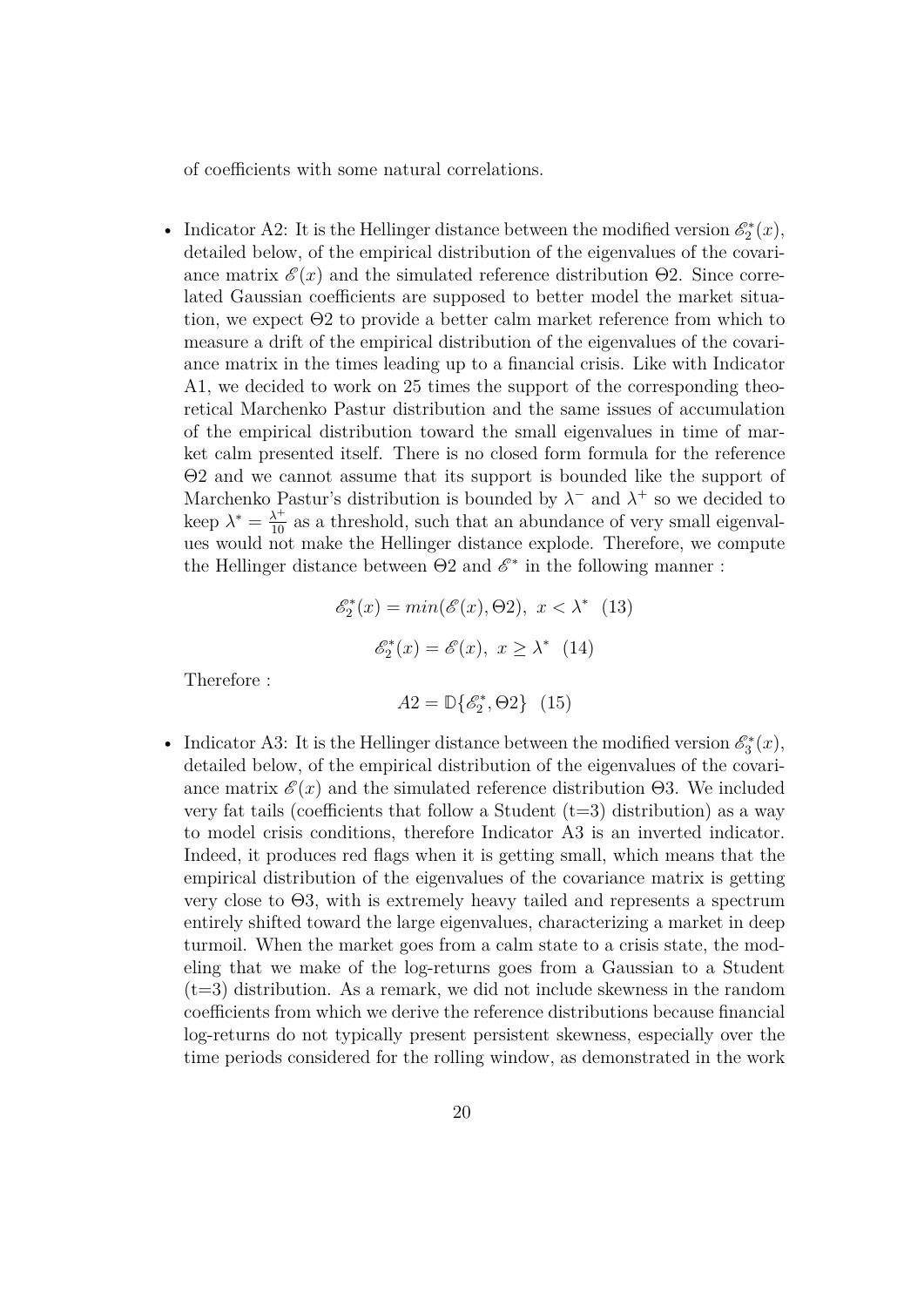of Singleton and Wingender (1986). We retain for A3 the same method of computation as in the other ones of the A-series. We compute it over 25 times the support of the corresponding theoretical Marchenko Pastur distribution and the threshold  $\lambda^* = \frac{\lambda^+}{10}$  is used to filter out the very small eigenvalues. Indicator A3 then computes at each date *t* the Hellinger distance between  $\Theta 3$  and  $\mathscr{E}^*$  such that :

$$
\mathcal{E}_3^*(x) = \min(\mathcal{E}(x), \Theta 3), \ x < \lambda^* \quad (16)
$$

$$
\mathcal{E}_3^*(x) = \mathcal{E}(x), \ x \ge \lambda^* \quad (17)
$$

Therefore :

 $A3 = \mathbb{D}\{\mathscr{E}_3^*$ <sup>*s\**</sup><sub>3</sub></sub>, Θ3} (18)

We therefore have three indicators of the first type, called A1, A2 and A3. Each possesses its own characteristics and looks at specific market conditions that may be indicative of an impending financial crisis. We do expect the three indicators of the first kind to be coherent with one another, especially since they are of similar origin, but they also complement one another and the financial crisis forecasts that we make need to take all three into consideration to be effective.

We now shift to the indicators of the B-series. At each date *t*, the centered rolling matrix *ROL*<sup>∗</sup> (*t*) in formula (1) contains two components: a volatility component and a correlation component. The indicators of the B-series are based on those two components. As we are going to see, both components are important, but the relative strength of their signal will greatly depend on the choice of the dataset we use. We build at each date *t* the three indicators of the second type in the following way :

- Indicator B1: It is defined as the spectral radius of the covariance matrix  $CV(t)$  in formula (2). It measures a mixed signal depending on both volatility and correlations in the market. A larger value for the spectral radius is indicative of dynamical instability and increased correlations in the system but it also takes the volatility effect into account since we are working with a covariance instead of a correlation matrix. This indicator takes the effects of both volatility and correlations into account and those two effects are not supposed to compensate each other, on the contrary they are expected to evolve in the same direction in the times leading up to a financial crisis as it was demonstrated by Sandoval Junior and De Paula Franca (2012).
- Indicator B2: It is defined as the trace of the covariance matrix  $CV(t)$ . It measures the volatility signal alone. While it may seem at first that B2 lacks a very important aspect of what is happening inside the market, we will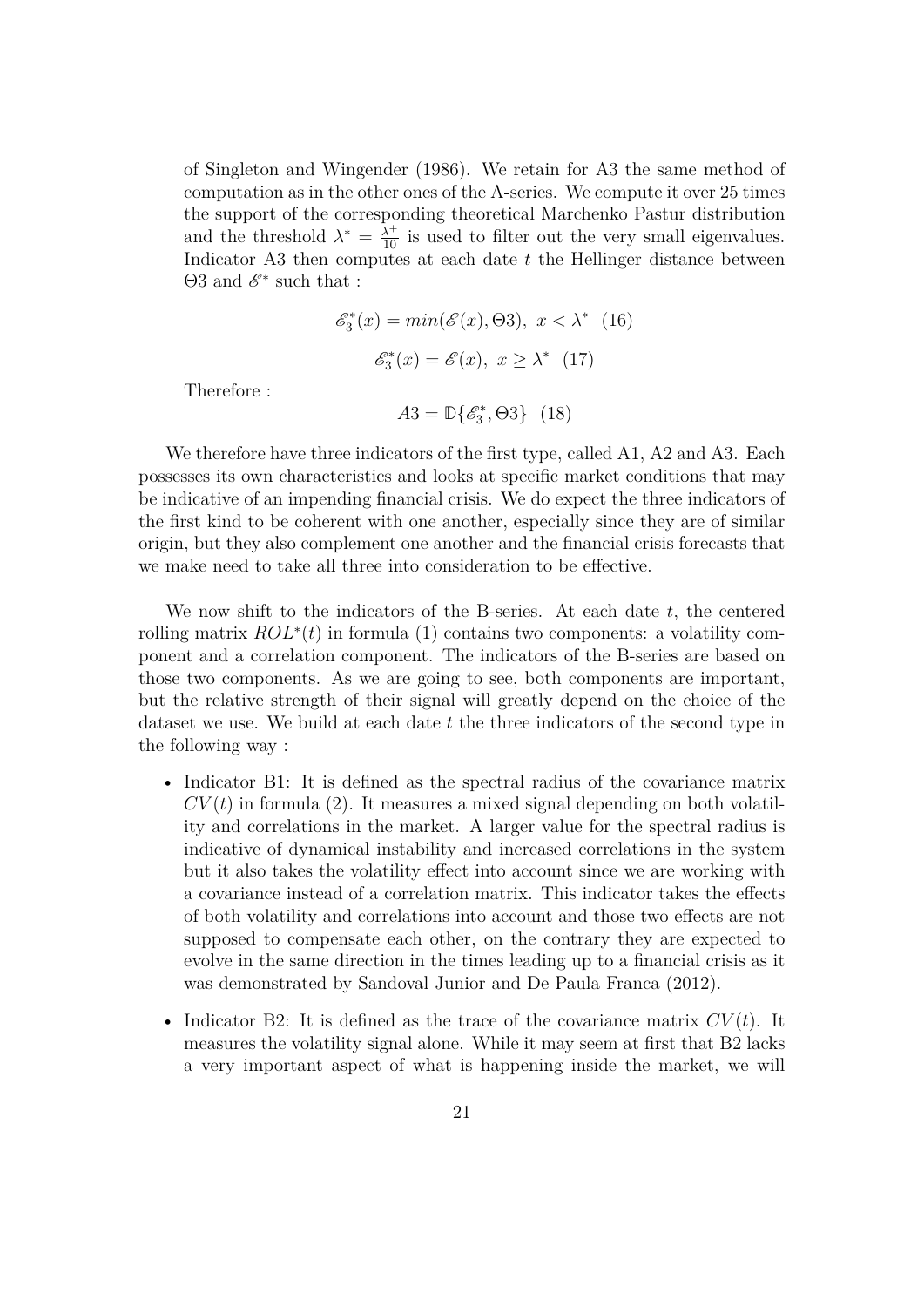see while discussing experimental results that it is still a very good financial crisis indicator. It is also very easy and fast to compute. As a matter of fact it is not even needed to compute the whole spectrum of the covariance matrix to compute its trace.

- Indicator B3: It is defined as the spectral radius of the correlation matrix  $CR(t)$  in formula (3). It measures the correlation signal alone. The usefulness of Indicator B3 greatly depends on the choice of the dataset. We will discuss more about this in the section discussing the numerical results. Only when used on Dataset 6, which contains a large number of assets, which are individual stocks components of an index, does indicator B3 realize its full potential. Indeed, there is a lot averaging effect inside an index and when we use the value of the index itself as opposed to its individual components, the correlation signal is generally smothered. The potential of Indicator B3 is great however, because unlike with the study of volatility alone, the study of correlation may be the only way to give the indicators that we have built real predictive power. Since Dataset 6 also features daily volume and daily market capitalization data, we also build the following variations of indicator B3, to be used on Dataset 6 exclusively:
	- $-$  Indicator B3A: the spectral radius of the matrix  $CR_1(t)$ . Its coefficients are those of *CR*(*t*) which have been weighted at each date *t* by the market capitalization  $(cap(t))$  expressed in dollars, in the following way for a dataset containing *F* assets.  $\forall (i, j) \in [1, F]^2$ :

$$
CR_1(t)(i,j) = CR(t)(i,j) \cdot \frac{cap(t)(i).cap(t)(j)}{\sum_{k=1}^{F} cap(t)(k)^2}
$$
 (19)

– Indicator B3B: the spectral radius of the matrix  $CR_2(t)$ . Its coefficients are those of *CR*(*t*) which have been weighted at each date *t* by the volume of stocks exchanged  $(volu(t))$  expressed in dollars, in the following way for a dataset containing *F* assets.  $\forall (i, j) \in [1, F]^2$ :

$$
CR_1(t)(i, j) = CR(t)(i, j) \cdot \frac{volu(t)(i) \cdot volu(t)(j)}{\sum_{k=1}^{F} volu(t)(k)^2}
$$
 (20)

**–** Indicator B3C: Since indicator B3B will prove useful but will also usually produce a noisy signal, B3C is computed at each date *t* as a moving average of B3B. We chose to average on 150 days, which is also the length *T* of the rolling window.

$$
B3C(t) = \frac{\sum_{k=1}^{T} B3B(t-k)}{T}
$$
 (21)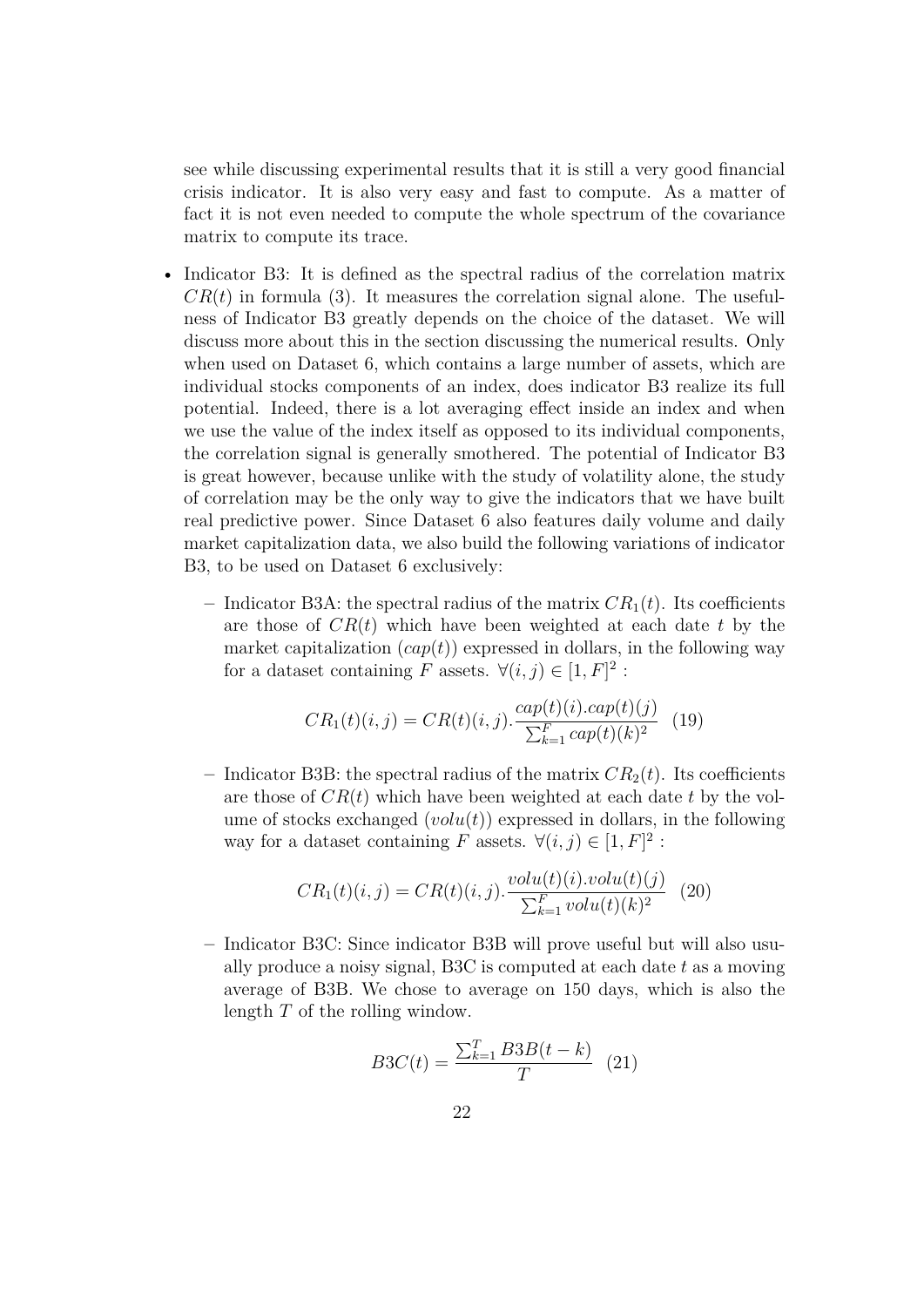To conclude this section, we have therefore built nine financial crisis indicators in all. There are three of the first kind (A1, A2, A3) and six of the second kind (B1, B3, B3, B3A, B3B, B3C). Now we are going to use those indicators on the seven datasets that we possess in order to detect the periods of crisis.

## **4 Empirical Results, Global Studies**

In this section we look at the global profiles produced by the nine financial crisis indicators that we have built for the seven datasets that we have chosen, and study in a qualitative manner what happens around the crises that we presented in Table 1. A more quantitative approach will be taken in the next section. Starting with the indicators of the series A, we obtain the following results, the crisis events in Table 1 have been added as vertical purple lines and A1 is in blue, A2 in green and A3 in red. As a general remark, we can say that although useful global structures do clearly appear, all the profiles also appear to be quite noisy. We cannot miss the collapse of Lehman Brothers (Crisis 15) for example and it is a fact that most other crises are accompanied by very noticeable patterns in the value of the Hellinger distance, but there are also many false positives that blur the message of the indicators of the A-series. A1 and A2 always produce profiles that are similar, which is explained by the close resemblance between the reference distribution Θ1 and Θ2 (as seen in Figure 1 and in appendix), while the inverted indicator A3 produces radically different profiles. Many times we see A1 and A2 climb just before a truly major crisis, while A3 plummets. Indeed, the distribution Θ3, which was derived from the covariance matrix obtained from a random matrix made of sums of very heavy tailed and correlated Student  $(t=3)$  coefficients is a good reference for a market that is in the process of dislocation, with the preeminence of very large eigenvalues in the covariance matrix that are indicative of dynamical instability. With that point of view, the correct way to read the profiles is: if A1 and A2 go up, then we are moving away in the sense of Hellinger from a distribution that is characteristic of a calm market, danger might be around the corner. If on top of that A3 is going down, then we are moving closer in the sense of Hellinger to a distribution of the eigenvalues of the covariance matrix that is characteristic of a market in distress. If those two effects are happening at the same time, then this pattern in the behavior of the indicators tends to indicate that the probability of a truly major market event is getting dangerously high.

• For Dataset 1, the pure international equity dataset, we get Figure 4 below. We observe elevated levels of A1 and A2 in the aftermath of Black Monday and during the build-up toward the S&L crisis and Japanese Asset Price Bubble of 1990. Then there is a relative period of calm in the early 1990'.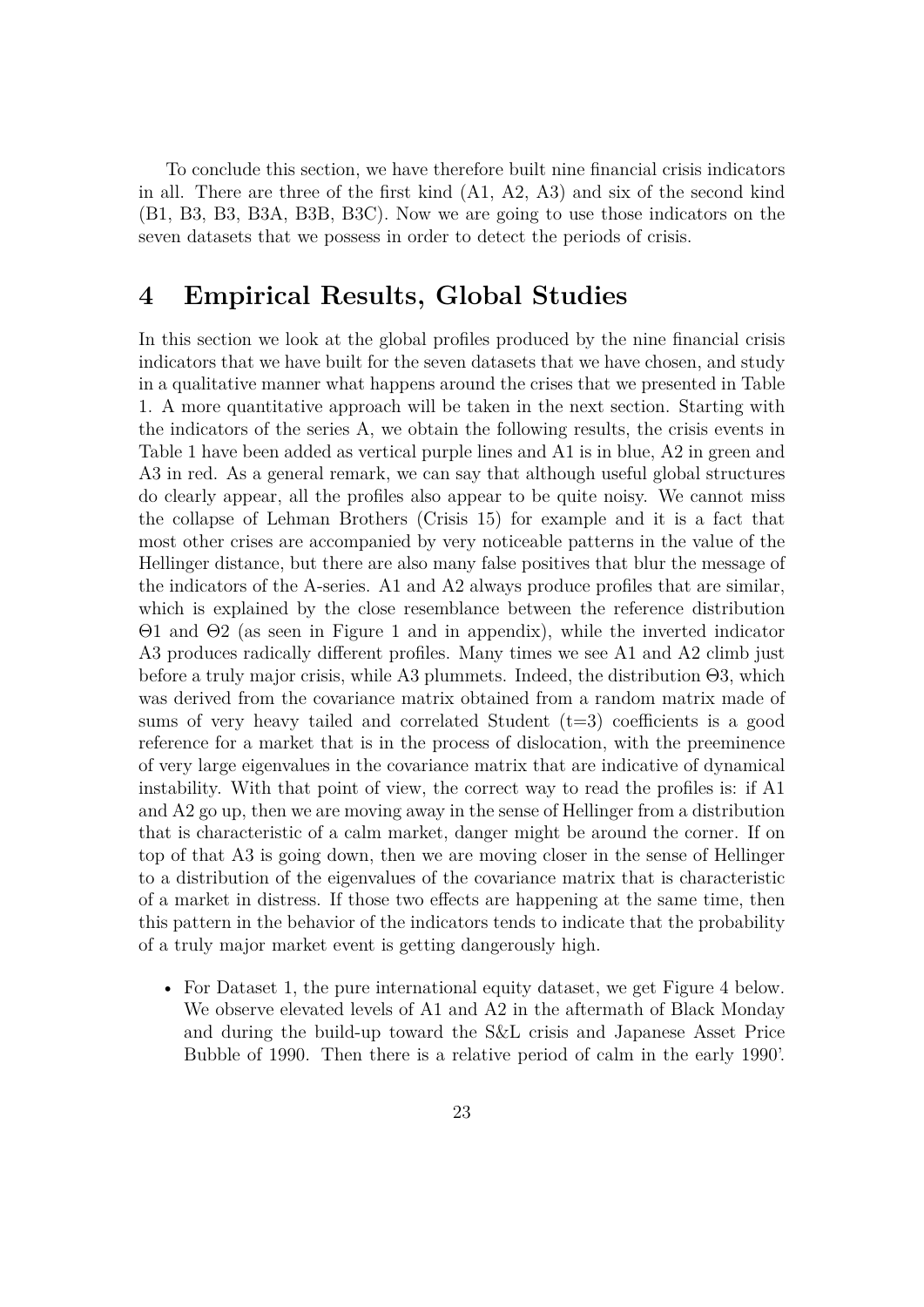Monetary crises like Black Wednesday are not going to be visible using a dataset that does not contain any foreign exchange (FX) data because, despite causing a lot of pain, especially in the U.K, its long lasting influence on the global financial system remained limited. Then there is a sharp increase of A1 and A2 accompanied by a sudden characteristic drop of A3 just before and during the terrible blow of the 1997 Asian Crisis (Crisis 7). The 2000 NASDAQ crash is not very visible on those profiles, even though the NAS-DAQ is part of Dataset 1. Maybe this is due to the fact that it remained primarily an "American crisis" that is not going to be very apparent in a dataset that focuses primarily on contagion between international markets. The bullish market period of the early 2000's is characterized by mostly flat profiles of A1, A2 and A3 indicating a globally stable market structure. Before the Lehman Brothers collapse of 2008, we see again that pattern of an increase in A1 and A2 accompanied by a drop of A3.



Figure 4: A1 blue, A2 green, A3 red

• For Dataset 2, which is Dataset 1 augmented with commodities and safe, cash equivalent securities, we obtain the profiles below (Figure 5). Those profiles structurally resemble those obtained from Dataset 1 but they are much tamer, probably because of the presence of safe haven securities inside the dataset which provide a way for market agents to re-invest their money as they liquidate equity positions in the times leading up to and during a financial crisis. Since Dataset 2 includes commodities, we observe a very noticeable buildup in A1 and A2 leading up to the December 2014 Russian crisis (Crisis 19). It is again accompanied by an ominous drop in A3. The increased correlation between commodity and energy securities, which are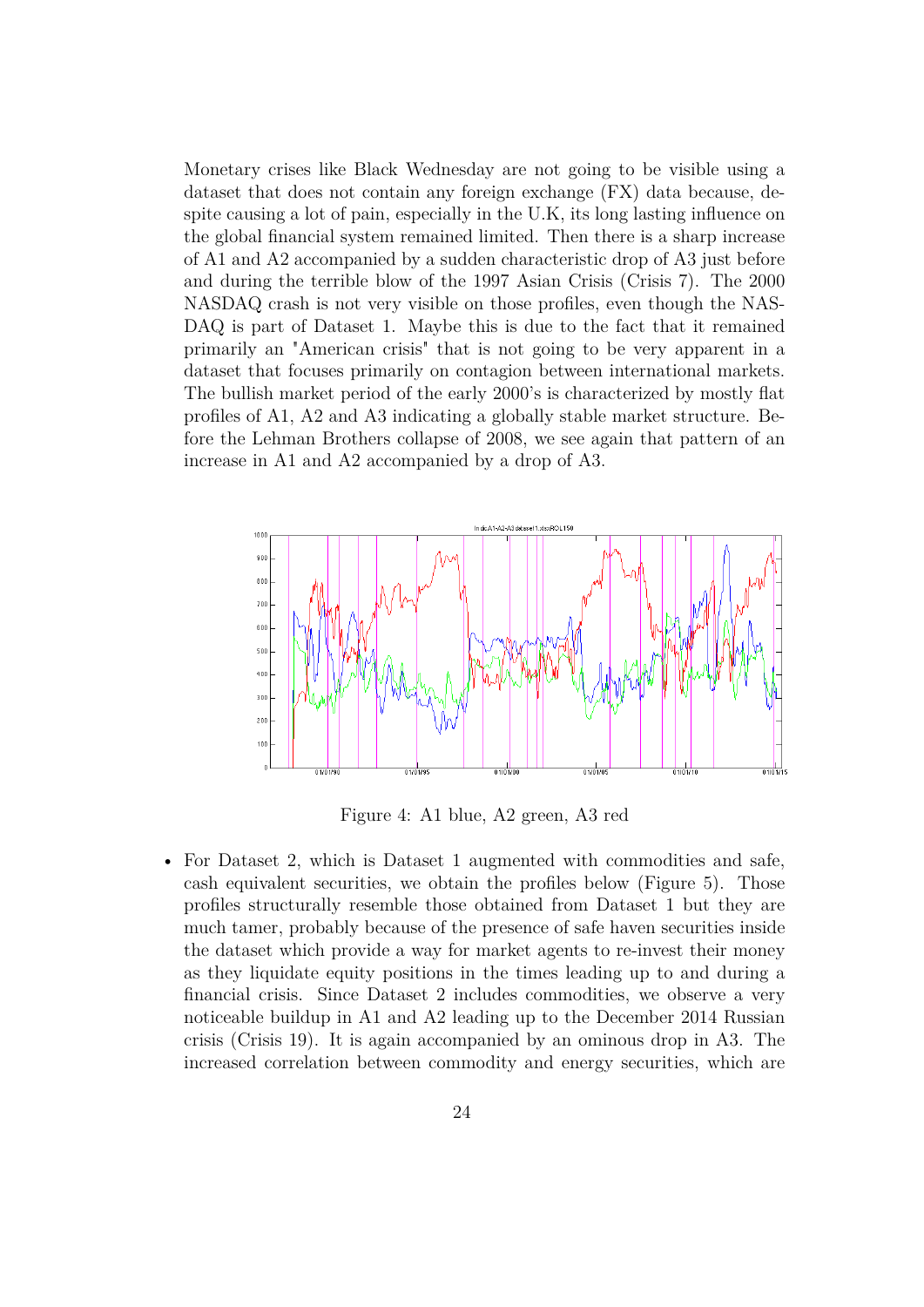represented in the equity indices by the major U.S oil companies, in the times leading up to a financial crisis, creates a strong build-up of market instability which provides valuable beforehand information that a crisis is becoming more likely.



Figure 5: A1 blue, A2 green, A3 red

• For Dataset 3, which is the "American" dataset, we get the following profiles (Figure 6). Those profiles emphasize primarily, as anticipated, the events when the U.S market is overheating. The Savings and Loans crisis (Crisis 2) is anticipated a few months in advance by a sharp increase in A1 and A2. The indicators are mostly unresponsive during the Asian crisis of 1997 but the NASDAQ crash of March 2000 is this time accompanied by a spectacular spike of A1 and A2 accompanied by a depression in A3. This very good anticipation of the NASDAQ crash for this dataset which contains the sector components of the SP500 could be explained in part by the fact that the information technology sector component of the SP500 is correlated at over 90% with the NASDAQ. In the wake of the dot-com bubble, the same pattern reproduces itself around the 9-11 attacks. The same phenomenon happens again in the times leading up to the Sub-prime Crisis of August 2007 (although the drop in A3 is less noticeable) and on an even grander scale around the time of the Lehman Brothers collapse. The bankruptcy of General Motors on June 1st 2009 and the U.S sovereign credit degradation of August 5th 2011, when Standard & Poor's reduced the country's rating from AAA (outstanding) to  $AA+$  (excellent), are also anticipated by a spike in A1 and A2 while the behavior of A3 is less easy to interpret in those instances.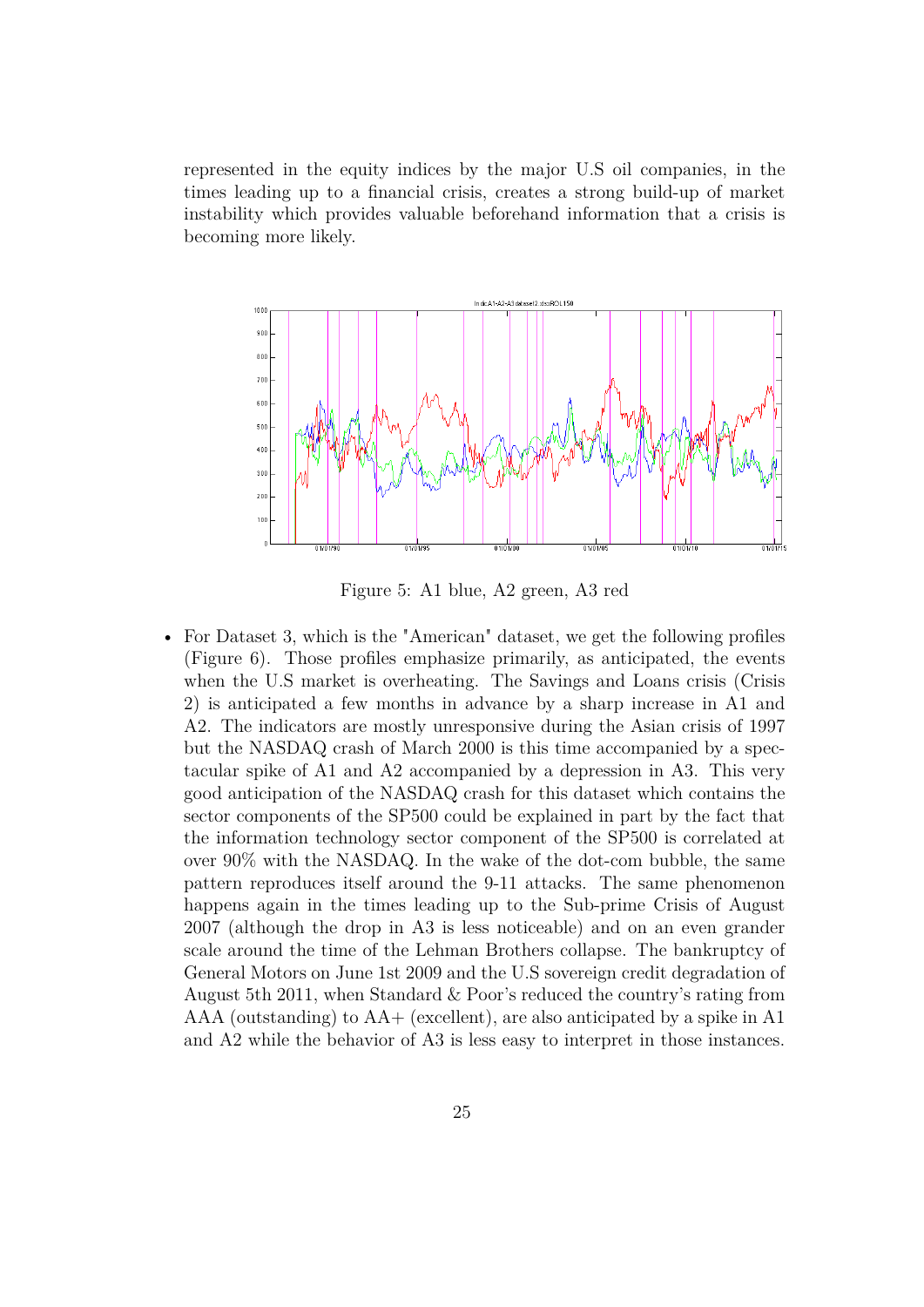

Figure 6: A1 blue, A2 green, A3 red

• For Dataset 4, which is the "European" dataset, we get the following profiles (Figure 7).



Figure 7: A1 blue, A2 green, A3 red

Since the U.S financial market still leads the world, the global structure of the profiles of A1, A2 and A3 is somewhat similar to the structure of the profiles we had obtained for Dataset 1 and Dataset 3. There are however some very interesting specificities, which are characteristic of the European nature of Dataset 4. Events like the S&L crisis, the NASDAQ bubble burst and even the Sub-prime Crisis of 2007 that preceded the Lehman Brothers collapse of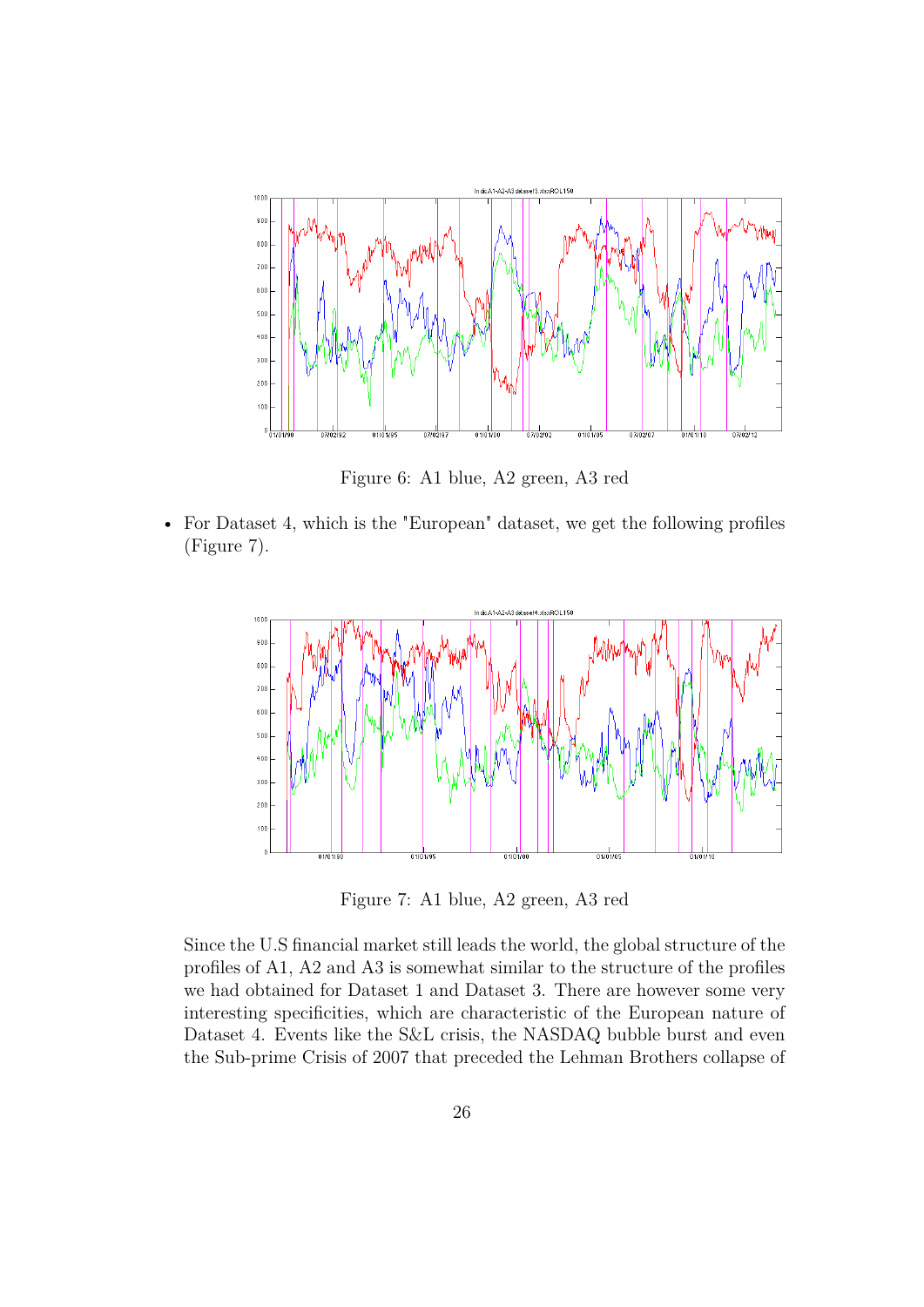2008 are much less visible while the European sovereign debt crisis of April 23rd 2010 (Crisis 17) is spectacularly well anticipated with a huge spike in A1 and A2 accompanied by the ominous drop in A3. The U.S sovereign credit degradation of 2011 is also very well anticipated. That could be explained by the fact that the sovereign credit degradation of several leading European countries (France was degraded as well from AAA to AA1 by Moody's on November 19th 2012) was also being discussed by the media and anticipated by the financial markets.

• For Dataset 5, the *flight to quality* dataset which exploits the increasing correlation between equity and bonds in the times leading up to a financial crisis, we obtain the A1, A2 and A3 profiles below (Figure 8). In a way they seem even tamer and noisier than those of Dataset 2 which included, besides the commodities, some safe haven securities adding elements of *flight to quality* to its design as well. In Dataset 5, the profiles of the indicators of series A present few remarkable features, besides the obvious ones that all the others possess, like the spike in A1, A2 and the drop in A3 around the failure of Lehman Brothers in 2008. Unfortunately it seems that the inclusion of high quality sovereign and corporate bonds into the equity mix produced a dataset that is a little too resistant to most financial crises and is therefore, for the indicators of A-series at least, of limited interest as a way to anticipate crisis events.



Figure 8: A1 blue, A2 green, A3 red

• Dataset 6, the largest dataset containing 226 individual components of the SP500 index, produces the following high quality profiles when used with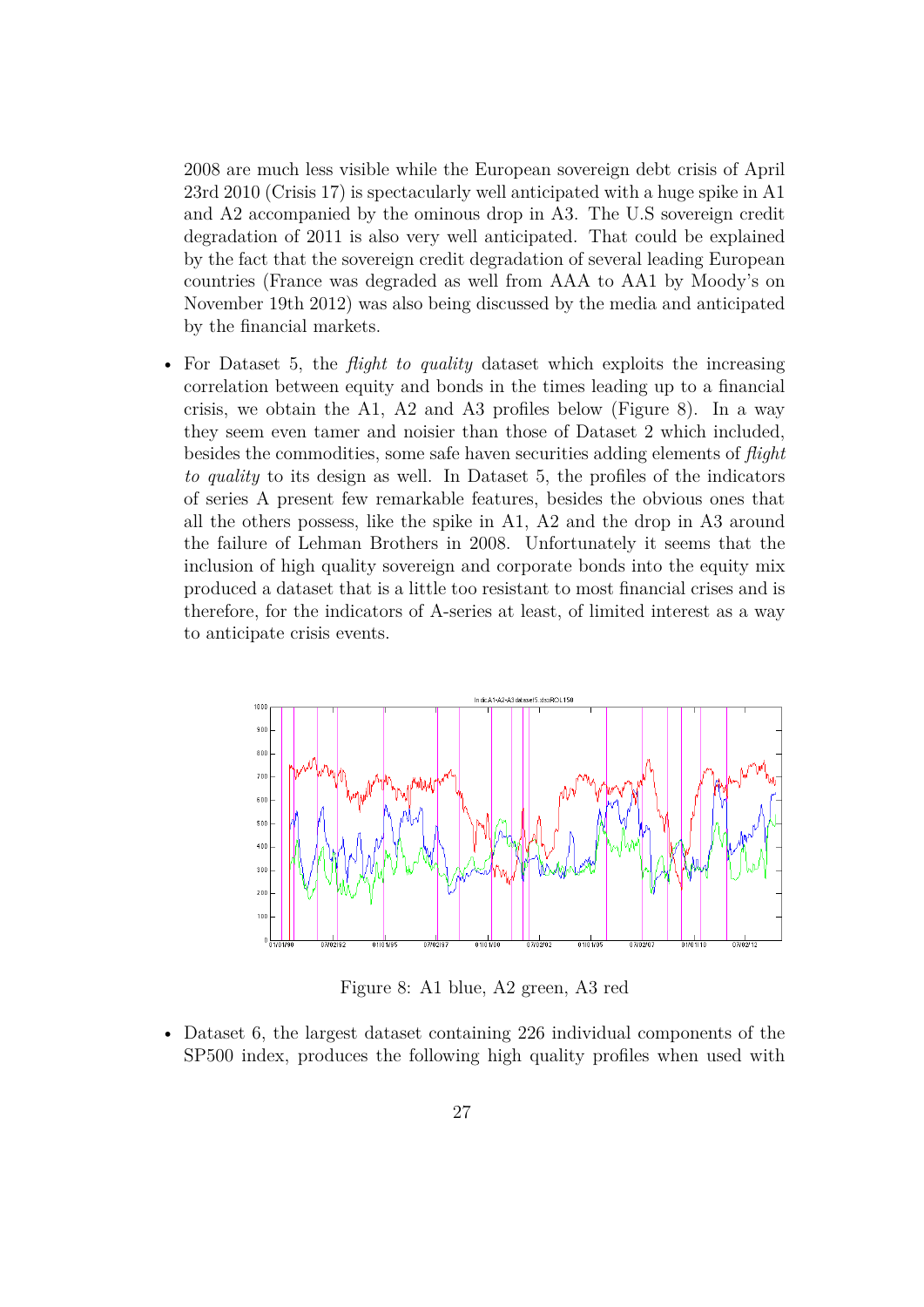the indicators of the A-series (Figure 9). Black Monday is outside of the span of Dataset 6 and the S&L crisis is surprisingly not visible (maybe it is because the affected companies dropped out of the index which, like all composite stock indices, shows some survivorship bias). The buildup to the 2000 NASDAQ crash is spectacular and characterized by the usual climb of A1 and A2 and fall of A3 as the correlations and volatility simmer inside the market and the spectrum of the covariance matrix is shifting to the right, toward the larger eigenvalues, away from Θ1 and Θ2 and toward Θ3. This pattern started well in advance of the actual crisis event, which we chose to place on March 10th 2000 when the NASDAQ started its sharp and sustained fall. The indicators did provide a valuable early warning in that instance. Then we observe the period of bullish market in the early 2000's and again a slow buildup of correlations and volatility inside the market characterized by an increase in A1 and A2 (but not a drop in A3 that seems to only accompany truly catastrophic events) culminating during the Subprime Crisis of August 2007 which sets into motion the pattern of A1 and A2 spiking while A3 plummets leading up to the collapse of Lehman Brothers. Then there is some recovery in the market before the 2011 U.S sovereign credit rating degradation, which is anticipated by an increase in A1 and A2. Finally the Russian financial crisis of December 2014, which hit very hard some of the largest firms inside the SP500, which are energy and oil companies, because of the fall in the price of crude and gas, is anticipated by an increase in A1 and A2 but we don't observe much on A3 at the same time.



Figure 9: A1 blue, A2 green, A3 red

• The A-series profiles for Dataset 7 are represented below (Figure 10). This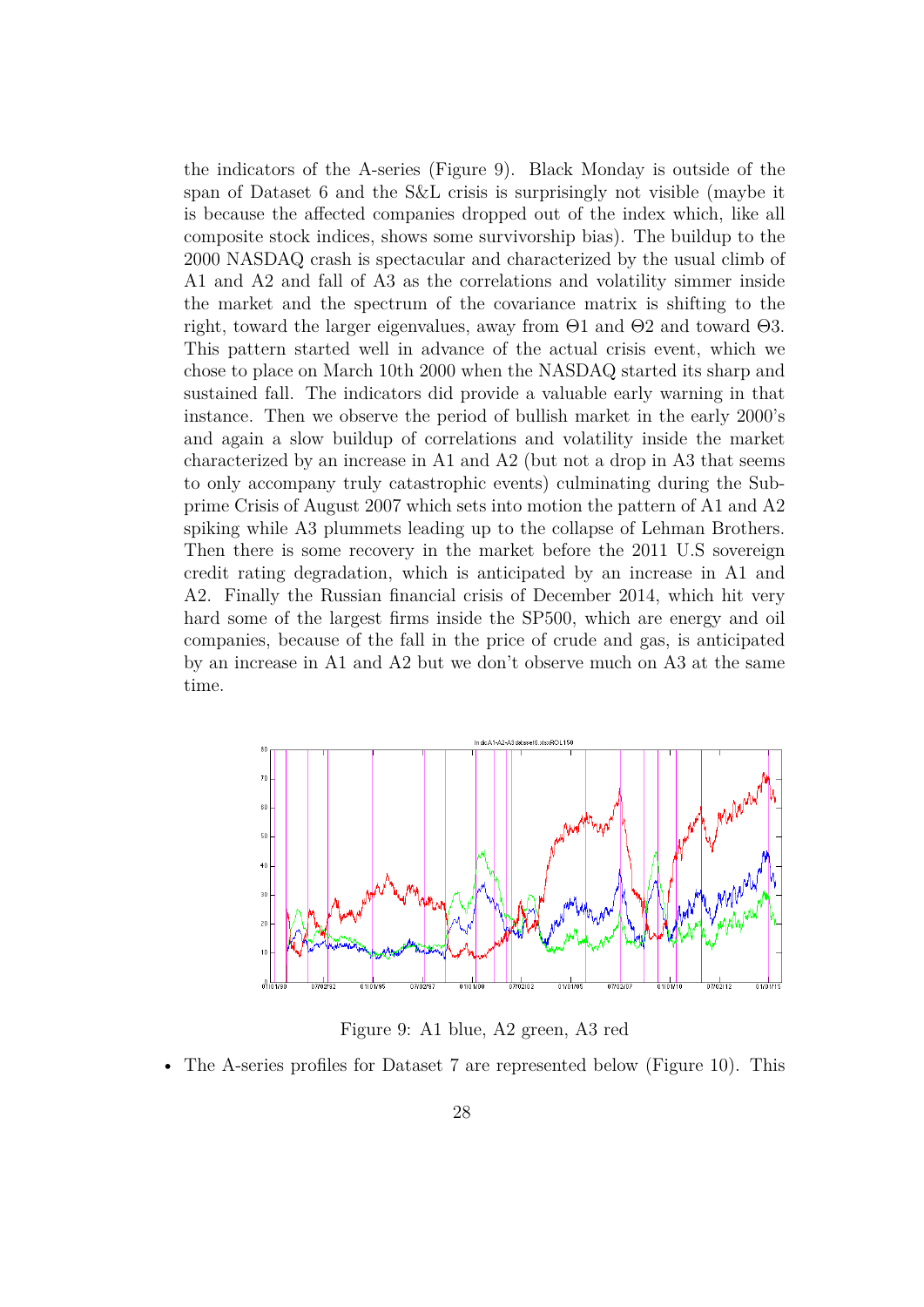dataset contains international indices from emerging economies converted from the local currency into U.S dollars. The usual features that dominated all the other A-series profiles for all the other datasets look a bit diluted in the case of Dataset 7: the collapse of Lehman Brothers is one unremarkable bump among dozens of others and the NASDAQ crash is not visible, for example. The Delphi bankruptcy of late 2005 ("Red October") did trigger an economic crisis in many emerging countries due to the closure or expected closure of many of the overseas factories of the American automotive parts giant and this event is indeed anticipated by a rise in A1 and A2, but it is difficult to differentiate it from the many false positives. The Argentine sovereign default of late 2001 is surprisingly not visible although many South American indices (and the MERVAL itself) are included in Dataset 7. The Russian crisis of 2014 is however much more visible and better anticipated now than with the previous datasets and we observe a large spike in indicators A1 and A2 accompanied by a noticeable drop in indicator A3.



Figure 10: A1 blue, A2 green, A3 red

We now switch our attention to the indicators of the B-series. On all the profiles below, the crises of Table 1 are again represented as vertical purple lines. The spectral radius of the covariance matrix (mixed volatility and correlation signal), Indicator B1, is in green. The trace of the covariance matrix (volatility signal), Indicator B2, is in red. The spectral radius of the correlation matrix (correlation signal), Indicator B3, is in blue and is not represented on the same scale as the others for better readability (we multiplied it by 20). For Dataset 6, the correlation signal for the assets weighted by the market capitalization and volume traded, as defined in the previous section, is also going to be studied. We first remark that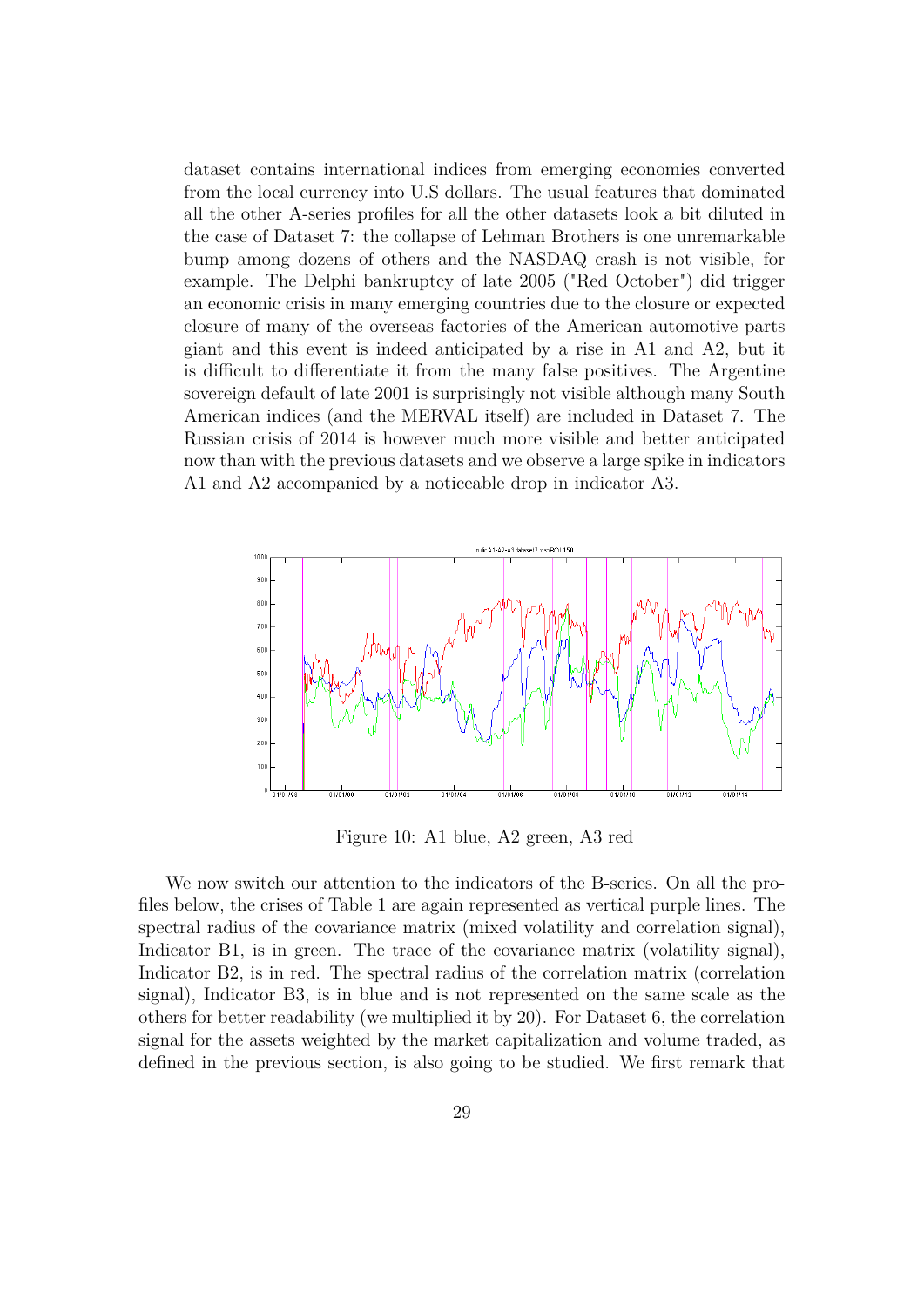all the profiles of the B-series feature many false positives, as those of the A-series and the spikes are located, with specificities depending on the dataset used, in the vicinity of the crisis events of Table 1 for B1 and B2. The structure of the B3 profiles is usually a little harder to interpret but it still holds valuable information.

For most datasets and most crises, B1 and B2 produce very similar profiles. When the profiles of B1 and B2 get closer to one another (ie. for the covariance matrix, the trace becomes close to the spectral radius) it means that correlations are increasing inside the financial market because one eigenvector's direction (the direction of the spectral radius) is becoming dominant over all the other ones. We do not however generally observe on the graphs that B3 is increasing when B1 and B2 are getting closer and that is due to the fact that B3 is only taking correlations into account while B1 is a mixed signal of volatility and correlation. The correlation component of B1 is at each date an average correlation weighted by the volatility of the assets constituting the dataset. In order to compare the relative position of B1 and B2 to the behavior of B3, we could have weighted the coefficients of the correlation matrix by the volatility of the assets. However doing this would have defeated the goal to study the correlations alone. In other words, when the relative position of B1 and B2 is not compatible with the behavior of B3, then it means that the assets are becoming correlated or uncorrelated depending on their volatility. For example when B1 and B2 are getting closer (correlations are increasing) but B3 is not increasing in a clear manner, it means that the high volatility stocks are becoming uncorrelated while the low volatility stocks are becoming correlated.

• For Dataset 1, we obtain the following results (Figure 11). This international equity dataset produces profiles of B1 and B2 which are very similar, with spikes in the vicinity of the major international crises like the NASDAQ crash and the failure of Lehman Brothers. The relaxation in both volatility and correlations after a crisis event is also much more noticeable than with the profiles based on the Hellinger distance, especially after the NASDAQ crash and the onset of the bullish market period. The B1 and B2 signals are almost always co-monotonic, it is what we expected and it is coherent with the work of Sandoval Junior and De Paula Franca (2012) who proved, using data which was very different from the data that we used, that high volatility in financial markets usually accompany a high level of correlations.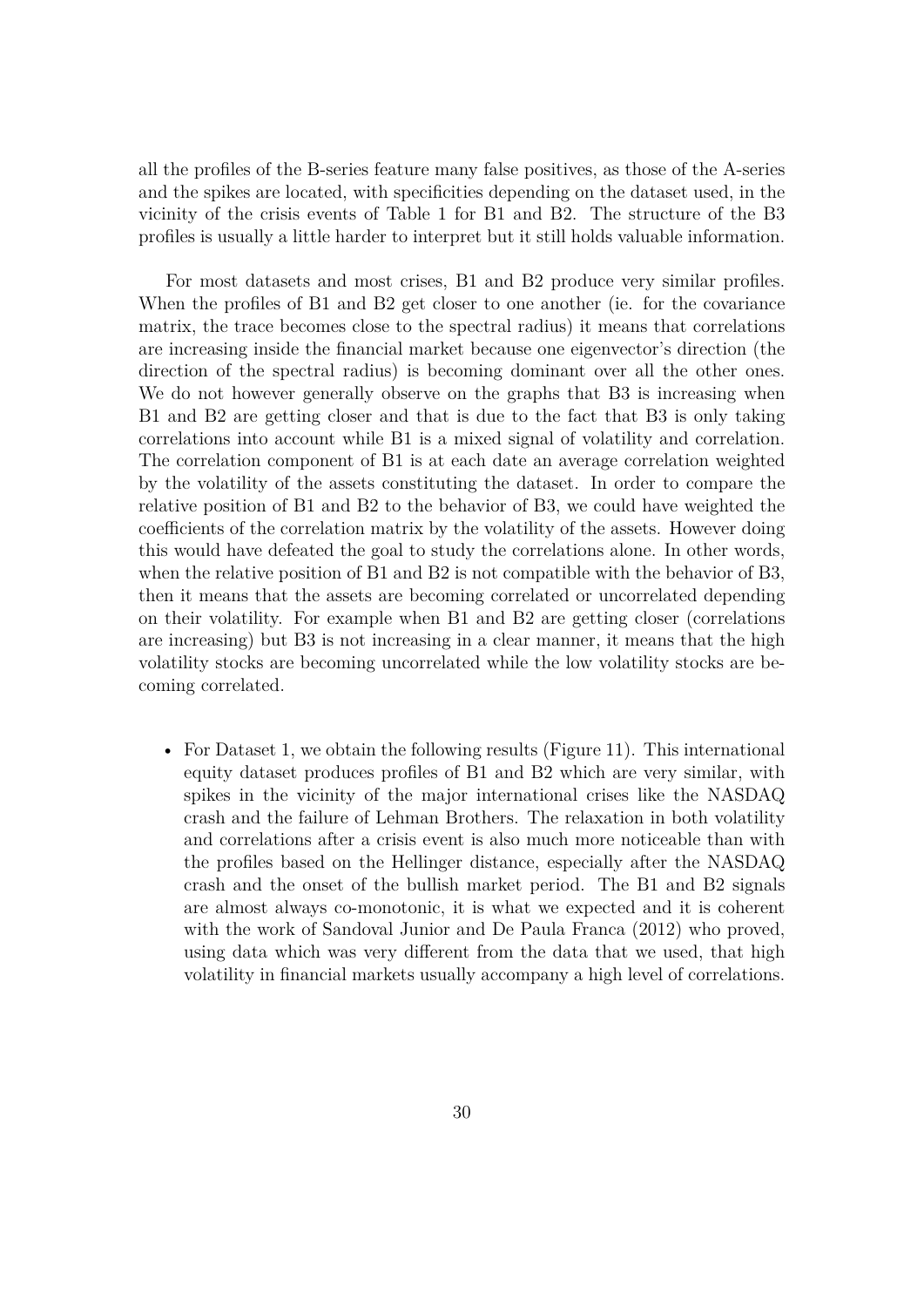

• For Dataset 2, we obtain the following results (Figure 12). The profiles are very similar to those of Dataset 1, with less prominent features because of the inclusion of safe haven securities in the dataset. The elevation in both volatility and correlations is a little more noticeable around the Russian sovereign crisis of 1998, which may result from the inclusion of energy related commodities in this dataset. It also highlights the typically increased correlations between energy (like oil companies stocks) and commodity securities in the times leading up to a financial crisis.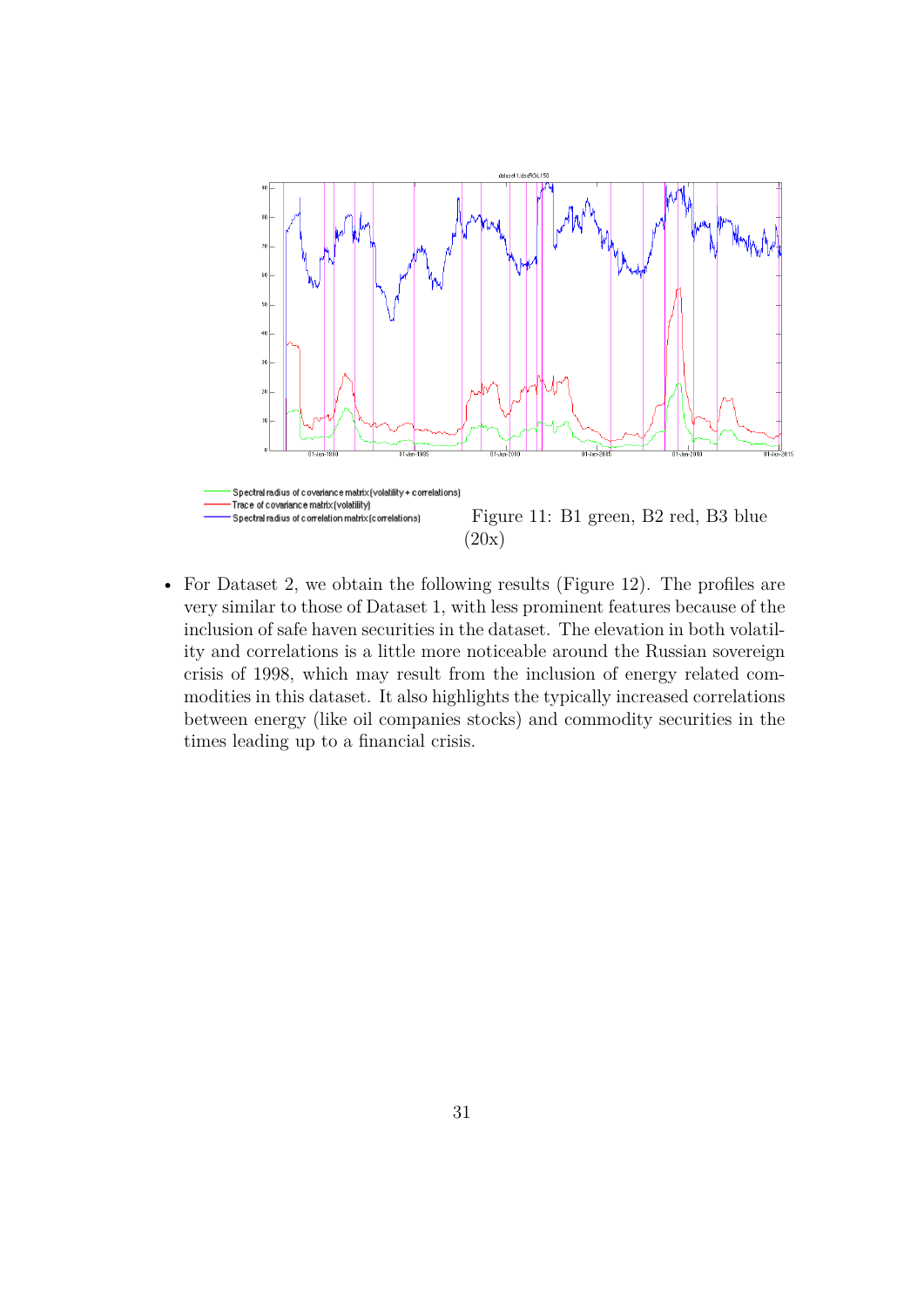

• For Dataset 3, we obtain the following results (Figure 13). The profiles of B1 and B2 highlight the American nature of Dataset 3. There are especially visible features for the NASDAQ crisis, the 2008 global financial crisis and the U.S sovereign credit degradation. The profile of B3 is again more difficult to interpret. In particular there is an apparent massive drop in correlations following the NASDAQ crisis that is not accompanied by a similar drop in volatility.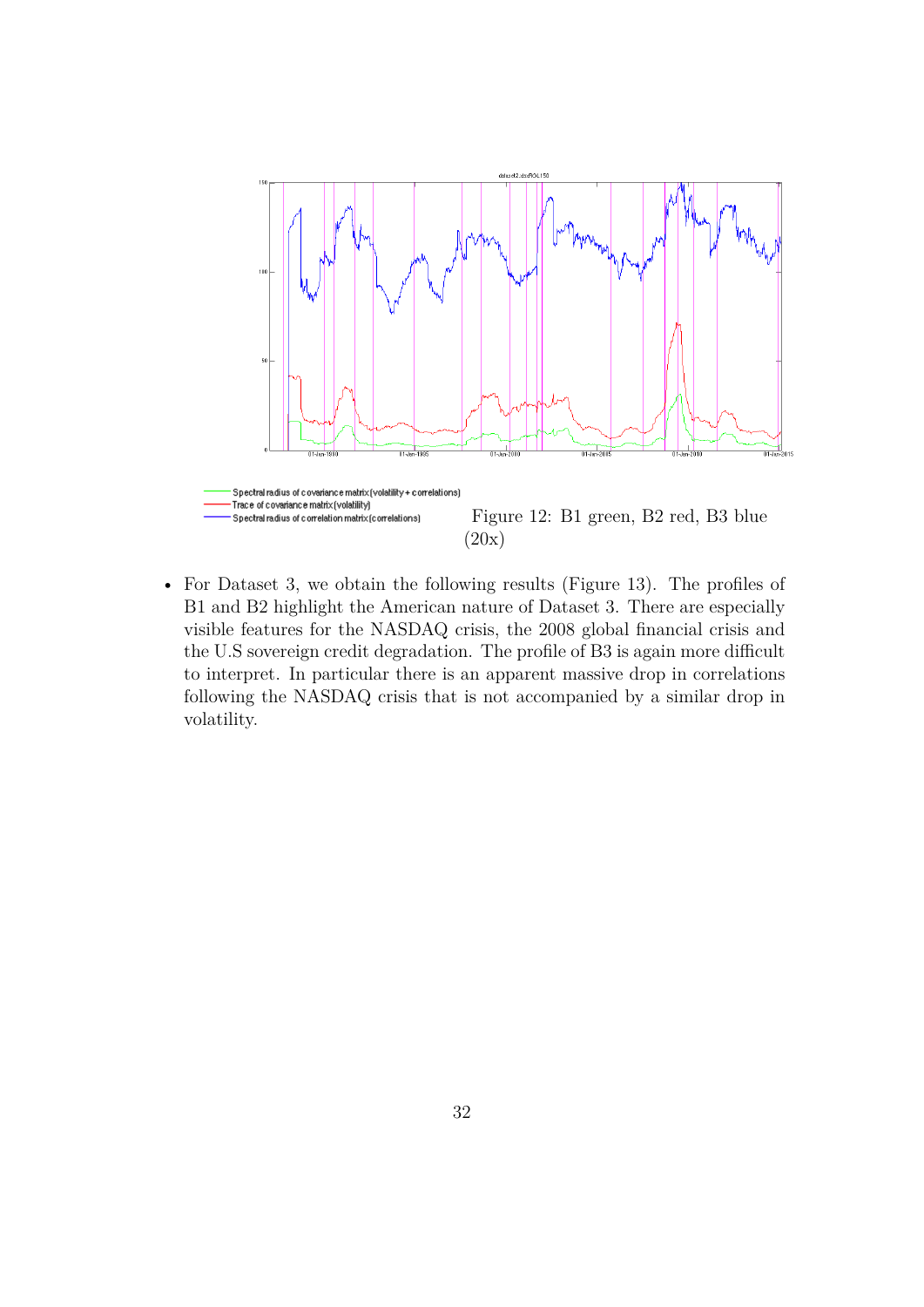

• For Dataset 4, we obtain the following results (Figure 14). It is the European counterpart of Dataset 3 and produces better detection of crises that are mostly or originally European in nature like the Eurozone sovereign debt crisis.

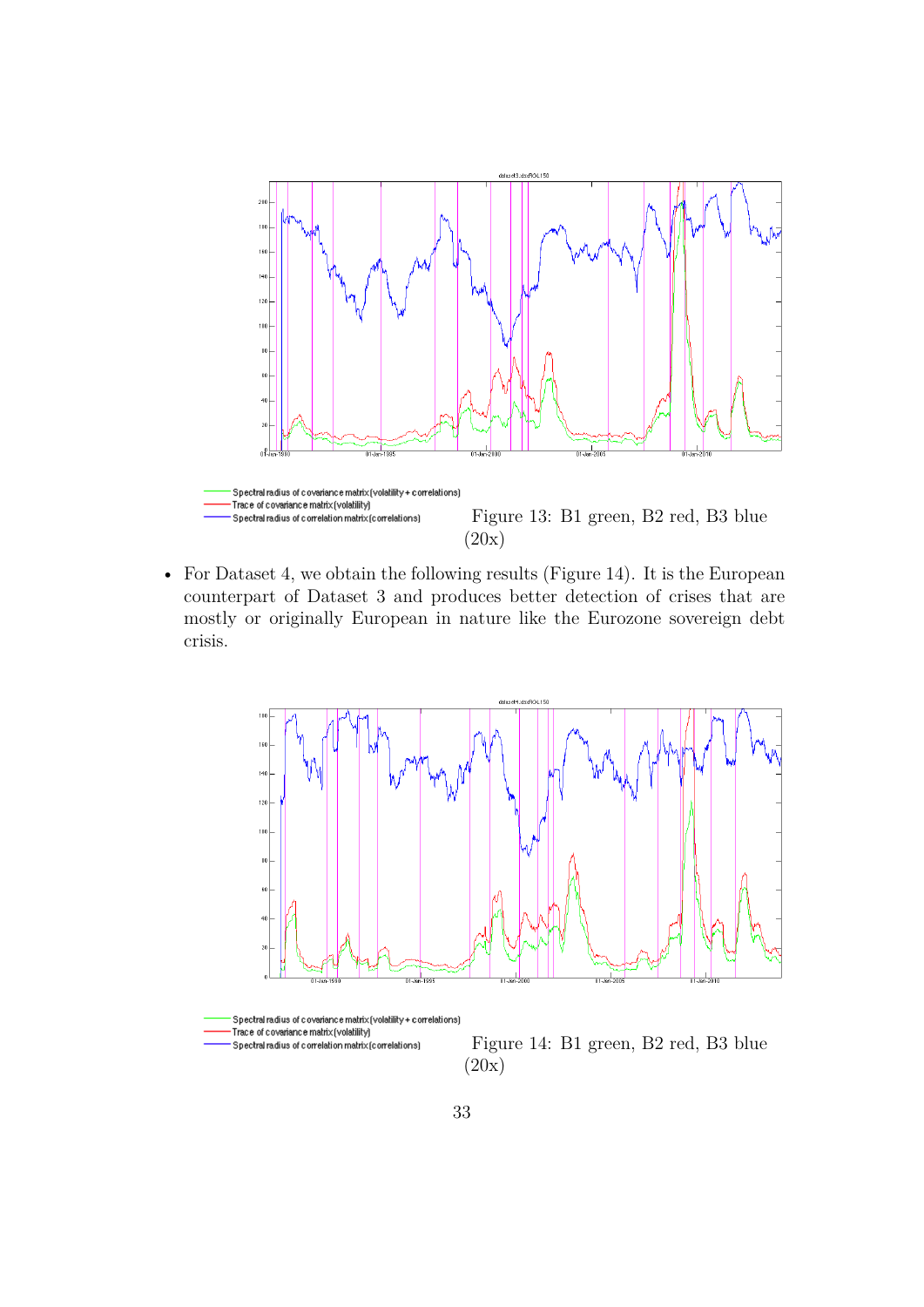• For Dataset 5, we obtain the following results (Figure 15). The inclusion of high quality bonds to model the *flight to quality* effect in the times leading up to a financial crisis has the effect, like for the A-series indicators, to produce very tame profiles of B1 and B2. Only the truly momentous events like the NASDAQ crash and the 2008 crisis are visible but all the other events are difficult to see, even the Asian crisis of 1997 which is surprising. The volatility signal B3 is still very noisy but some structure is starting to emerge with big spikes in the vicinity of known crises and large drops afterwards when the market is entering a post-crisis relaxation phase.



• For Dataset 6, we obtain the following results (Figure 16,17,18,19).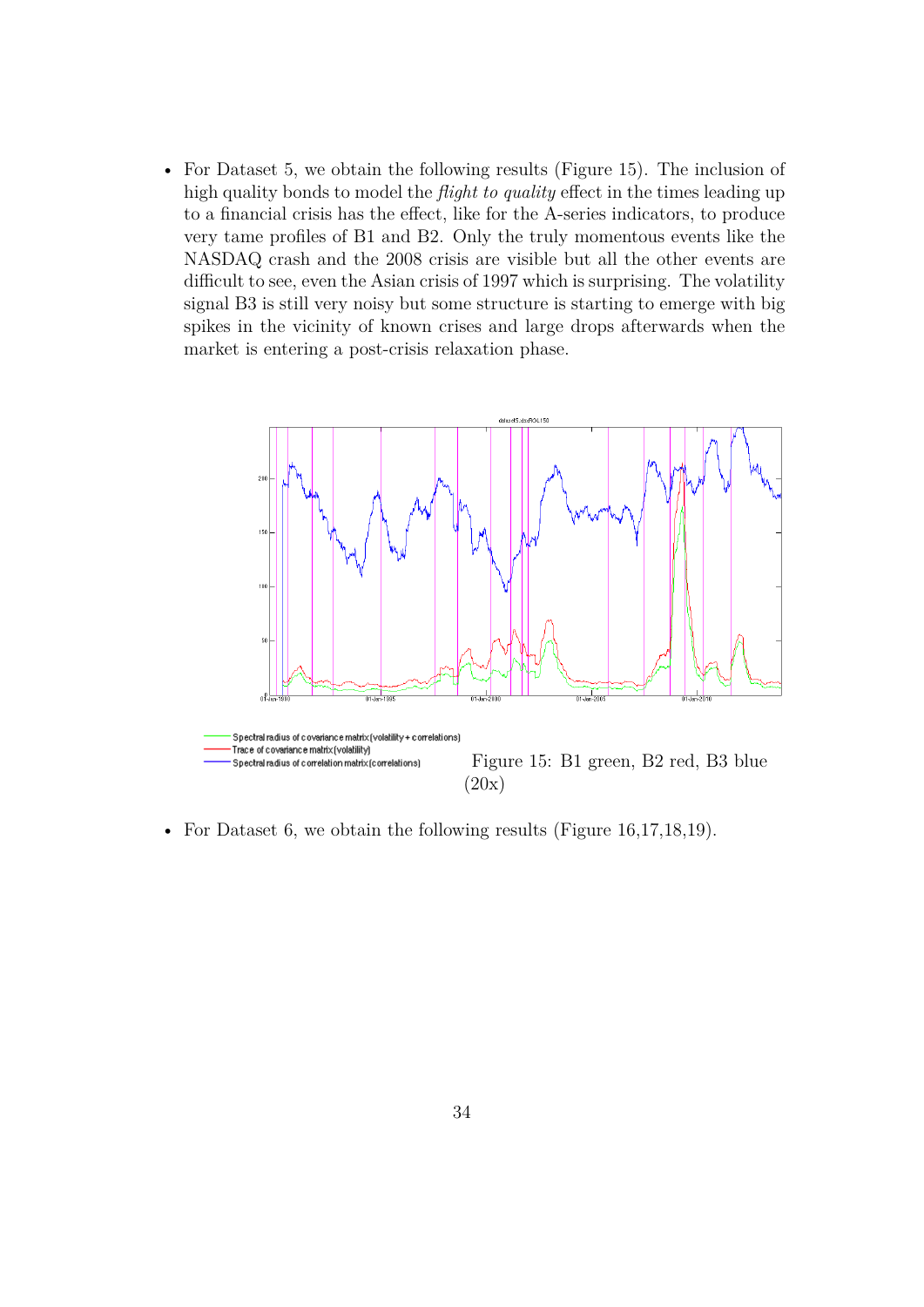

The profiles for B1 and B2 are globally similar to those that we obtained for Dataset 1 and Dataset 3. However, the buildup of leverage during the subprime crisis is much more clearly visible and this time the correlation signal B3 in blue is much more interesting and contains a lot of usable information about the detection and anticipation of many of the financial crises of Table 1. Indeed, this increased precision of the results that we obtain is not surprising because Dataset 6 is constituted of a large number of individual stocks instead of indices and there is no averaging effect on the correlations.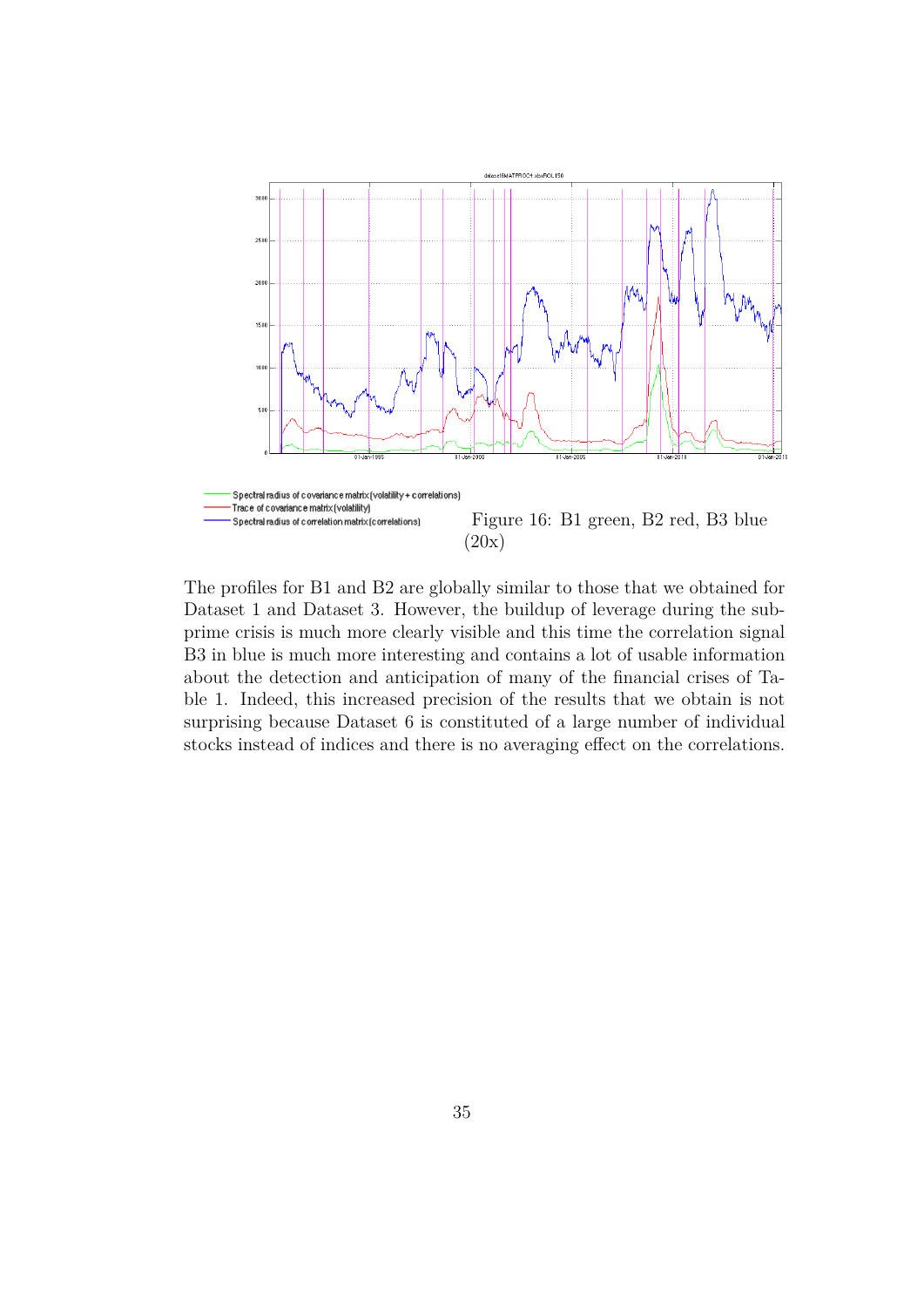



B3A : correlation signal B3 weighted by the capital of the companies corresponding to the stocks. We see very interesting patterns emerge and a possible increase of the power of prediction for this indicator due to the weighting.



Figure 18

B3B : correlation signal B3 weighted by the volume traded in dollars. New patterns clearly emerge and the power of this indicator to preempt rather than merely confirm the crises, as it was likely the case for most of the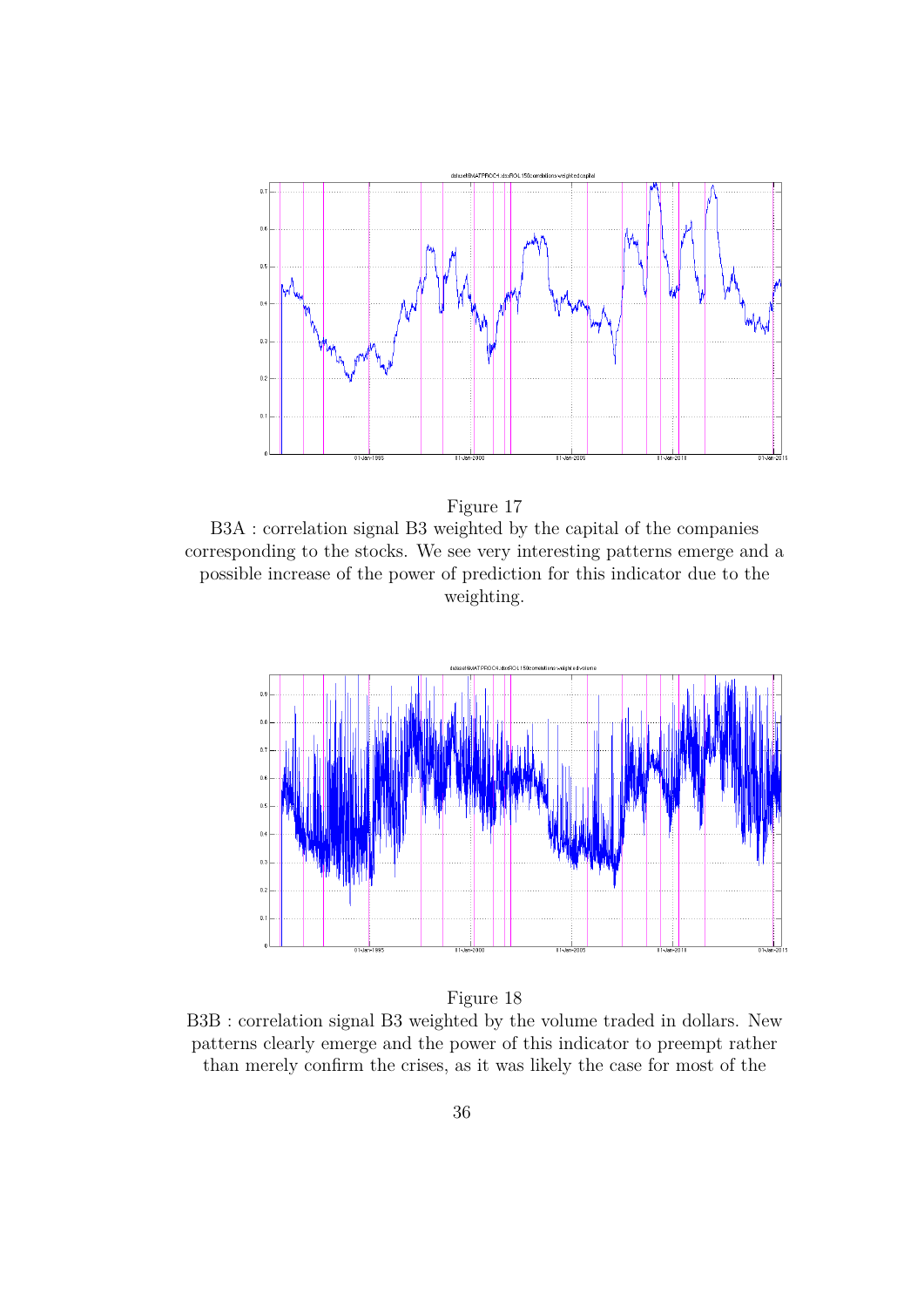

financial crisis indicators we have studied until now, appears to have increased.

Figure 19 B3C : averaged version of B3B for better readability and noise reduction.

• For Dataset 7, we obtain the following results (Figure 20).



Figure 20: B1 green, B2 red, B3 blue Spectral radius of correlation matrix (correlations) (20x)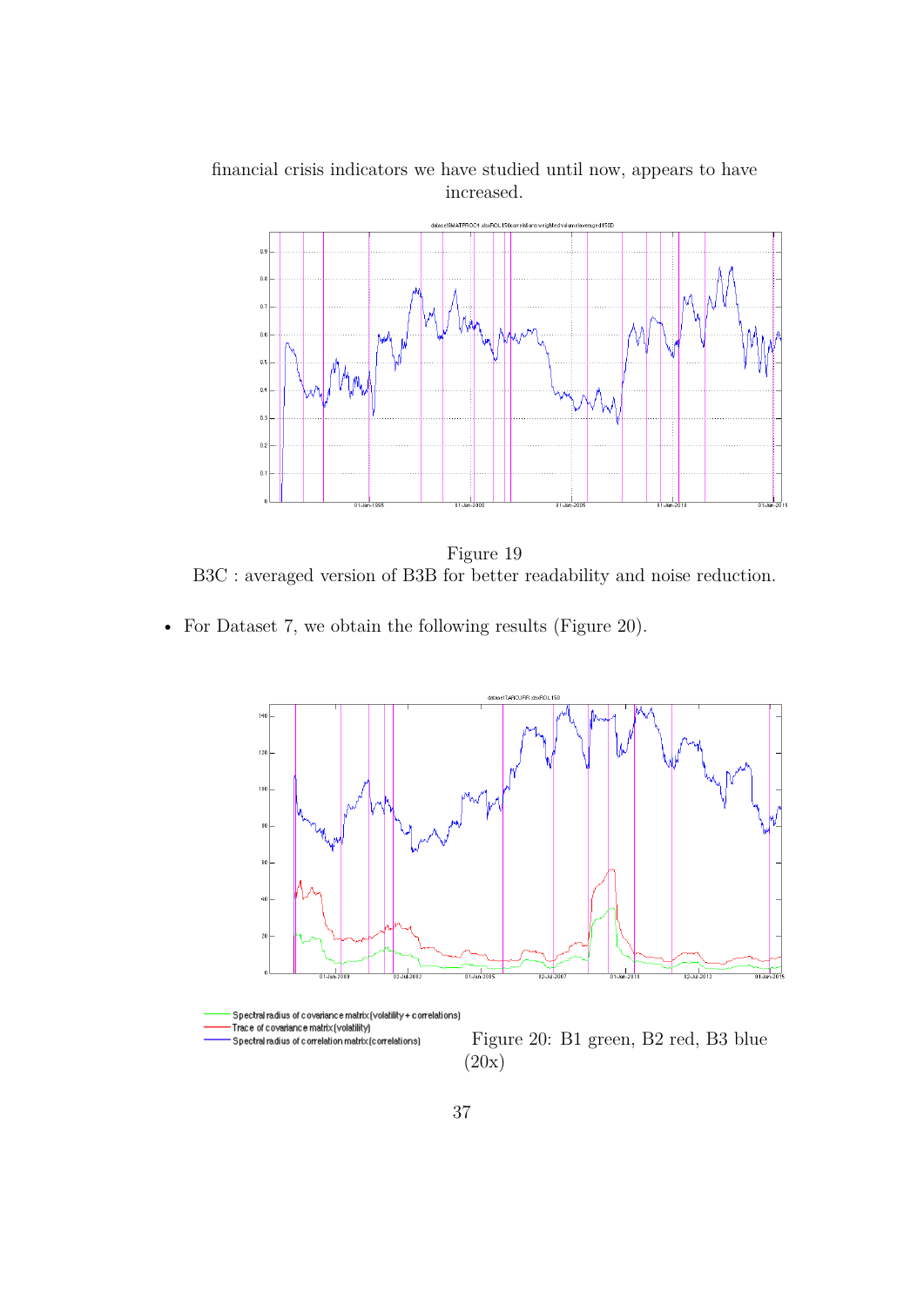The profiles do not seem to possess much useful signal and few truly noticeable features appear besides the obvious ones for B1 and B2 as well as for B3. The Asian crisis of 1997 (located at the very edge of the dataset) seems to have been much more visible when using Dataset 7 than when using the other datasets. This is without any doubt due to the fact that Dataset 7 contains information about emerging markets. Unfortunately in this study, we can only see the aftermath of the Asian crisis.

### **5 Predictive Power**

In this section, we study in details the predictive power of indicators B3B and B3C, which are those that are based on the correlations weighted by daily traded volume of the assets. We decided to concentrate this study on those two indicators for simplicity. It is however clear that the same work could have been done using any of the nine indicators. We use Dataset 6, which contains the components of the SP500 index. The choice of this particular dataset is justified by the fact that it is the largest and most detailed of all the datasets we possess and therefore it is the one for which we expect to obtain the best quantitative results. We rely on the Maximum Draw Down (MDD) at horizon  $H = 100$  days, which is commonly used by practitioners in the financial industry. The reference asset price *R* for which this quantity is computed at each date is the SP500 index.

$$
MDD_H(t) = max_{t \le x \le y \le t + H} \left( 1 - \frac{R(y)}{R(x)} \right) \tag{22}
$$

#### **5.1 Historical Approach**

We work with the scatter plots  $[B3B(t), MDD<sub>H</sub>(t)]$  and  $[B3C(t), MDD<sub>H</sub>(t)]$  for all dates *t* covering the span of Dataset 6. We notice that the structure of each of those two scatter plots is dominated by a double threshold. We are going to exploit that fact in order to build a trigger for the indicators. At a given time *t*, when the value of B3B (resp. B3C) is between those twin thresholds, we say that we are in the *danger zone*, which is where the probability of a crisis happening within 100 days is the highest. This makes also a lot of sense from a theoretical point of view. As a matter of fact, when the weighted correlations are low, then the probability of a crisis happening (ie. experiencing a very high MDD over the next 100 days) is low, but when it is extremely high that means that we are already right in the middle of a crisis and the expected MDD at 100 days is low as well because the market would be likely out of the crisis and already in full recovery.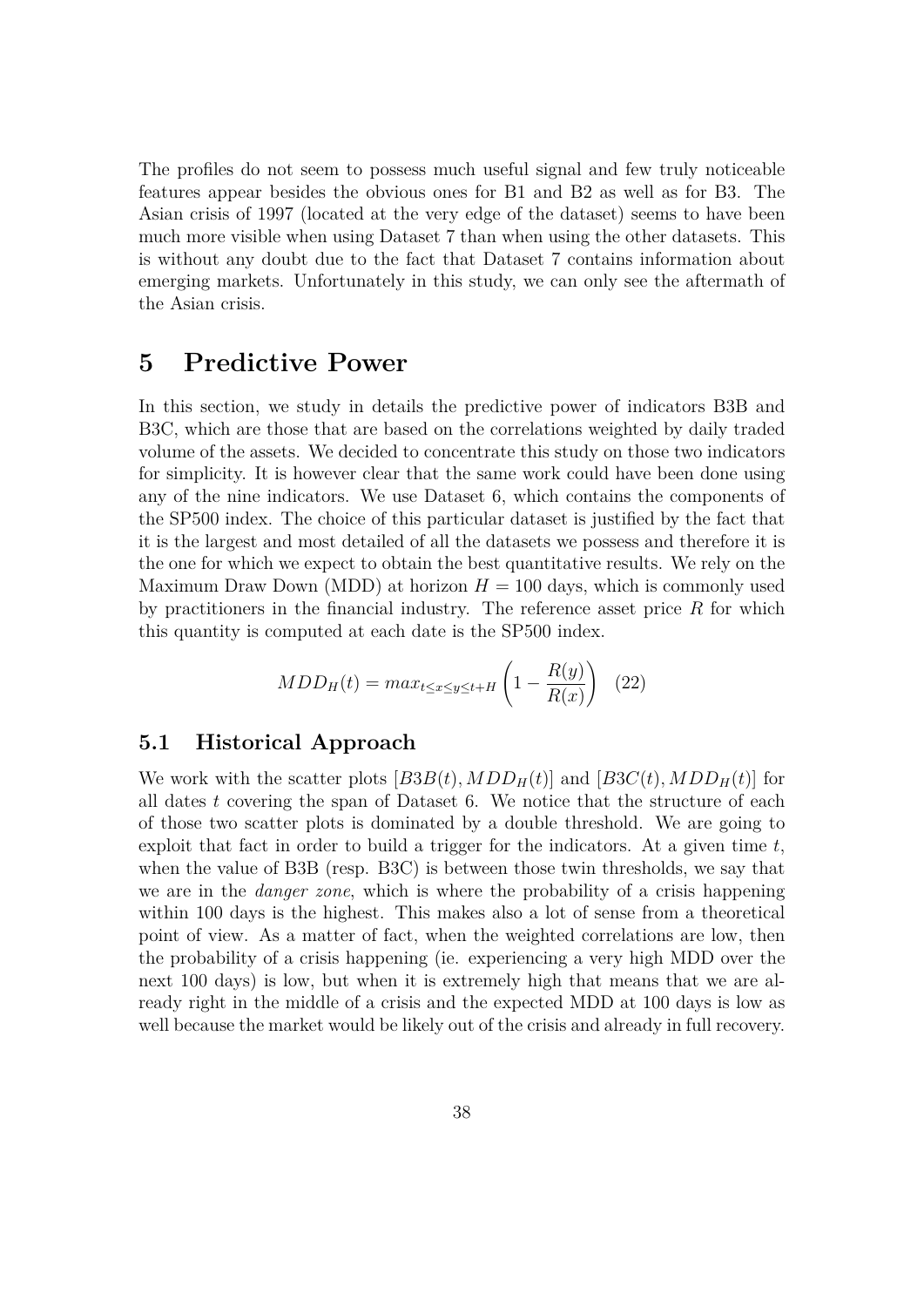A crisis from Table 1 happening at time  $t_0$  is (ex-post) considered to be predicted by B3B (resp. B3C) if at least  $60\%$  of the points  $[B3B(t), MDD<sub>H</sub>(t)]$  (resp.  $[B3C(t), MDD<sub>H</sub>(t)]$  such that  $t \in [t_0 - 100, t_0]$  are in the danger zone of the indicator. The false positive ratio is defined as the number of points inside the danger zone that belong to one of the crisis of Table 1 over the total number of points inside the danger zone.

To define the danger zone, we separate Dataset 6 into two periods: one in sample calibration period between January 17th 1990 and December 31st 1999 and one out of sample forecast period where the power of prediction of B3B and B3C is going to be put to the test. For both indicators, the scatter plot restricted to the calibration period and the scatter plot covering the whole sample are represented below in Figure 21 and Figure 22. Both for B3B and B3C, the two scatter plots have roughly the same global structure. That fact is quite reassuring with regards to the validity of the approach that we have chosen. Indeed it means that whether we are considering the in sample calibration period of the whole span of Dataset 6, the behavior of the indicators is the same and the danger zone is stable. This stationarity of the danger zone is crucial if we intend to make useful predictions in the out of sample forecast period.



Figure 21: Calibration period / left: B3B, right: B3C



Figure 22: Calibration period: green, Whole sample: blue ; left: B3B, right: B3C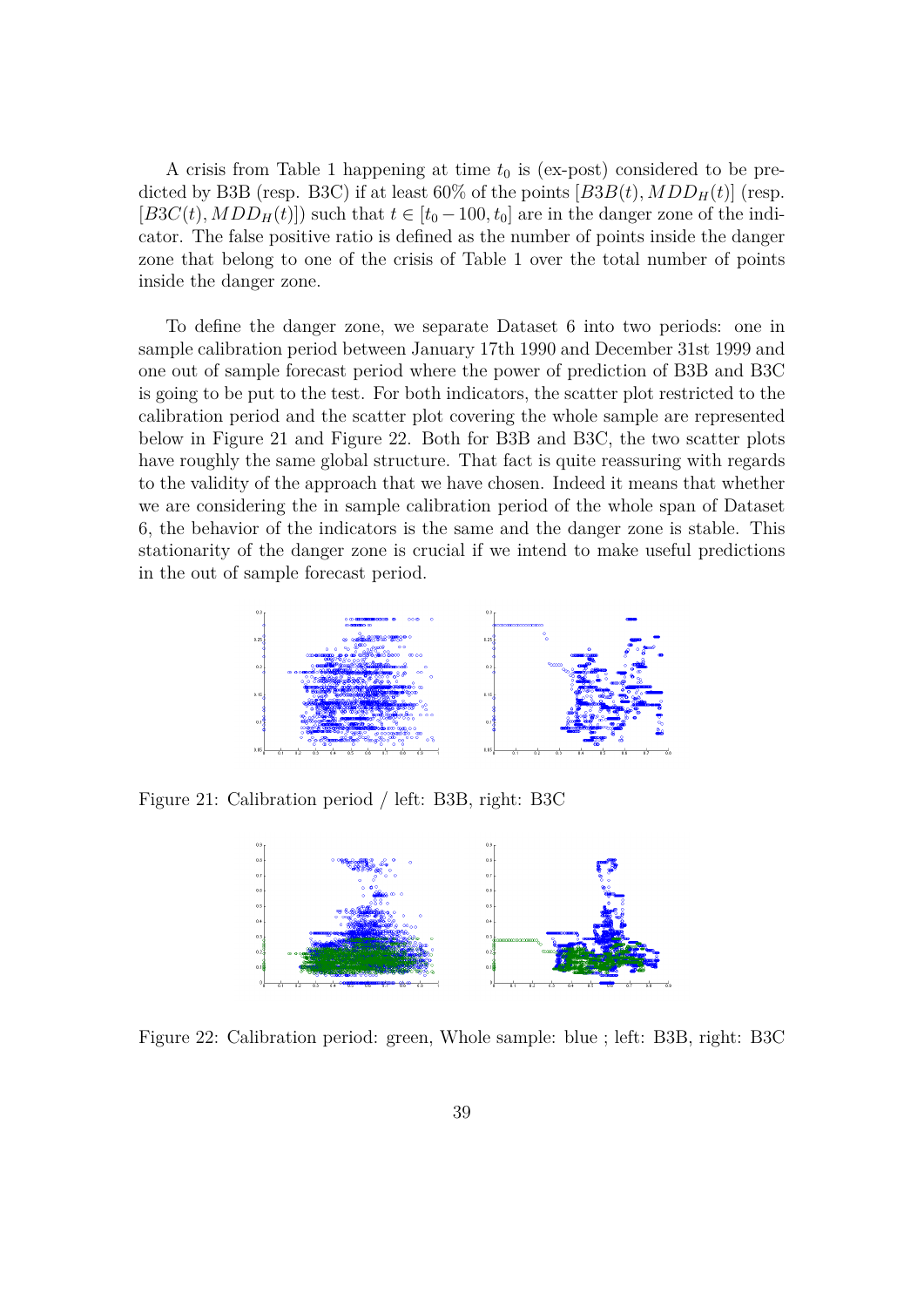Using Figure 21, we set empirically the optimal values for the low and high thresholds that define the danger zones of the indicators. We obtained the intervals [0.41,0.8] for B3B and [0.50,0.70] for B3C. Using those values, we are now able to count for each crisis of Table 1 inside the out of sample forecast period the number of dates in a 100 days window preceding each crisis for which the value of B3B (resp. B3C) was inside the danger zone as well as the global proportion of false positives.

We obtain the following results (Table 2) in which the crises inside the calibration period have been put in italic (Crisis 1 and Crisis 2 are located before the start of Dataset 6).

|                       | B3B           | B <sub>3</sub> C |
|-----------------------|---------------|------------------|
| Crisis 1              | NA            | NA               |
| Crisis 2              | <b>NA</b>     | NA               |
| Crisis 3              | $\theta$      | 0                |
| Crisis 4              | 51            | 18               |
| Crisis 5              | 22            | $\theta$         |
| Crisis 6              | $\frac{1}{4}$ | $\theta$         |
| Crisis 7              | $\gamma_4$    | 0                |
| Crisis 8              | 98            | <i>100</i>       |
| Crisis 9              | 93            | 100              |
| Crisis 10             | 94            | 100              |
| Crisis 11             | 98            | 100              |
| Crisis 12             | 100           | 100              |
| Crisis 13             | 13            | $\overline{0}$   |
| Crisis 14             | 15            | $\overline{0}$   |
| Crisis 15             | 98            | 100              |
| Crisis 16             | 99            | 100              |
| Crisis 17             | 97            | 100              |
| Crisis 18             | 96            | 100              |
| Crisis 19             | 90            | 78               |
| False Positive $(\%)$ | 73.38         | 71.30            |

Table 2: Historical Crisis Prediction

We observe that using the indicators B3B and B3C properly calibrated would have enabled us to predict and anticipate almost all the crises of Table 1 inside the out of sample forecast period. Indeed there are very few false negatives. Only the Bankruptcy of Delphi (Crisis 13) and the Sub-prime Crisis (Crisis 14) are not properly forecasted. Those two events were however difficult to predict. Indeed,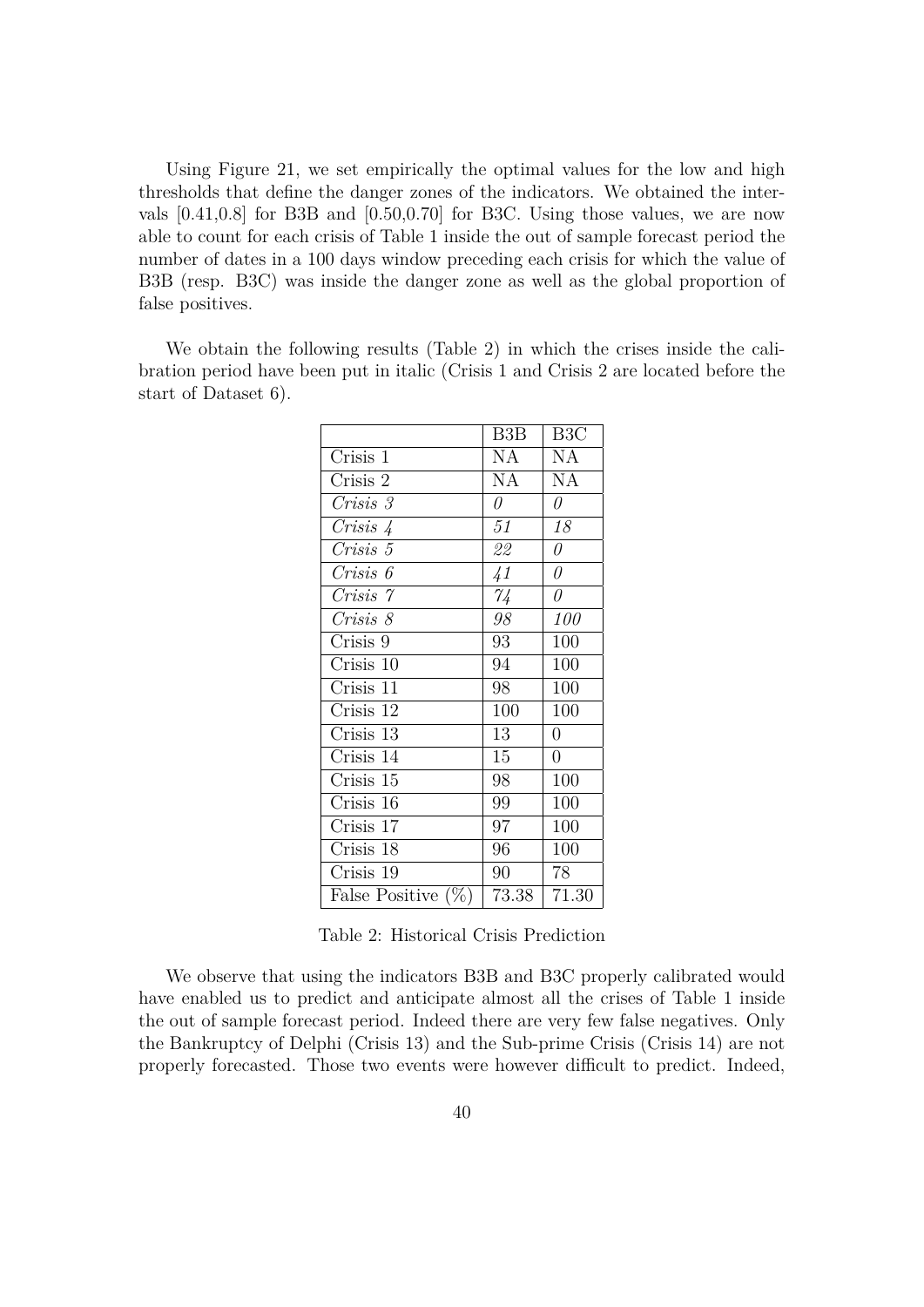the effects of the Bankruptcy of Delphi were not instantaneous on the U.S economy in general and on the SP500 in particular and the Sub-prime Crisis was a months long process starting in August 2007 and on which we had to pin a date. The proportion of false positives, while still relatively high, is unlikely to represent an insurmountable obstacle for a practitioner as the information at a given date *t* that there is around a 30% chance of a crisis happening (and a 70% chance of nothing happening) in the next 100 days is already an extremely valuable piece of information and a much more precise one than what we had expected initially. Indeed, in the introduction we where talking about a 10% chance of a crisis happening being already a very valuable piece of information from an investor's point of view.

#### **5.2 Algorithmic Trading Approach**

In this section we do not consider the historical financial crisis events of Table 1 anymore. Instead, we focus on the MDD at each date, computed ex-post using the market data for the 100 days horizon. A financial crisis is defined here as a market event where the MDD at 100 days exceeds a given threshold. We consider MDD thresholds from 10% for a mild crisis to 25 % for a serious downturn. This approach frees us of the sometimes arbitrary choice of a date for the financial crises of Table 1 and the signal given by the various indicators is now going to be made usable as the decision-making tool underlying an algorithmic trading strategy. In this study to showcase the predictive power of the indicators that we have built, we choose to consider Indicator B3B, but the same work could have be undertaken using any of the nine indicators of either type A or type B. The complete construction of an optimal trading strategy based on those indicators will be the topic of an upcoming paper and in this section we merely intend to demonstrate that the red flags produced by B3B generate few false negatives, especially for higher MDD thresholds, and an acceptable proportion of false positives. The binary signal produced by one of the indicators (i.e. "red flag" & "no red flag") can afterwards interact with a set of predetermined rules to give at each date a "*buy*", "*sell*" or "*stay*" recommendation.

We separate Dataset 6 into two periods again: one in sample calibration period and one out of sample period where the forecasting power of the financial crisis indicators that we have built is going to be tested. The period spanning from January 17th 1990 to December 29th 2000 is chosen this time for the calibration of the indicators. It is slightly larger than in the previous subsection and encompasses the 2000 NASDAQ crisis in order to boost the predictive power of the indicator by including a large market event in its calibration period (especially since the 1987 crash lies outside Dataset 6). We empirically chose the optimal interval [0.47,0.75]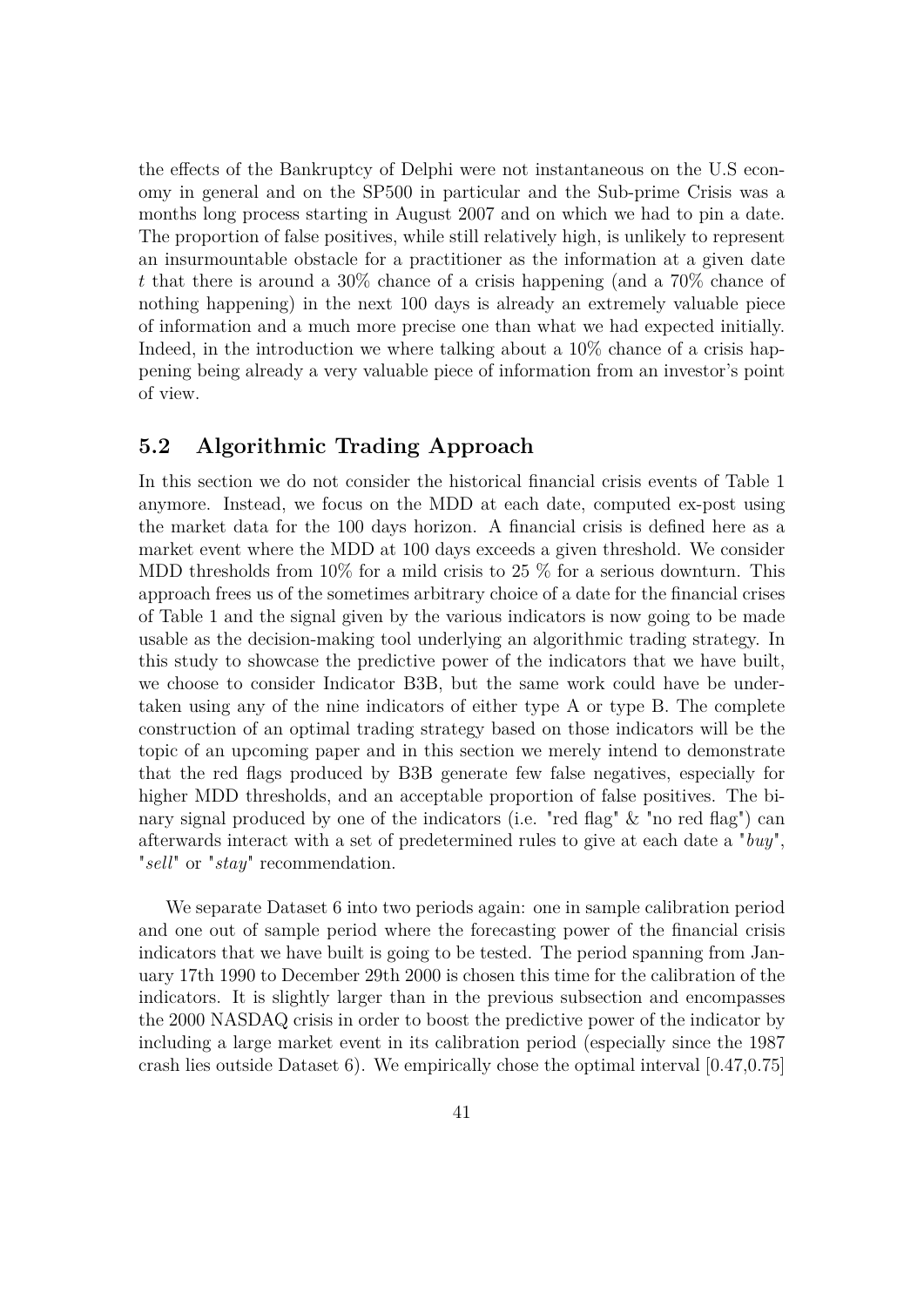for the danger zone using Figure 23 below.



Figure 23 (Optimal danger zone for B3B / Green: calibration period, Blue: forecast period)

We kept the rule that states that a red flag is given at a date  $t_0$  if at least  $60\%$ of the points  $[BB(t), MDD<sub>H</sub>(t)]$  such that  $t \in [t_0-100, t_0]$  are in the danger zone of the indicator and we obtain the following results (Table 3) for various thresholds of MDD at the horizon 100 days.

| MDD Threshold    | $10\%$ | $15\%$ | $20\%$ | $25\%$ |
|------------------|--------|--------|--------|--------|
| Crises           | 1281   | 794    | 400    | 268    |
| Predicted crises | 1201   | 751    | 400    | 268    |
| False positives  | 1083   | 1533   | 1884   | 2016   |
| False negatives  | 80     | 43     |        |        |

(Table 3: Crisis Prediction)

The forecast period is constituted of 3770 trading days. For a MDD threshold of 10% there are 1281 crisis events in the forecast period and Indicator B3B predicts 1201 of them while missing 80 and giving 1083 false positives. When the MDD threshold is put at 25%, there are only 268 crisis events in the forecast period and Indicator B3B predicts all of them while giving 2016 false positives. The fact that Indicator B3B does not miss any crisis event characterized by the larger MDD threshold  $(≥ 15\%)$  is reassuring from a financial stability point of view: an investor using a trading strategy based on the indicator that we have built would not have been caught off guard by a serious market downturn. Of course there are a lot of false positives, especially for the larger crises and there is room for improvement but, as we said in the introduction, the information that there is only a 10% chance of a serious market event to happen within the next 100 days has tremendous value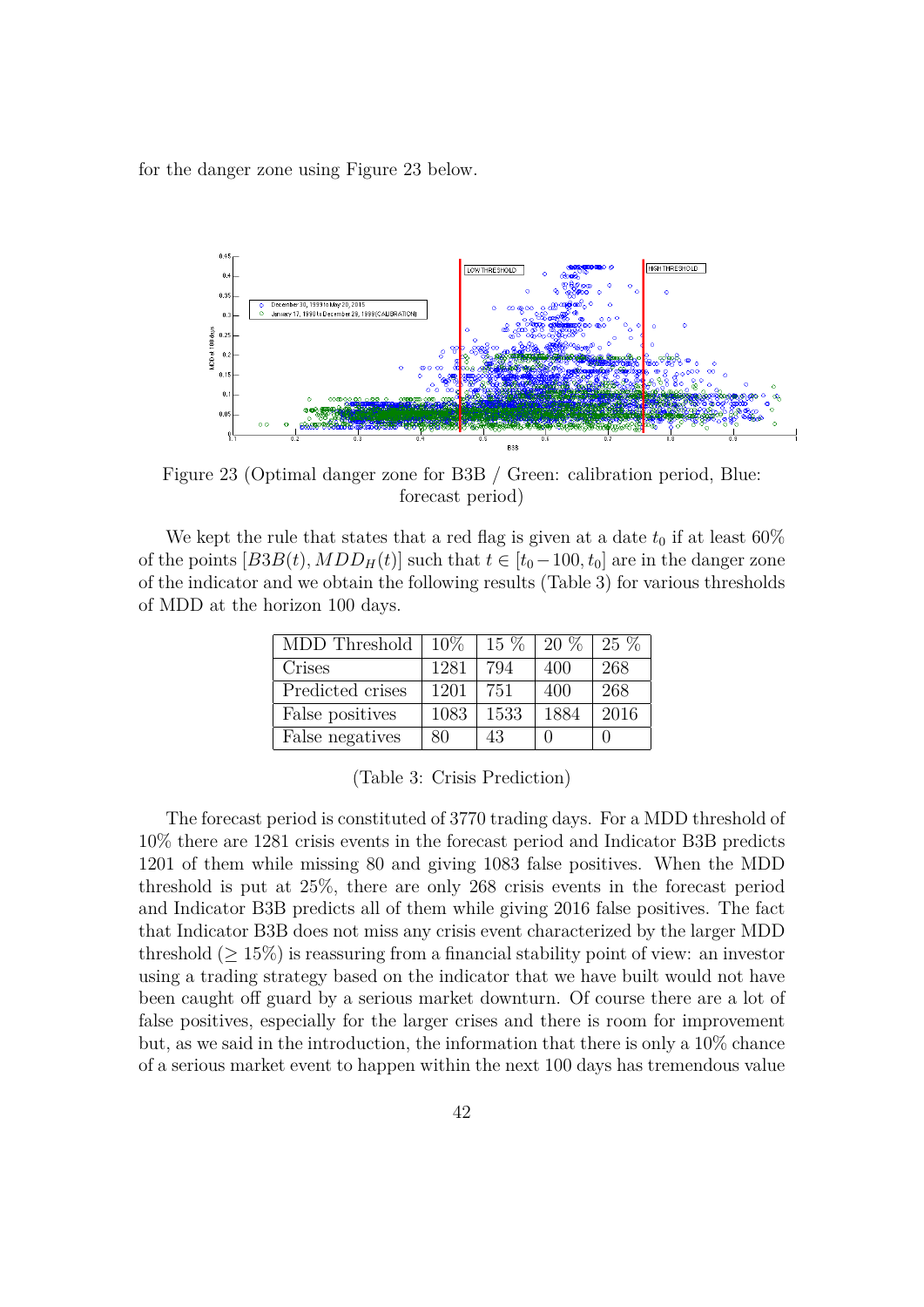for market agents. False negatives can spell disaster while false positives might merely reduce profit and in that sense Indicator B3B is already very useful for a traditional risk averse investor or a regulator. However, if profit maximization is the most important benchmark for a less risk averse investor, then we could say that Indicator B3B performs best for the medium intensity crises (15 % to 20 % MDD threshold) because it is there that the proportion of false positives remains smaller while the risk of a false negative is still acceptable.

# **6 Conclusion**

As a general conclusion, we could start by saying that the nine financial crisis indicators that we have built are all generally able to detect most of the financial crises that we have studied. In both the historical approach, where we made use of chosen dates for the crisis events, and the algorithmic trading approach, where we used a more quantitative definition of the financial crises based on the MDD, the indicators were indeed capable of confirming the occurrence of market turmoil. Moreover, we demonstrated an out of sample predictive power for several of those indicators, while using a dataset constituted of selected components of the SP500 index.

We recall that we have built two sets of financial crisis indicators that we then applied on seven datasets. The financial crisis indicators that we have built are all based of the study of the spectrum of a covariance matrix, a correlation matrix or a weighted correlation matrix. They measure the volatility and correlations between a number of assets in order to evaluate whether the conditions are right for adverse random events, which are happening all the time, to trigger financial crises.

The first kind of indicators, that we called the A-series, comprises three indicators. Indicator A1 and A2 are at each date the Hellinger distance between the empirical distribution of the spectrum of the covariance matrix and two different calm market reference distributions. Indicator A3 for its part is at each date the Hellinger distance between the empirical distribution of the spectrum of the covariance matrix and a reference distribution characterizing a market in turmoil. We found that one of the most useful patterns for financial crisis detection and forecast in the profiles of the indicators of the A-series is characterized by a spike in A1 and A2 accompanied by a drop in A3. Indeed, when this pattern occurs, it means that the market is in the process of moving away from a calm state and toward more turbulence.

We called the indicators of the second type the B-series. Indicator B1 is the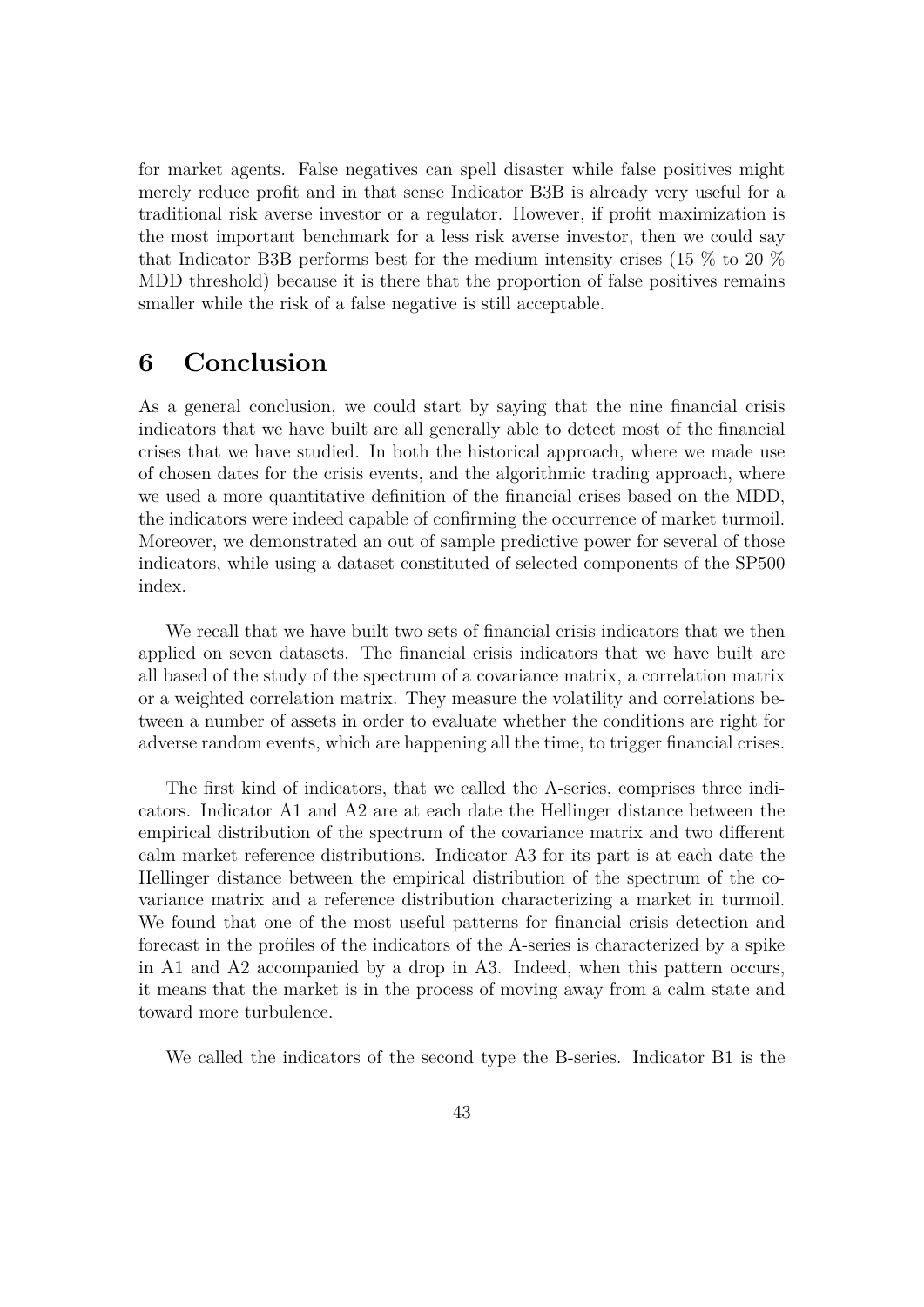spectral radius of the covariance matrix and bases its forecasts on a mixed signal of volatility and correlation. Indicator B2 is the trace of the covariance matrix and relies on volatility only to make its predictions. Indicator B3 is the spectral radius of the correlation matrix and relies on correlation only to make its predictions. We also have built three additional versions of B3. B3A is the spectral radius of a correlation matrix where the assets have been weighted with regards to the market capitalization of the firms they represent. B3B is the spectral radius of a correlation matrix where the assets have been weighted with regards to their daily traded volume and B3C is an averaged version of B3B. We found that the indicators of the B-series, especially those that rely, in part or in whole, on correlation performed better while using the components of an index rather than a basket of indices. That probably has to do with the averaging effect that is a very strong influence in the computation of an index. Used on Dataset 6, which contains the components of the SP500, Indicator B3B is the one which gave us the best and most reproducible results.

In the last part of the study, we demonstrated that Indicators B3B and B3C do possess, after proper calibration, a real out of sample power of prediction in estimating the probability of a financial crisis happening at a given time horizon in the future. While the approach that we adopted gave many false positives (a red flag is returned and no crisis happens in the market) as well, the low number of false negatives reinforced our conviction about the viability and usefulness of the financial crisis indicators that we have built. For indicator B3B, we also developed a quantitative approach relying on defining a financial crisis in terms of the crossing of an MDD threshold.

We are confident that the framework we propose and the financial crisis indicators that we have built are able to bring new insight on the topic of financial crisis detection and prediction. In the future, one of the possible ways of applying these methods would be to use them to build systematic trading strategies.

# **7 Appendix**

#### **7.0.1 Composition of Dataset 6 (226 assets)**

AA, AAPL, ABT, ADM, ADSK, AEP, AFL, AIG, ALTR, AMAT, AMGN, AON, APA, APC, APD, ARG, AVY, AXP, BA, BAC, BAX, BBY, BCR, BDX, BEN, BHI, BK, BLL, BMY, C, CAG, CAT, CB, CCE, CELG, CI, CINF, CL, CLX, CMA, CMCSA, CMI, CMS, CNP, COP, CPB, CSC, CSX, CTAS, CTL, CVS, CVX, D, DD, DE, DHR, DIS, DOV, DOW, DTE, DUK, EA, ECL, ED, EFX,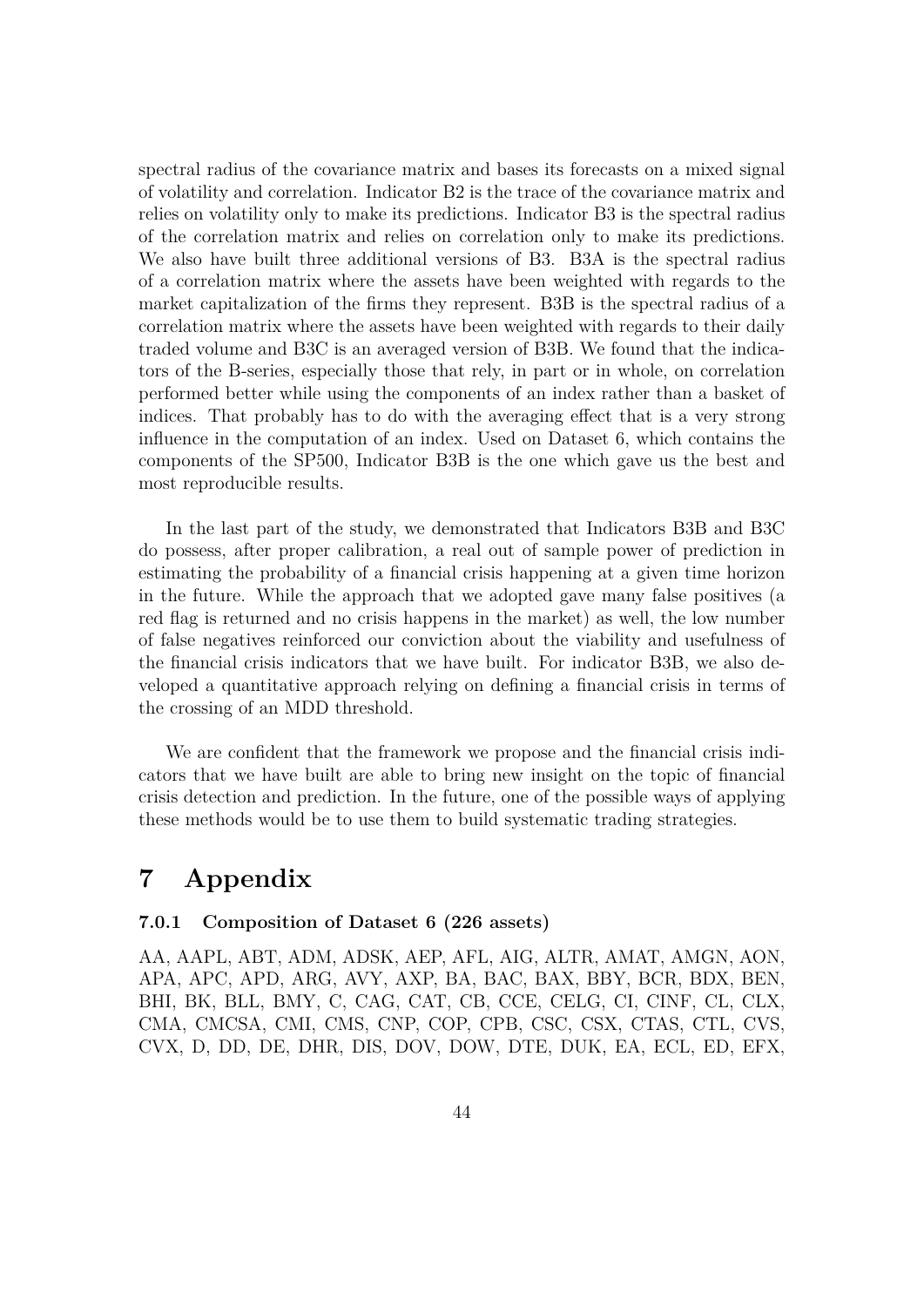EIX, EMC, EMR, EOG, EQT, ES, ETN, ETR, EXC, EXPD, F, FAST, FDO, FDX, FISV, FITB, FMC, GAS, GCI, GD, GE, GIS, GLW, GPC, GPS, GWW, HAL, HAR, HBAN, HCP, HD, HES, HOG, HON, HOT, HP, HPQ, HRB, HRL, HRS, HSY, HUM, IBM, IFF, INTC, IP, IPG, IR, ITW, JCI, JEC, JNJ, JPM, K, KLAC, KMB, KO, KR, KSU, L, LB, LEG, LEN, LLTC, LLY, LM, LNC, LOW, LRCX, LUK, LUV, MAS, MCD, MDT, MHFI, MMC, MMM, MO, MRK, MSFT, MSI, MUR, NBL, NEE, NEM, NI, NOC, NSC, NTRS, NUE, NWL, OKE, OXY, PAYX, PBCT, PBI, PCAR, PCG, PCL, PCP, PEG, PEP, PFE, PG, PGR, PH, PHM, PKI, PNC, PNW, PPG, PPL, PVH, R, ROST, RTN, SCG, SHW, SIAL, SLB, SNA, SO, SPLS, STI, SWK, SWN, SYMC, SYY, T, TE, TEG, TGT, THC, TIF, TJX, TMK, TMO, TROW, TRV, TSO, TSS, TXT, TYC, UNM, UNP, USB, UTX, VAR, VFC, VMC, VZ, WEC, WFC, WHR, WMB, WMT, WY, XEL, XOM, XRAY, XRX





Dataset 2; Blue: Marchenko Pastur (Θ1), Green: Θ2, Red: Θ3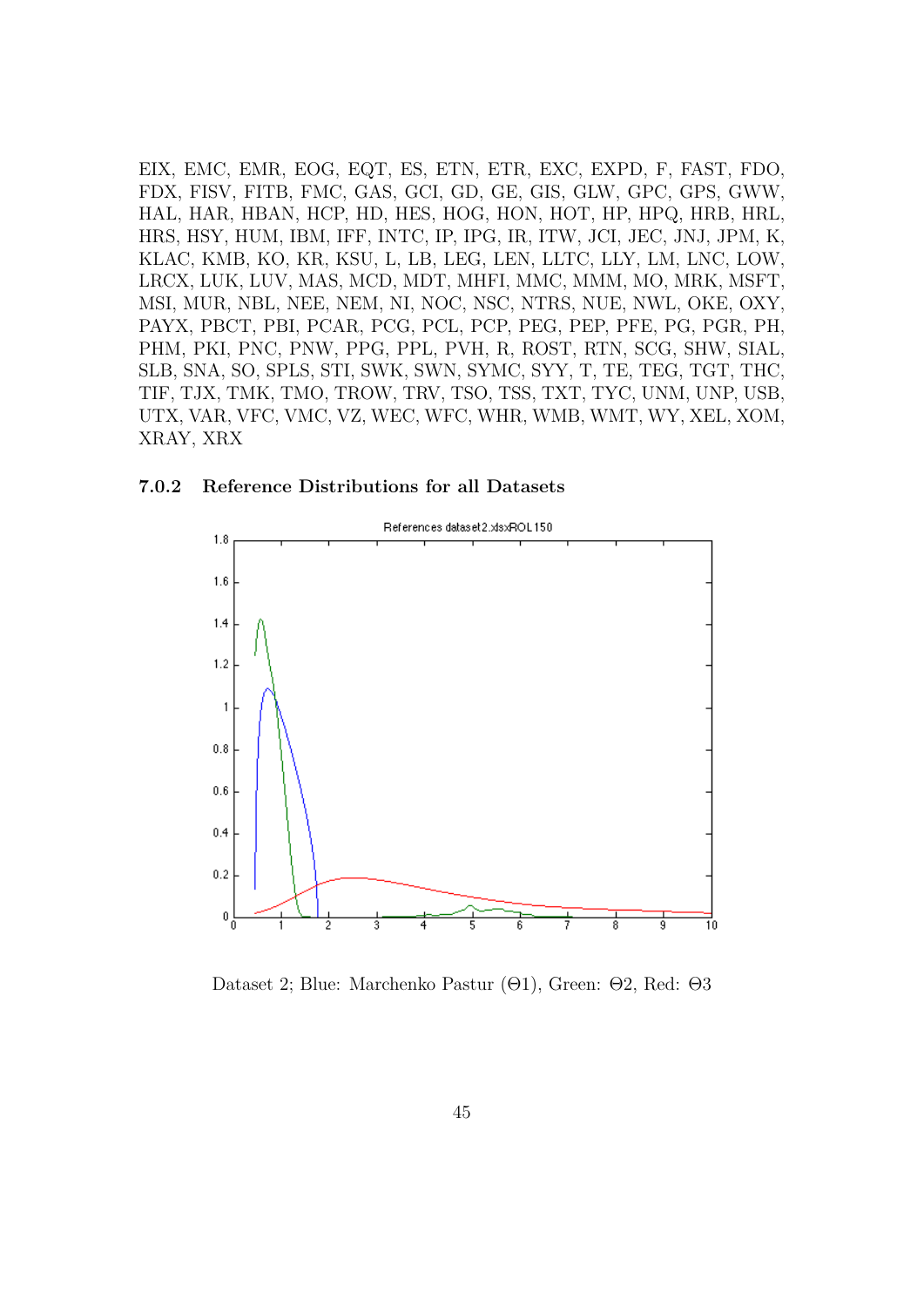

Dataset 3; Blue: Marchenko Pastur (Θ1), Green: Θ2, Red: Θ3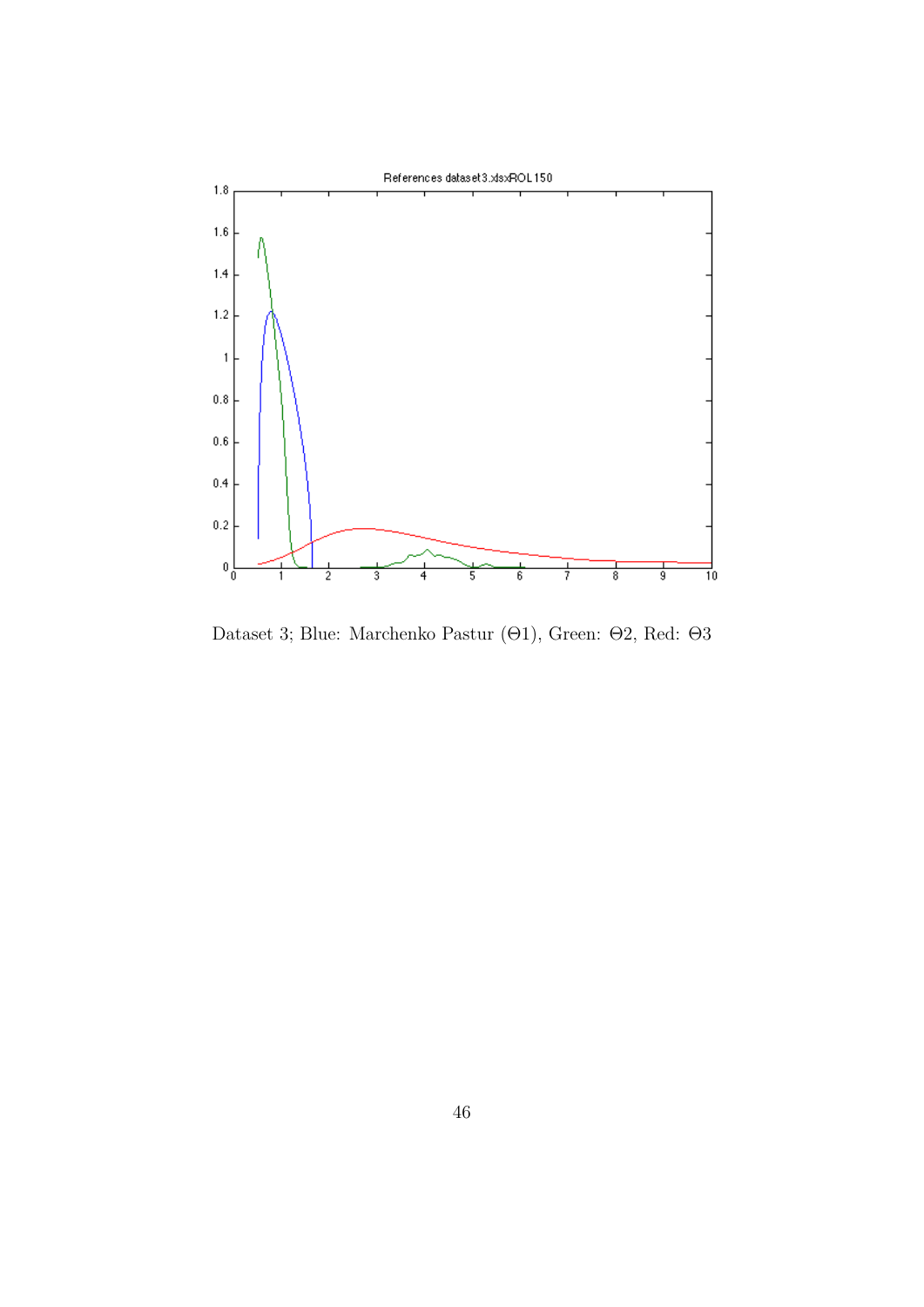

Dataset 4; Blue: Marchenko Pastur (Θ1), Green: Θ2, Red: Θ3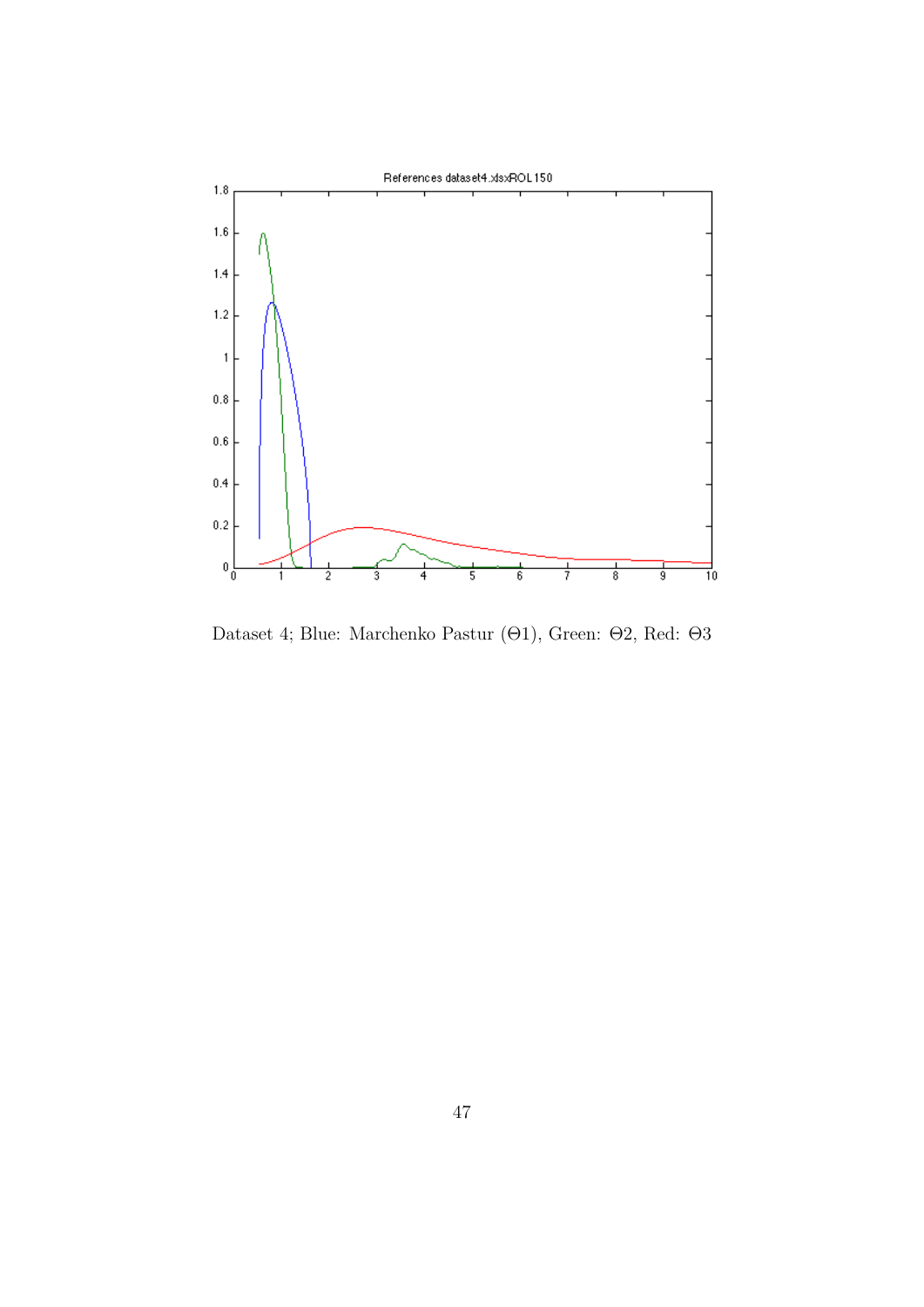

Dataset 5; Blue: Marchenko Pastur (Θ1), Green: Θ2, Red: Θ3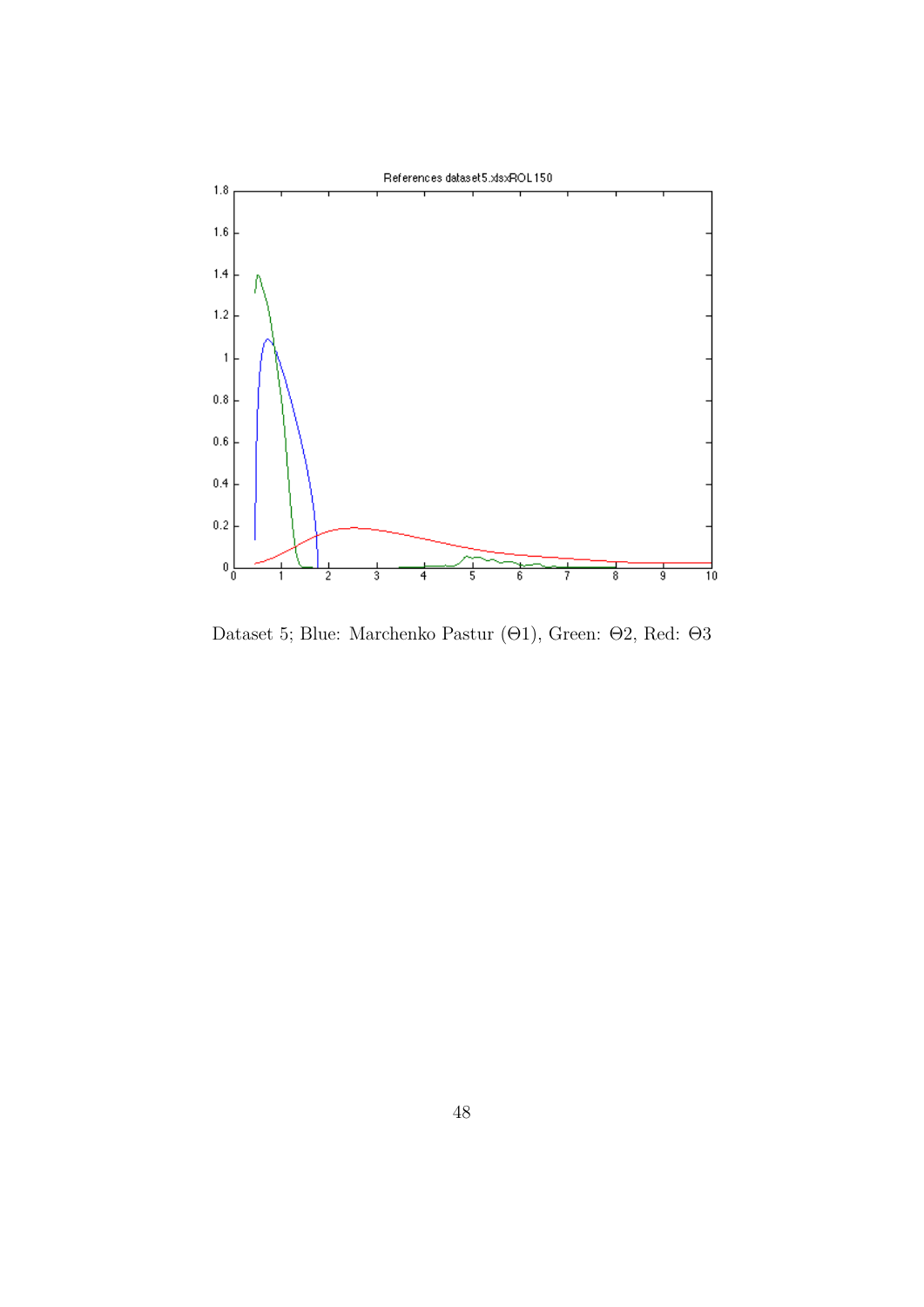

Dataset 6; Blue: Marchenko Pastur (Θ1), Green: Θ2, Red: Θ3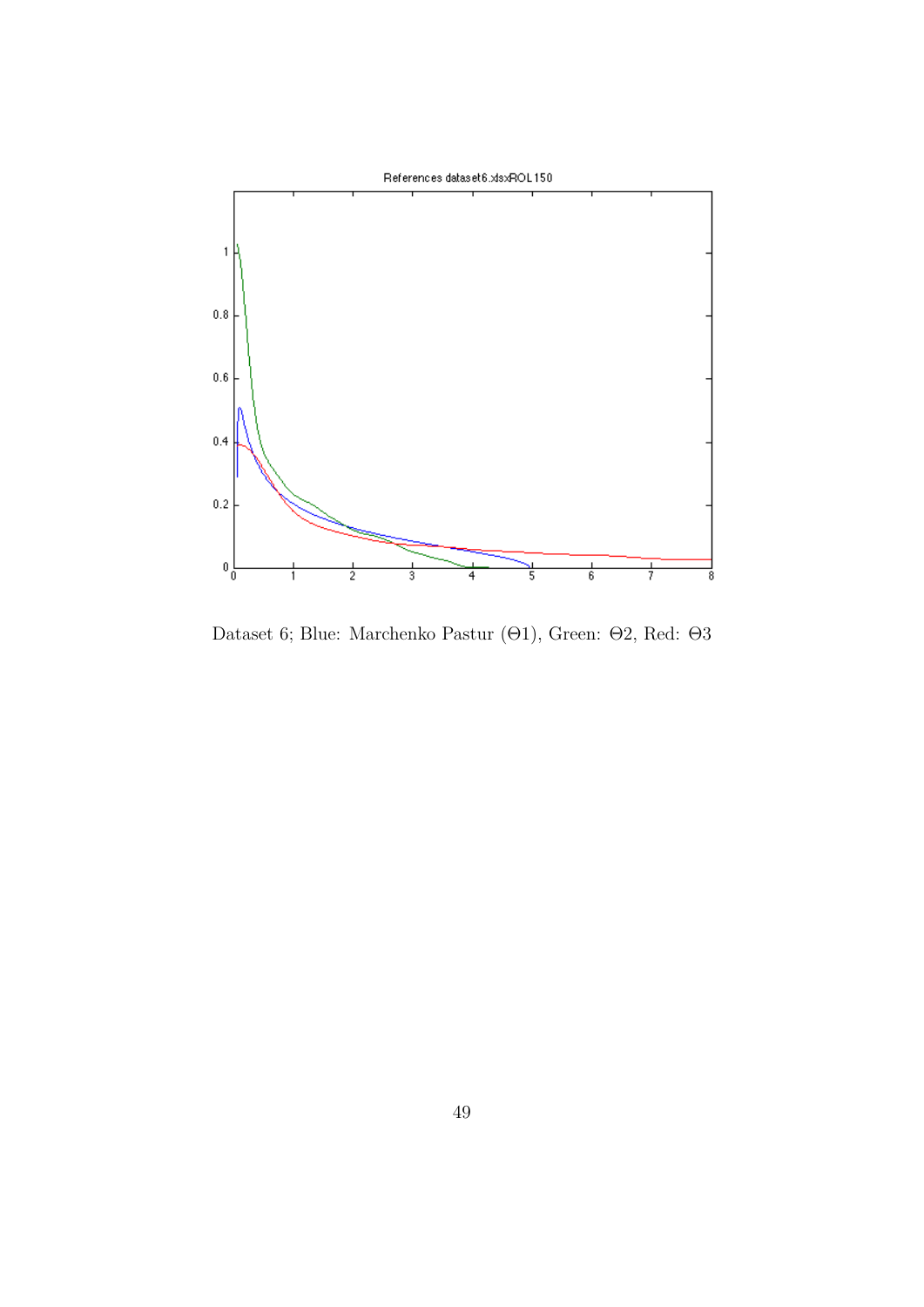

Dataset 7; Blue: Marchenko Pastur (Θ1), Green: Θ2, Red: Θ3

# **References**

- [1] Bouchaud J.P. , M. Potters and L. Laloux (2005) "Financial Applications of Random Matrix Theory: Old Laces and New Pieces", *arxiv.org/abs/physics/0507111v1*
- [2] Bouchaud J.P. and M. Potters (2009) "Financial Applications of Random Matrix Theory, A Short Review", *arxiv.org/abs/0910.1205*
- [3] Bussiere M. and M. Fratzscher (2006) "Towards a New Early Warning System of Financial Crises", *Journal of International Money and Finance*, 25(6), pp. 953-973
- [4] Celik A.E. and Y. Karatepe (2007) "Evaluating and Forecasting Banking Crises Through Neural Network Models: An Application for Turkish Banking Sector", *Expert Systems with Applications*, 33(4), pp. 809-815
- [5] Clemen R.T. (1989) "Combining Forecasts: A Review and Annotated Bibliography", *International Journal of Forecasting*, 5(4), pp. 559-583
- [6] Demyanyk Y. and I. Hasan (2010) "Financial Crises and Bank Failures: A Review of Prediction Methods", *Omega*, 38(5), pp. 315-324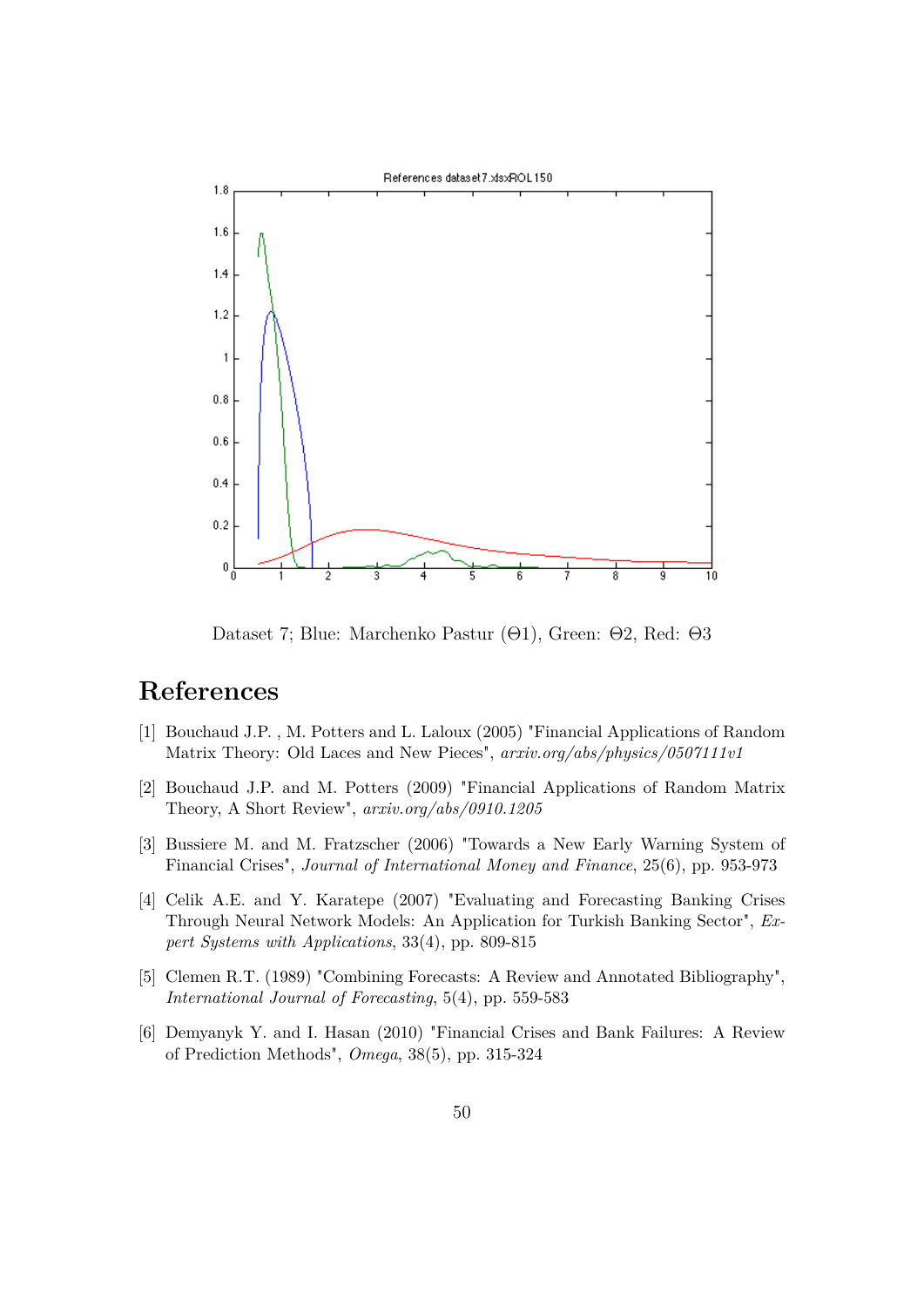- [7] Drehmann M. and M. Juselius (2014) "Evaluating early Warning Indicators of Banking Crises: Satisfying Policy Requirements", *International Journal of Forecasting*, 30(3), pp. 759-780
- [8] Ericsson N.R. (2016) "Eliciting GDP Forecasts from the FOMC's Minutes Around the Financial Crises", *International Journal of Forecasting*, 32(2), pp. 571-583
- [9] Fuertes A-M. and E. Kalotychou (2007) "Optimal Design of Early Warning Systems for Sovereign Debt Crises", *International Journal of Forecasting*, 23(1), pp. 85-100
- [10] Guégan D. and F. Ielpo (2008) "Flexible Time Series Models for Subjective Distribution Estimation with Monetary Policy in View", *Brussels Economic Review*, 51(1), pp. 79-103
- [11] Guégan D. (2011) "Effect of Noise Filtering on Predictions: on the Routes of Chaos", *Brussels Economic Review*, 53(2), pp. 255-272
- [12] Hawkins J. and M. Klau (2000) "Measuring Potential Vulnerabilities in Emerging Market Economies", *B.I.S Working Papers - SSRN-ID = 849258*
- [13] Hellinger E. (1909) "Neue Begründung der Theorie quadratischer Formen von unendlichvielen Veränderlichen", Journal for Pure and Applied Mathematics, 136, pp. 210-271
- [14] Jiang Z.Q. , W.X. Zhoua , D. Sornette , R. Woodard , K. Bastiaensen and P. Cauwels (2010) "Bubble Diagnosis and Prediction of the 2005–2007 and 2008–2009 Chinese Stock Market Bubbles", *Journal of Economic Behavior and Organization*, 74(3), pp. 149–162
- [15] Kullback S. and R.A. Leibler (1951) "On Information and Sufficiency", *Annals of Mathematical Statistics*, 22(1), pp. 79–86
- [16] Marchenko V. A. and L.A. Pastur (1967) "Distribution of Eigenvalues for Some Sets of Random Matrices", *Mathematics of the USSR-Sbornik*, 1(4), pp. 457–483
- [17] Maltritz D. (2010) "Currency Crisis Prediction using ADR Market Data: An Options-Based Approach", *International Journal of Forecasting*, 26(4), pp. 858–884
- [18] Niemira M.P. and T.L. Saaty (2004) "An Analytic Network Process Model for Financial Crises Forecasting", *International Journal of Forecasting*, 20(4), pp. 573-587
- [19] Sandoval Junior L. and I. De Paula Franca (2012) "Correlation of Financial Markets in Times of Crisis", *Physica A*, 391(1), pp. 187–208
- [20] Singleton J.C. and J. Wingender (1986) "Skewness Persistence in Common Stock Returns", *Journal of Financial and Quantitative Analysis*, 21(3), pp. 335-341
- [21] Singh A. and D. Xu (2013) "Random Matrix Application to Correlations Among Volatility of Assets" (2013), *arxiv.org/abs/1310.1601*